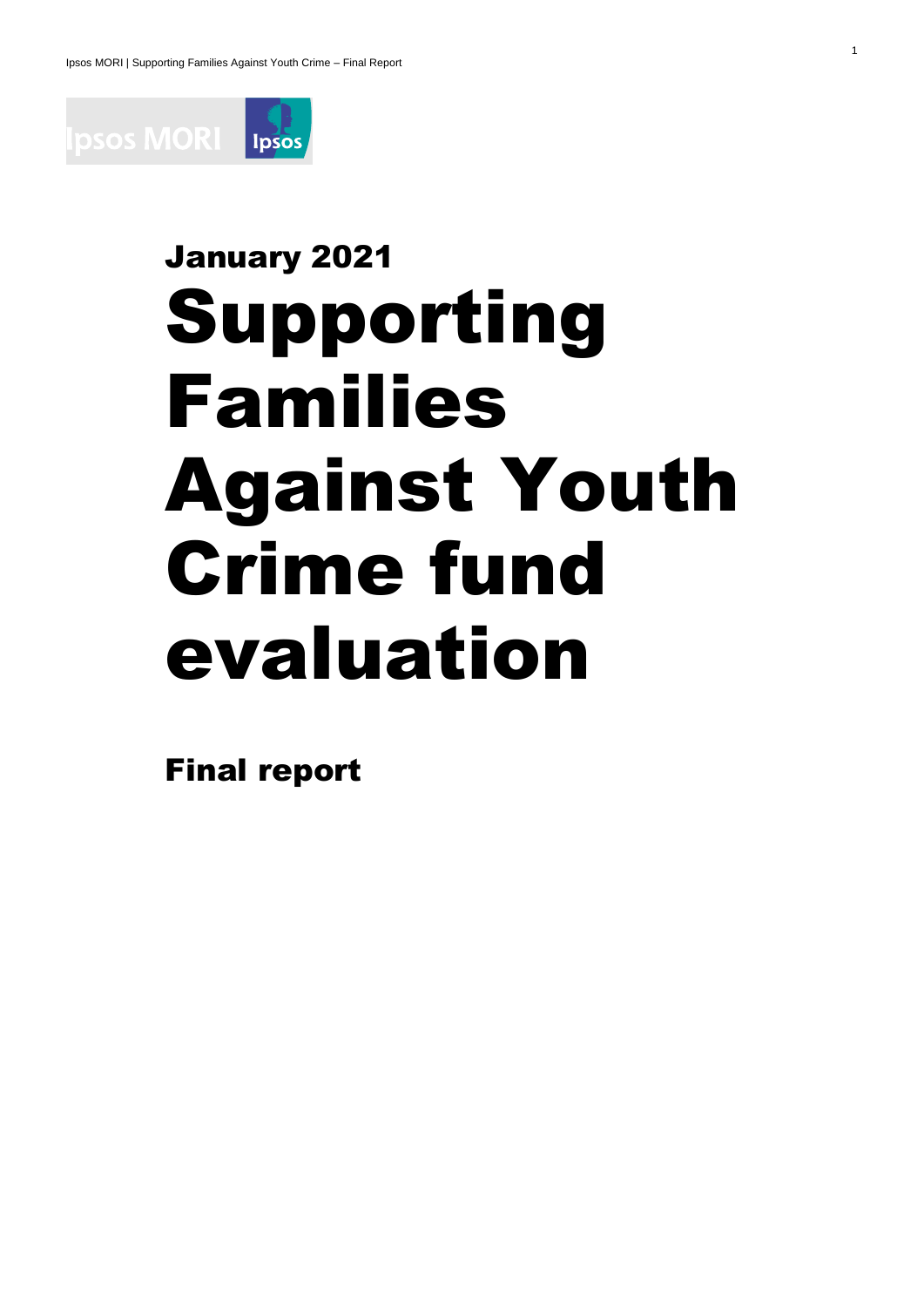### **Contents**

| Reaching children, parents and carers least likely to engage with interventions21 |
|-----------------------------------------------------------------------------------|
|                                                                                   |
|                                                                                   |
|                                                                                   |
|                                                                                   |
|                                                                                   |
|                                                                                   |
|                                                                                   |
|                                                                                   |
|                                                                                   |
|                                                                                   |
|                                                                                   |
|                                                                                   |
|                                                                                   |
|                                                                                   |
|                                                                                   |
|                                                                                   |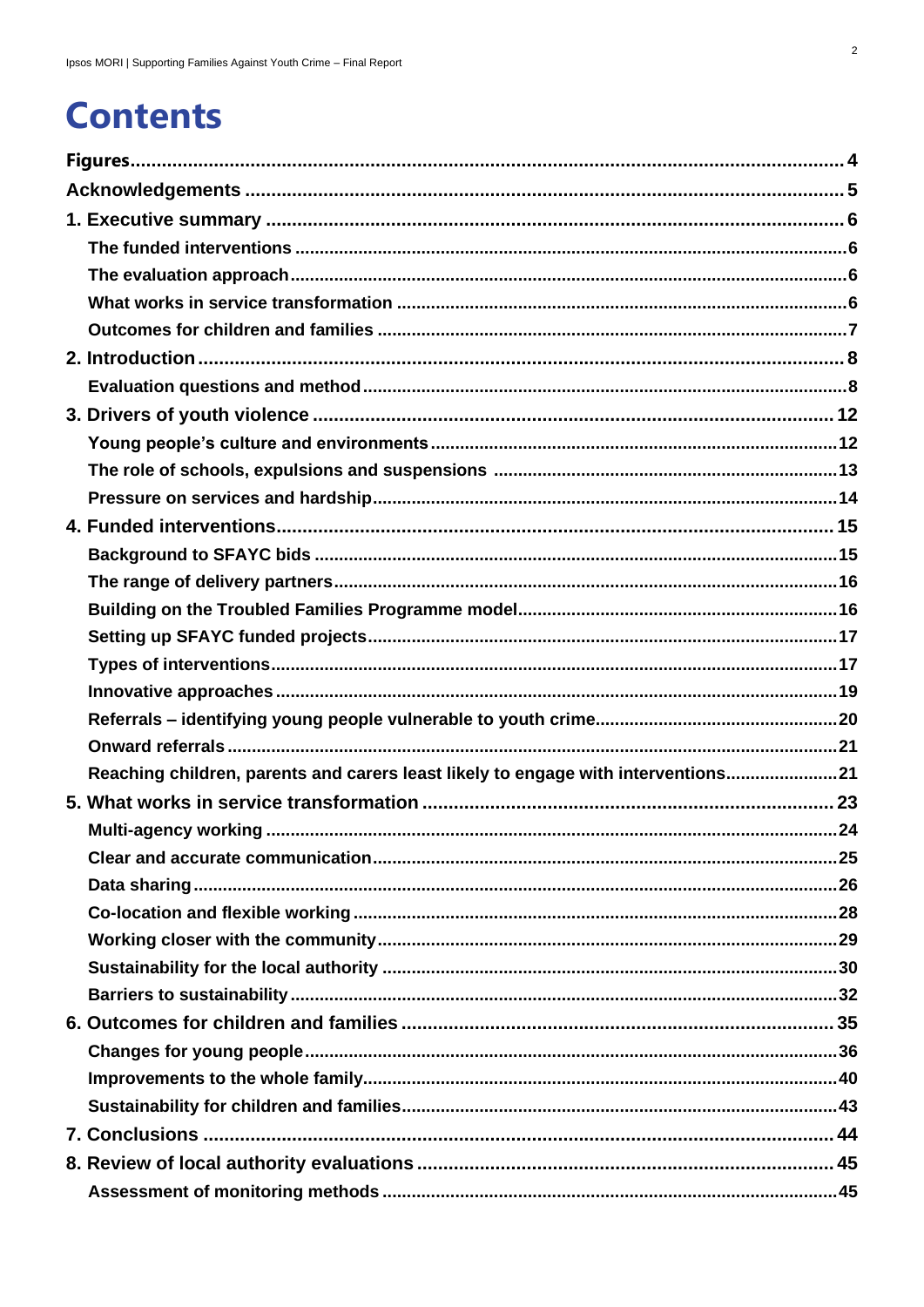| III: Reliance on Troubled Families Programme to implement SFAYC intervention55 |  |
|--------------------------------------------------------------------------------|--|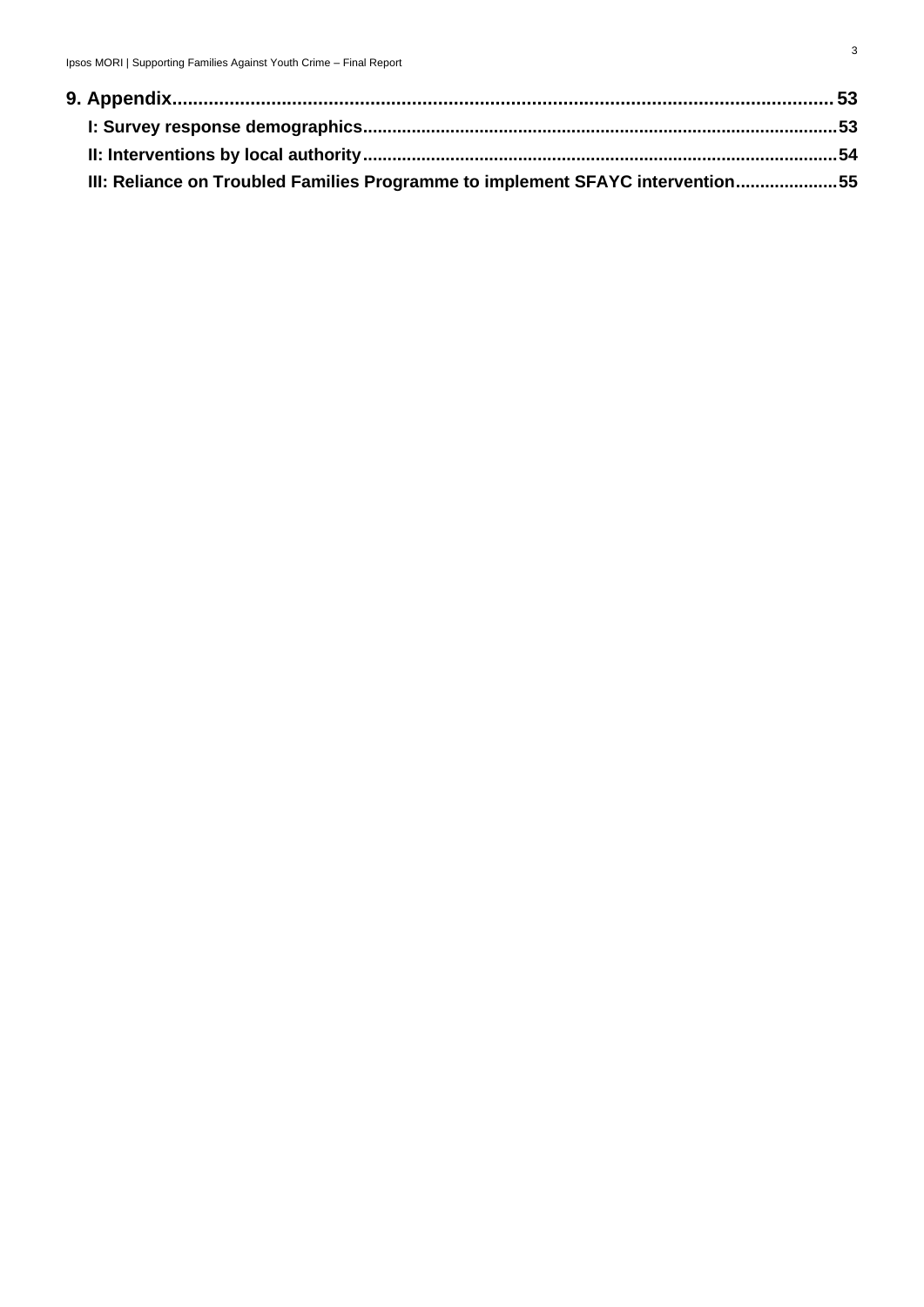### <span id="page-3-0"></span>**Figures**

| Figure 4: Key drivers of youth crime and degree to which SFAYC interventions address these 37 |  |
|-----------------------------------------------------------------------------------------------|--|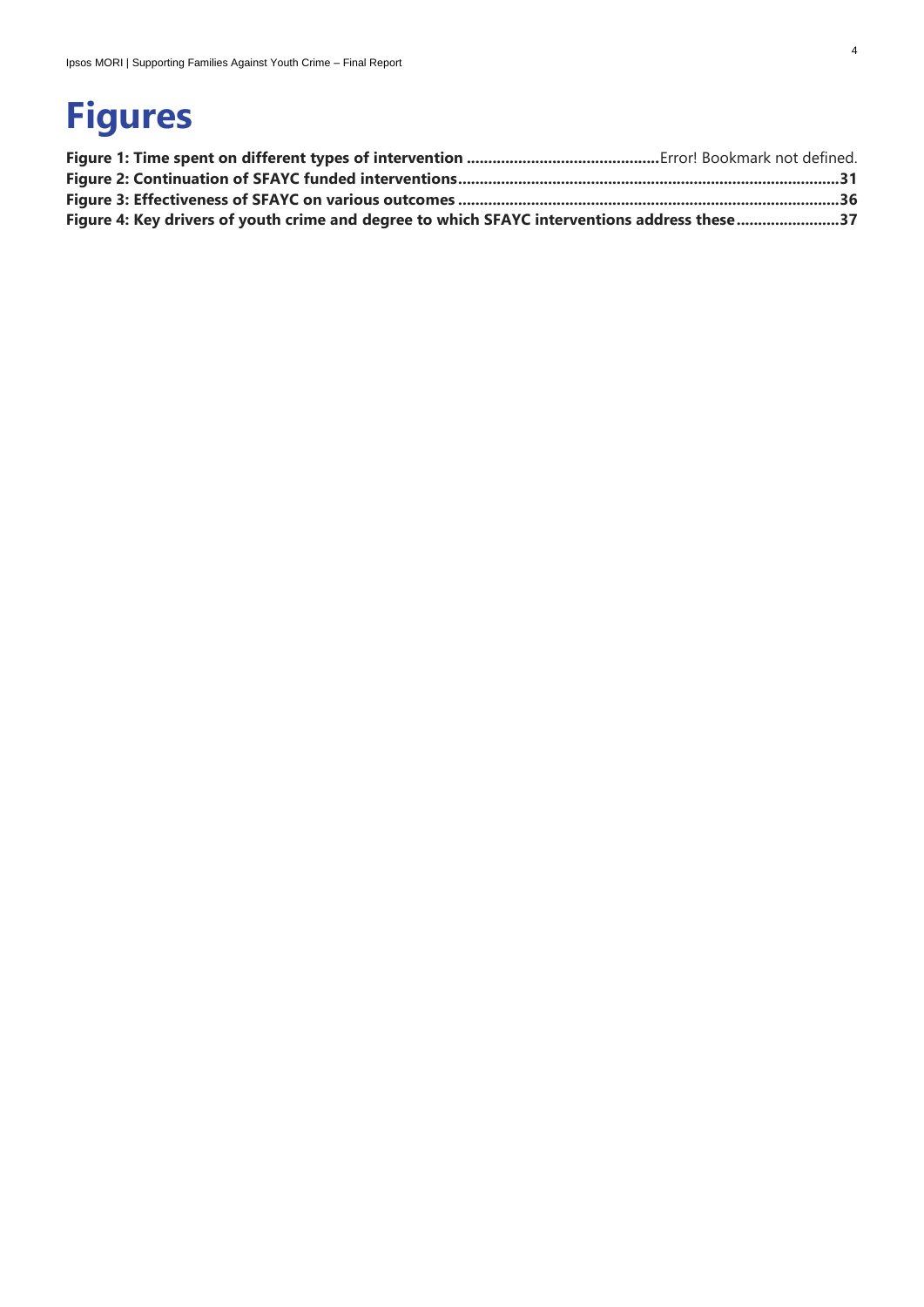### <span id="page-4-0"></span>Acknowledgements

We'd like to thank the Troubled Families team at MHCLG for the opportunity to carry out such interesting and important work, as well as their collaboration throughout the process. It has been a pleasure to work with such an engaged and supportive team.

Without the case study local authorities who volunteered to take part in the evaluation, we would not have been able to collect such a wealth of data. There were some outstanding individuals (who won't be named for confidentiality) who facilitated stakeholder and family interviews – and we cannot thank them enough.

Many stakeholders who were involved in the delivery of SFAYC funded interventions took part in the online survey. We would like to thank all participants, with a special thanks to the key contacts in each local authority who facilitated participation in their area.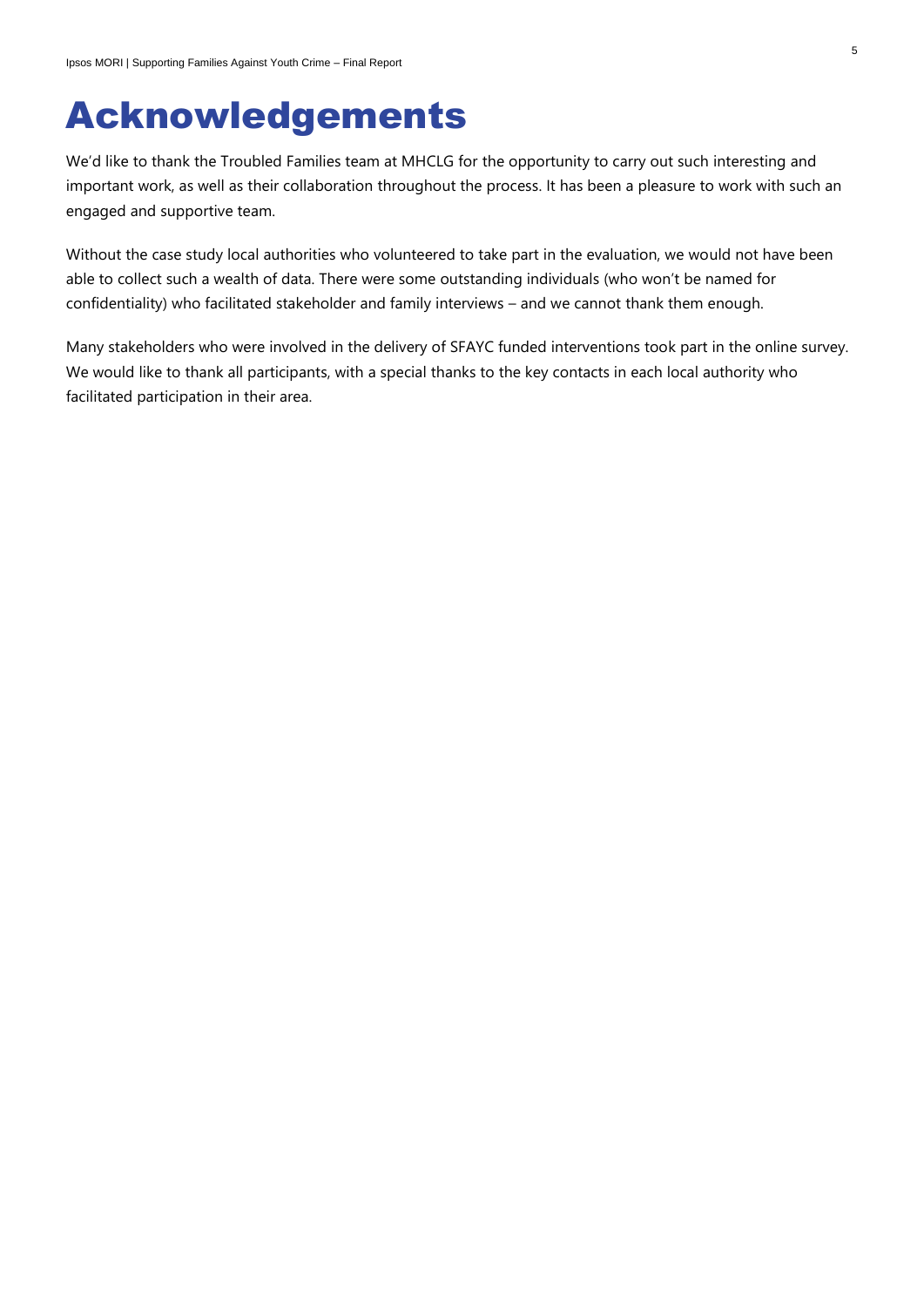### <span id="page-5-0"></span>1. Executive summary

This report brings together findings and insights from the mixed-method evaluation of the Supporting Families Against Youth Crime (SFAYC) fund. The Ministry of Housing, Communities and Local Government (MHCLG) made £9.5m available in early 2019 to support local projects to reduce youth crime, in line with the cross government Serious Violence Strategy. A key feature of the fund was the prerequisite for interventions to sit alongside the local Troubled Families Programme, with a focus on multi-agency and whole family working. It encouraged applications from projects which involved working closely with schools, the voluntary and community sector and with children about to transition from primary to secondary school.

### <span id="page-5-1"></span>**The funded interventions**

A range of interventions were funded in 21 local areas. Approaches included whole family therapies, school-based initiatives, diversionary activities, mentoring and role-model based interventions. The interventions often targeted those thought to be most at risk, although some school-based interventions were universal. A range of delivery partners were drawn on, including schools, voluntary and community sector organisations, community groups, police and child and adolescence mental health services (CAMHS). The aims of the 21 local authorities' SFAYC programmes encompassed three themes:

- **1.** Making children aware of risks relating to youth crime and how issues they might face can escalate;
- **2.** Working with children to improve confidence, emotional regulation, resilience/ coping skills and encourage positive behaviours and relationships; and
- **3.** Encouraging positive life choices and making children aware of future opportunities.

### <span id="page-5-2"></span>**The evaluation approach**

The evaluation was designed to understand how the funding was used and identify early indicators of its effectiveness. A case study approach using qualitative research methods was taken in six local areas, where strategic and frontline staff were interviewed, as well as children and parents / carers who took part in interventions. In addition, the research team conducted a stakeholder quantitative survey in all 21 funded areas. At the end of programme delivery, the research team reviewed local authorities' own evaluation reports. Data from all research elements evidence this report.

### <span id="page-5-3"></span>**What works in service transformation**

The SFAYC fund increased provision of services to address youth crime in local areas.

Multi-agency working was a crucial and embedded part of the delivery of SFAYC initiatives. A range of delivery partners came together from local authorities, the third sector, community organisations, the private sector and specialist services. New organisations adopted service transformation – multi-agency working, early intervention and whole family working. Some local authorities expanded their network of delivery partners by making links with wider partners in the community.

A further success was the integration of SFAYC initiatives with Troubled Families funded services. This encouraged multi-agency working and enabled SFAYC teams to draw on whole family approaches which were seen as effective in preventing youth crime. Work with schools and the voluntary sector was seen as most effective to reach those who were not accessing services. Working closer with community groups helped SFAYC teams break down barriers between delivery partners, themselves and the families.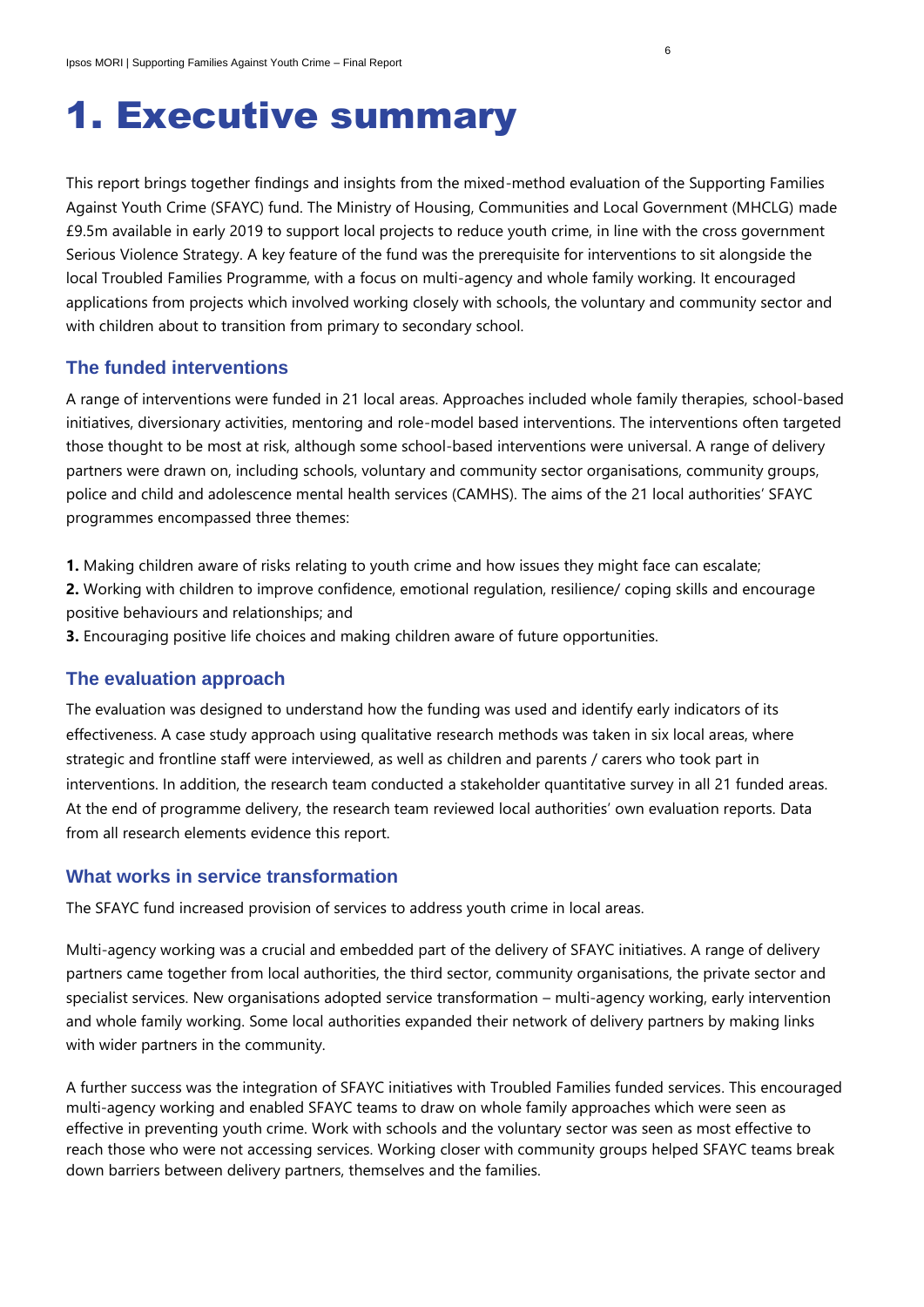Factors essential for successful multi-agency working were clear and open communication, data sharing between organisations, co-location and flexible working. Delivery partners felt joint working would be sustainable if partner organisations continued to regularly share feedback, signpost and refer families to one another, as well as adapt job roles to emerging needs.

In addition, there were factors important for interventions reaching further into the community. Factors included focusing interventions more within the community, building on existing community networks, and having community organisations lead part of the interventions. This helped interventions reach young people and families who may not otherwise use services.

### <span id="page-6-0"></span>**Outcomes for children and families**

The evaluation found key thematic drivers of youth crime, including: young people's culture and environment (including glorification of crime on social media, negative role models and normalisation of violence), the role of schools (particularly in excluding pupils) and a reduction in services (particularly youth services). Many interventions were designed with a view to counter-act these drivers.

Data from different strands of research shows that interventions focussing on building relationships between support services and families, and the use of diversionary activities, positively influenced young people and their families. For young people, positive outcomes ranged from reported increased confidence and awareness of risk factors, to improved emotion regulation, outlook and school behaviour. Families felt that positive role-model based interventions improved young people's confidence to say no to negative peer pressure and helped them feel more motivated. Schools were an important facilitator for positive change. Targeted interventions, implemented by staff at schools, worked towards improving the resilience of children as well as their families. The positive outcomes from these interventions tended to foster children's willingness to engage with schools.

Trusted and committed practitioners were seen as the key to success and helped strengthen relationships within families. The targeted families reported positive changes in parenting skills as well as benefitting from counselling, signposting and help in engaging with other services. Mentoring for parents and young people, parenting programmes, Troubled Families keyworkers and additional family support resulted in improvements in behaviour, bullying, arguing with parents, and young people expressing feelings.

Overall, delivery partners and families thought SFAYC funding had a sustainable, positive impact on children and families at risk of youth crime. Although some parts of the interventions are likely to continue being effective once funding subsides, some families and stakeholders were concerned about what would happen once intervention support ends.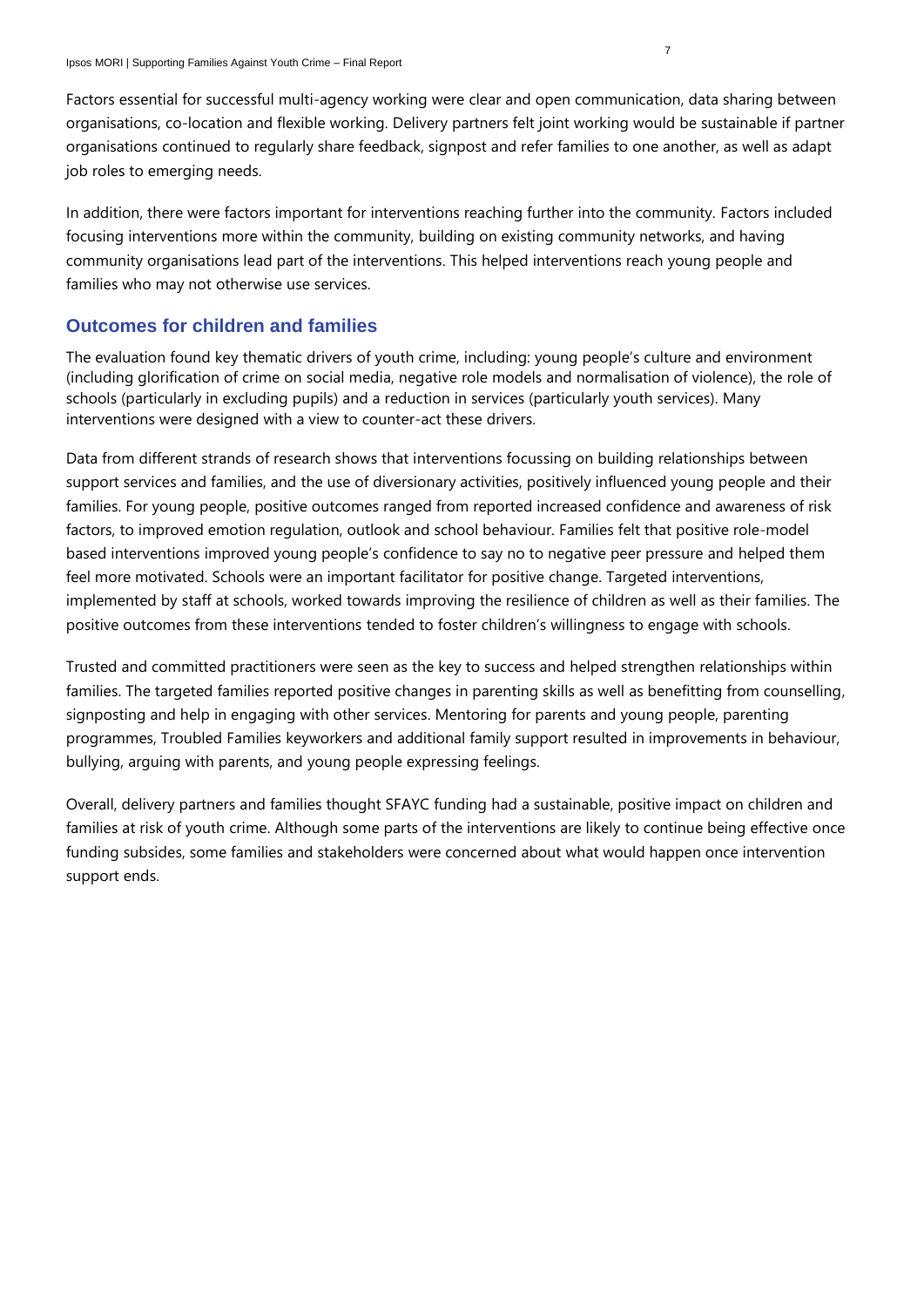### <span id="page-7-0"></span>2. Introduction

The Supporting Families Against Youth Crime (SFAYC) fund was established by the Ministry of Housing, Communities and Local Government (MHCLG) in 2019 to invest in early intervention programmes to help prevent children and young people becoming drawn into gang crime, serious violence and the youth justice system. The fund came about to help "local authorities to put more of a focus on tackling gang and youth crime as part of their local Troubled Families Programme."<sup>1</sup> The £9.5 million fund was used to deliver interventions in 21 local authorities across England. SFAYC funded programmes sit within the local Troubled Families Programme, with whole family working and multi-agency working being a key requirement of their delivery. Underpinning the Troubled Families Programme is a service transformation model, which, from a multi-agency working perspective includes<sup>2</sup>:

- The family experience of transformed services
- Leadership
- Workforce development
- **Engagement with communities**

With a strong focus on early intervention, in line with the Serious Violence Strategy $^3$ , the fund sought to support projects with the aim to<sup>4</sup>:

- *Develop children's personal resilience to withstand peer pressure and make positive choices, particularly but not limited to the transition ages between primary and secondary school.*
- Reduce gang and youth crime by intervening early to raise awareness of the dangers of gangs, youth violence *and knife crime and changing the culture around the acceptability of carrying knives. An example of this could be targeting families with support where siblings or parents have been victims or perpetrators of gang and youth crime.*
- Work with parents/carers and local workforce to understand the dangers and risks surrounding gang crime. *Parents need to have the skills and information to ask the right questions, identify risks and discuss their concerns with their child. They also need to know what support is available. Professionals who had not previously had to consider issues such as gang and youth crime are now being asked to do so and need to be equipped to provide the right advice, guidance and support to parents and carers.*
- *Increase the collaboration between the local authority and the voluntary and community sector, to continue to grow the wider community response to gang and youth crime.*
- Provide data of robust quality that could be used in future programme development.

### <span id="page-7-1"></span>**Evaluation questions and method**

This process evaluation was designed to understand how the funding was used and identify early indicators of outcomes. Because of the timeline and scale of the evaluation, an impact evaluation using comparison or control groups was not possible. Three research strands were developed to answer specific research questions as outlined in [Table 1.](#page-7-2) Each strand will be described in detail below.

### <span id="page-7-2"></span>**Table 1: Evaluation framework**

|                             | Data                              | <b>Online</b> | Case    |
|-----------------------------|-----------------------------------|---------------|---------|
| <b>Evaluation questions</b> | $\overline{\phantom{a}}$ analysis | survey        | studies |

<sup>1</sup>https://assets.publishing.service.gov.uk/government/uploads/system/uploads/attachment\_data/file/749843/Supporting\_Families\_Against\_Youth \_Crime\_Prospectus.pdf

<sup>2</sup>https://www.gov.uk/government/publications/troubled-families-early-help-system-guide

<sup>3</sup> https://assets.publishing.service.gov.uk/government/uploads/system/uploads/attachment\_data/file/698009/serious-violence-strategy.pdf

<sup>4</sup>https://assets.publishing.service.gov.uk/government/uploads/system/uploads/attachment\_data/file/749843/Supporting\_Families\_Against\_Youth \_Crime\_Prospectus.pdf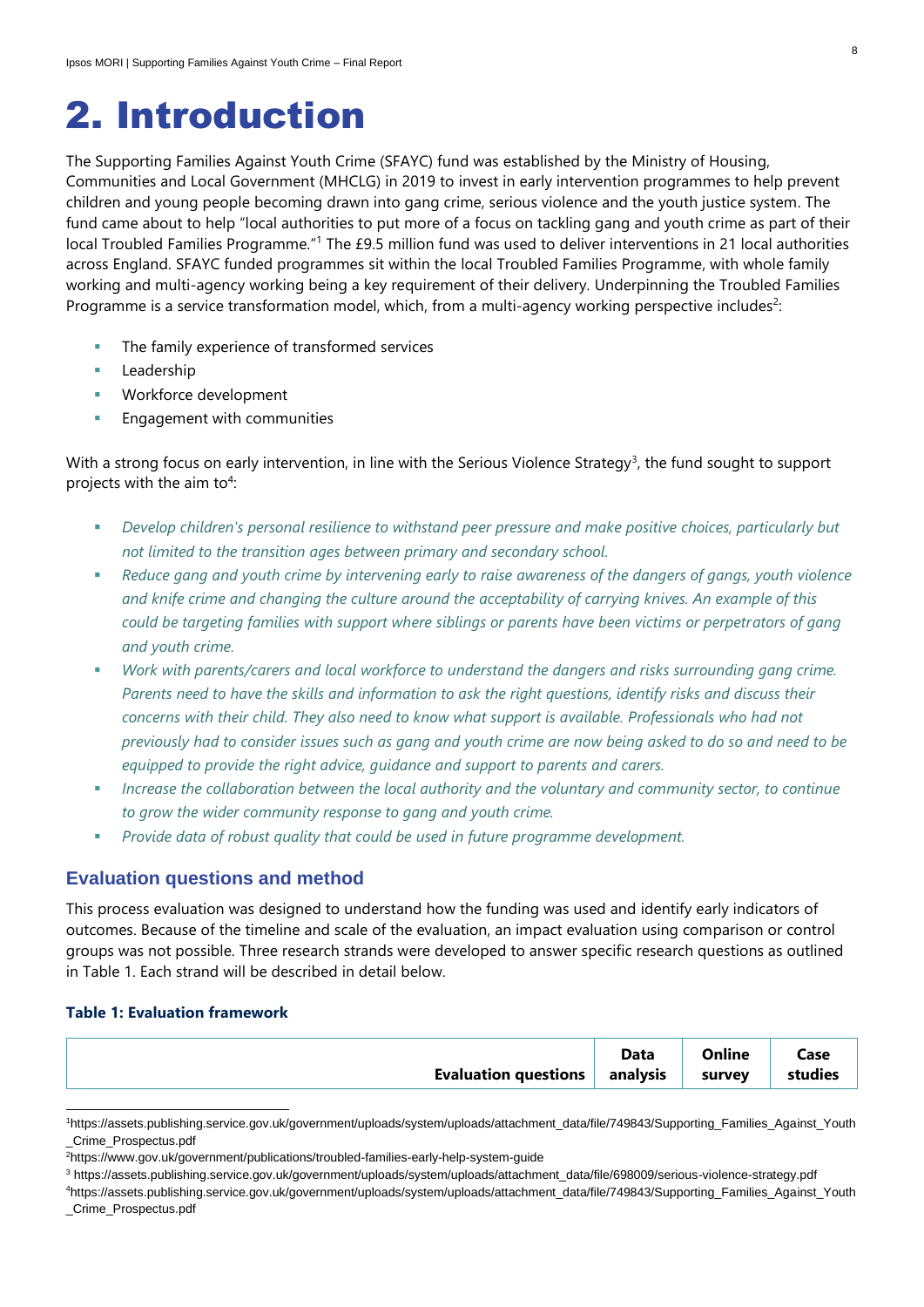| X | X |   | How has the local offer to families changed as a result of the project?                                                |
|---|---|---|------------------------------------------------------------------------------------------------------------------------|
| X | x |   | What are the lessons learned on how to reach the families least likely to<br>access public services?                   |
| X | x |   | Has there been greater joint working between the VCS other local<br>services?                                          |
| X | X |   | Are there any indications from these projects of the drivers of youth<br>violence?                                     |
| x | x | X | Is there any evidence on the type of intervention that most successful<br>diverted young people away from risk routes? |
| x |   | X | How suitable would the projects be for longer-term in-depth evaluation?                                                |

### Case studies

Six areas were selected for qualitative case studies. Selection criteria used were a combination of geographic areas, types of interventions, and level of funding received. Initial invitation emails were sent jointly from MHCLG and Ipsos MORI, outlining the approach and required commitment from areas. All invited areas agreed to take part.

In total, we conducted interviews with 48 stakeholders, 21 young people receiving the local intervention and 19 parents / carers (see [Table 2](#page-9-0) for breakdown by area). Data collection took place over two to three-day visits to the case study area, where face to face interviews lasting between 30 minutes to one hour with all audiences, and where suitable, observations of the interventions were carried out.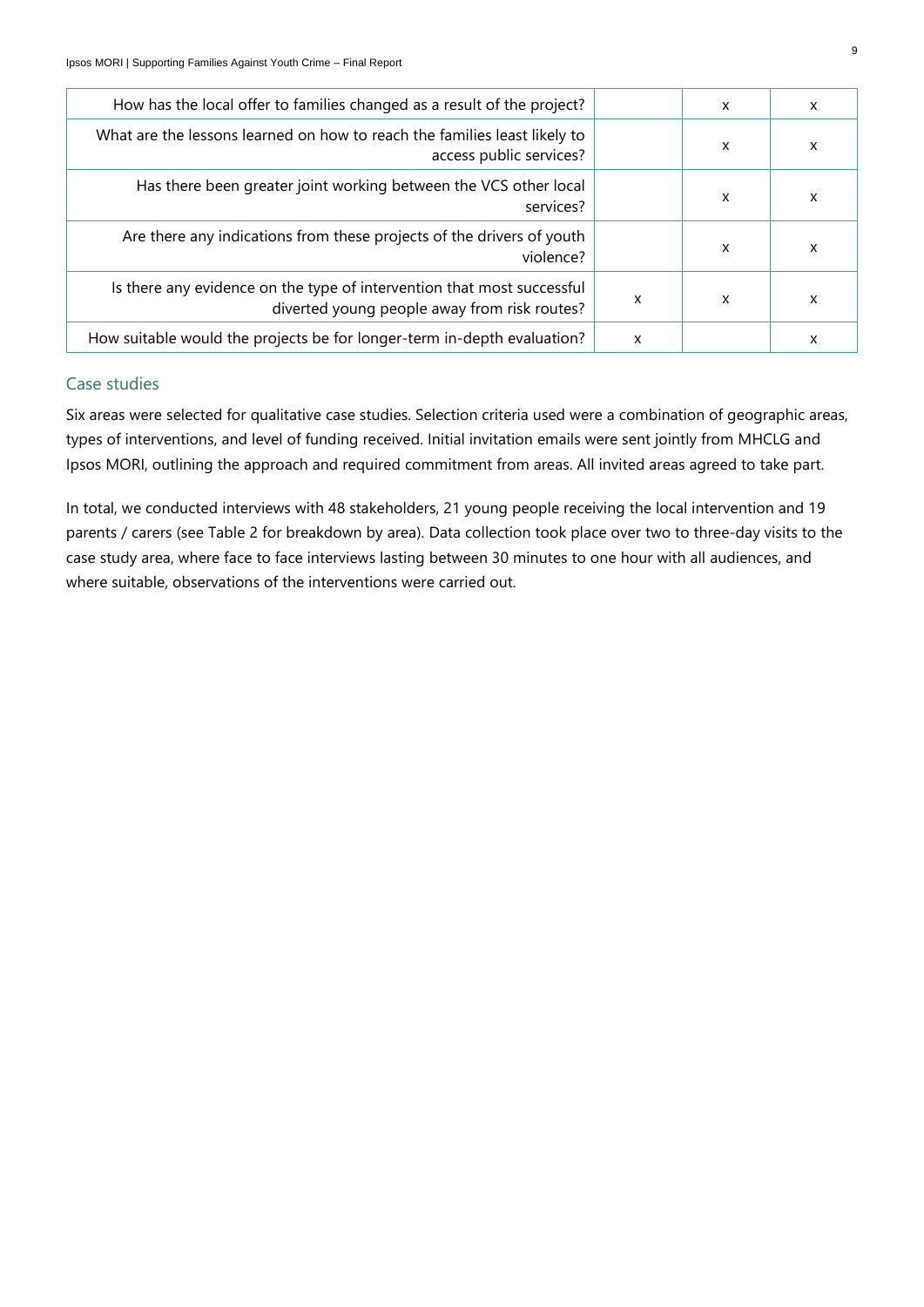| <b>Local authority</b> | <b>Stakeholder interviews</b> | Young people interviews | <b>Parent/carer interviews</b> |
|------------------------|-------------------------------|-------------------------|--------------------------------|
|                        | 10                            |                         |                                |
|                        |                               |                         |                                |
|                        |                               |                         |                                |
|                        |                               |                         |                                |
|                        |                               |                         |                                |
|                        |                               |                         |                                |
| <b>Total</b>           | 48                            |                         | 19                             |

#### <span id="page-9-0"></span>**Table 2: Case study research sample**

We developed separate topic guides for each audience, agreed with MHCLG. Stakeholder interviews focused on the role, the background to receiving SFAYC funding, collaboration with partners including VCS organisations, the local authority and police, observed change for families, young people and community, evidencing impact, how SFAYC interventions have been used alongside existing services, innovative approaches, and programme sustainability.

Interviews with young people elicited their views of the intervention(s) and those delivering them within the context of their lives broadly as well as in relation to crime, and any difference they felt the intervention had made in their lives. Similarly, interviews with parents revolved around their experience of crime in the local area, the risk to their child/children and their perceived impact of the intervention within their family and locally.

### Online survey

We invited 20 funded local authorities to take part in an online survey<sup>5</sup>. The main SFAYC fund lead of each local authority was invited by email and asked to send on an open survey link to all local authority or voluntary and community sector organisation colleagues involved in the delivery of the fund.

The survey covered the topic areas of the respondent's professional background, implementation of the SFAYC fund and multi-agency working, sustainability of change, impact on families and impact on the community. The survey was in field between 13 January and 23 February 2020, took an average of 18 minutes to complete, and 101 respondents took part. Demographics of survey respondents can be found in Appendix I.

### Review of local authority evaluations

After we carried out primary research during early 2020, local authorities conducted their own programme evaluations. We then collected and reviewed these reports to assess their monitoring methods and summarise the findings. Originally, we had intended to conduct a meta-analysis, however, due to the impact of COVID-19 on resourcing, many local authorities were unable to complete their evaluations to the standard required for a metaanalysis. We present the results from this review as a final chapter – "Review of local authority evaluations".

### Further evidence sources

There are other commissioned studies that provide insight on the issues covered in this report. Please see the following literature for more evidence on the following:

- The Troubled Families Programme [https://www.gov.uk/government/publications/national-evaluation-of](https://www.gov.uk/government/publications/national-evaluation-of-the-troubled-families-programme-2015-to-2020-findings)[the-troubled-families-programme-2015-to-2020-findings](https://www.gov.uk/government/publications/national-evaluation-of-the-troubled-families-programme-2015-to-2020-findings)
- Youth Crime <https://youthendowmentfund.org.uk/latest/reports/>
- Violence Reduction Unit [https://www.gov.uk/government/publications/violence-reduction-unit-evaluation-](https://www.gov.uk/government/publications/violence-reduction-unit-evaluation-2019-to-2020)[2019-to-2020](https://www.gov.uk/government/publications/violence-reduction-unit-evaluation-2019-to-2020)

<sup>&</sup>lt;sup>5</sup> Due to delays to local delivery, one local authority was removed from taking part.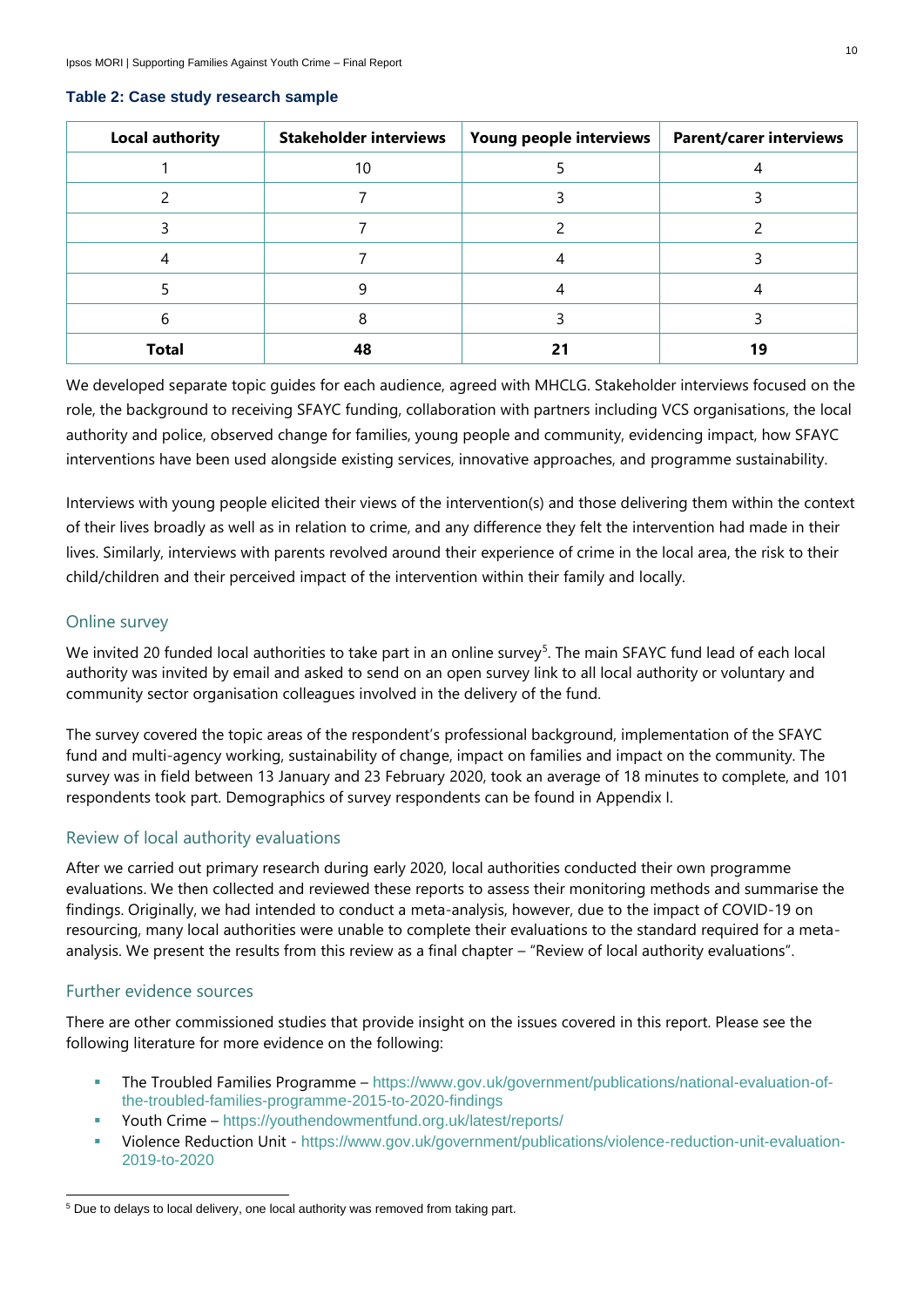### Report structure

The remainder of this report will cover:

- Drivers of youth violence as identified through the research to contextualise our findings and the local authorities' interventions
- A description of SFAYC funded interventions and their aims to show the range of interventions delivered across local authorities
- **■** Joint-working to deliver interventions successfully to evaluate a theme central to the SFAYC funded interventions
- Outcomes for children and families to evaluate the effects of interventions on children and families
- Sustainability of SFAYC funded interventions and their outcomes for local authorities, children and families – to evaluate the extent to which local authorities and families thought support and outcomes would endure
- **EXECONCLUM** Concluding remarks about the fund, its implementation, effectiveness and sustainability
- Review of local authority evaluations to summarise outcomes from local authorities' own evaluations and evaluate the monitoring methods used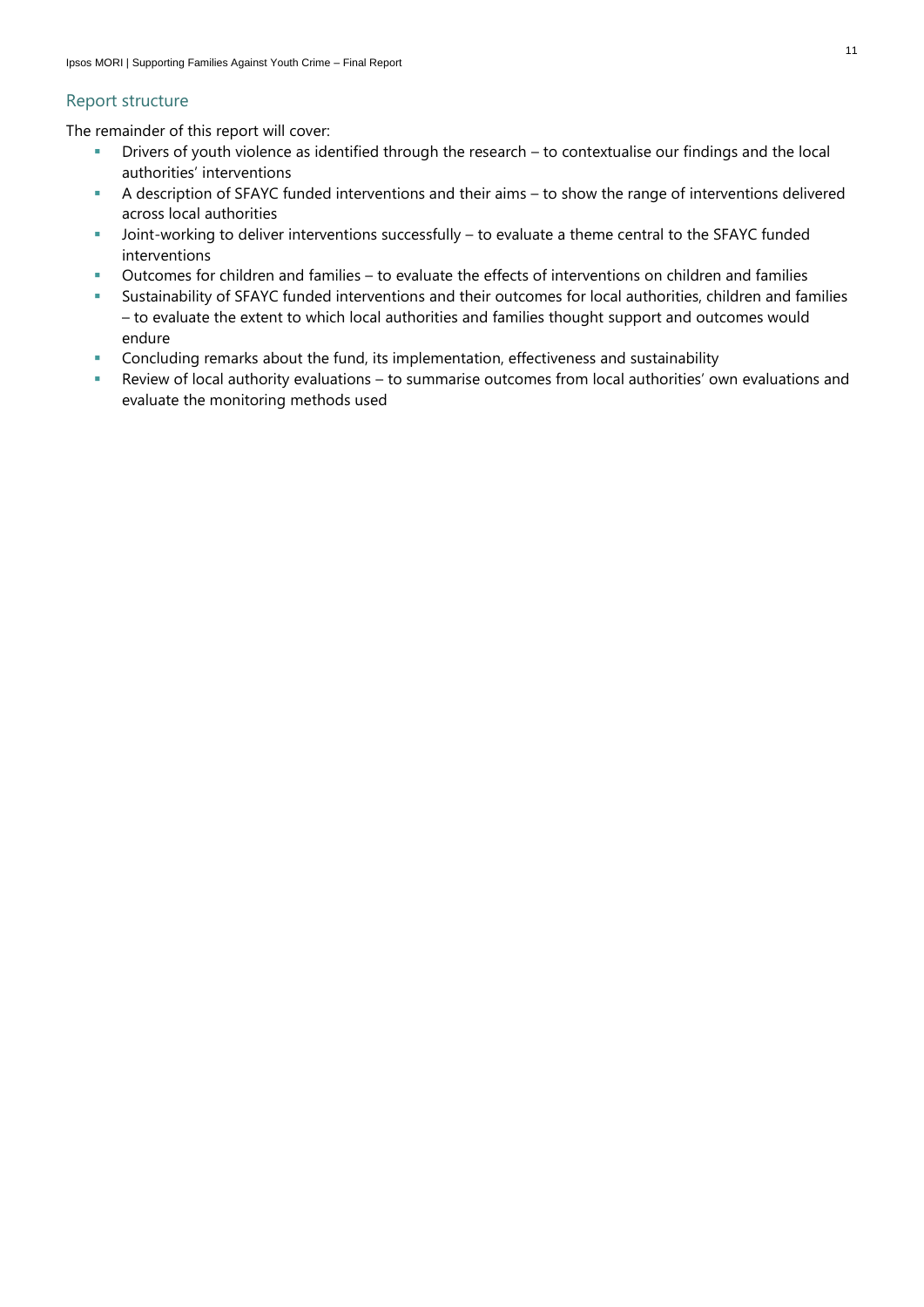# <span id="page-11-0"></span>3. Drivers of youth violence

Stakeholders, young people and parents identified drivers of youth violence mainly as a result of their circumstances relating to:

- Young people's culture and environment
- The role of schools, expulsions and suspensions
- Pressure on services and hardship

In response, SFAYC fund interventions were most commonly seen to address peer groups / social circles, gang affiliation, school attendance / expulsions and suspensions , and child criminal exploitation. Many interventions had a two-pronged approach, including a targeted approach for specific groups of children and families, in conjunction with a general approach to reach a broad range of children and young people, as will be outlined in chapter 6.

The Serious Violence Strategy $^6$ , published by the Home Office in April 2018 highlighted that the majority of crimes was carried out by a small proportion of individuals. However, it also stated that "while situational factors like alcohol and the degree of provocation are no doubt important, factors to do with personal circumstances whilst growing up can give some individuals a higher propensity for violence." Similarly, the Serious Youth Violence House of Commons report<sup>7</sup> pointed to evidence of school expulsions and suspensions being a driver of youth crime. The Securing a brighter future: The role of youth services in tackling knife crime report by the All-Party Parliamentary Group on knife crime and violence reduction<sup>8</sup> called for an audit of youth services across local authorities and funding local authorities to invest in sustainable long-term youth work.

Findings from qualitative case studies supported the premise that school expulsions and suspensions, young people's circumstances and lack of leisure opportunities play a key role in getting into crime and violent behaviours. There was a keen awareness in young people supported by SFAYC programmes, parents / carers and stakeholders of what drove youth violence; summarised by one stakeholder:

### *"Poverty, exclusions, unauthorised absences, history of violence, family history and connections." (Stakeholder interview)*

Although these issues were seen to be equally experienced by young men and young women, the behaviours young men demonstrated in relation to these, made schools and authorities more aware of young men. In this chapter we will give a brief overview of the key drivers as experienced by case study participants.

### <span id="page-11-1"></span>**Young people's culture and environments**

### Identity construction, social media, role models and normalisation of violence

Young people and stakeholders alike recognised the lack of positive role models, and existence of negative role models as problematic for the identity construction of young people. Stakeholders especially lamented parents being absent or negative role models, with some parents not knowing where their children were spending their time, or in extreme cases not knowing where they went to college. This lack of supervision, coupled with exposure to social media or music related to crime and killing, was seen to be putting young people at risk.

<sup>6</sup> [https://assets.publishing.service.gov.uk/government/uploads/system/uploads/attachment\\_data/file/698009/serious-violence-strategy.pdf;](https://assets.publishing.service.gov.uk/government/uploads/system/uploads/attachment_data/file/698009/serious-violence-strategy.pdf) page 25

<sup>7</sup> <https://publications.parliament.uk/pa/cm201719/cmselect/cmhaff/1016/1016.pdf>

<sup>8</sup> [http://www.preventknifecrime.co.uk/wp-content/uploads/2020/03/Securing-a-brighter-future-the-role-of-youth-services-in-tackling-knife](http://www.preventknifecrime.co.uk/wp-content/uploads/2020/03/Securing-a-brighter-future-the-role-of-youth-services-in-tackling-knife-crime-v.2.pdf)[crime-v.2.pdf](http://www.preventknifecrime.co.uk/wp-content/uploads/2020/03/Securing-a-brighter-future-the-role-of-youth-services-in-tackling-knife-crime-v.2.pdf)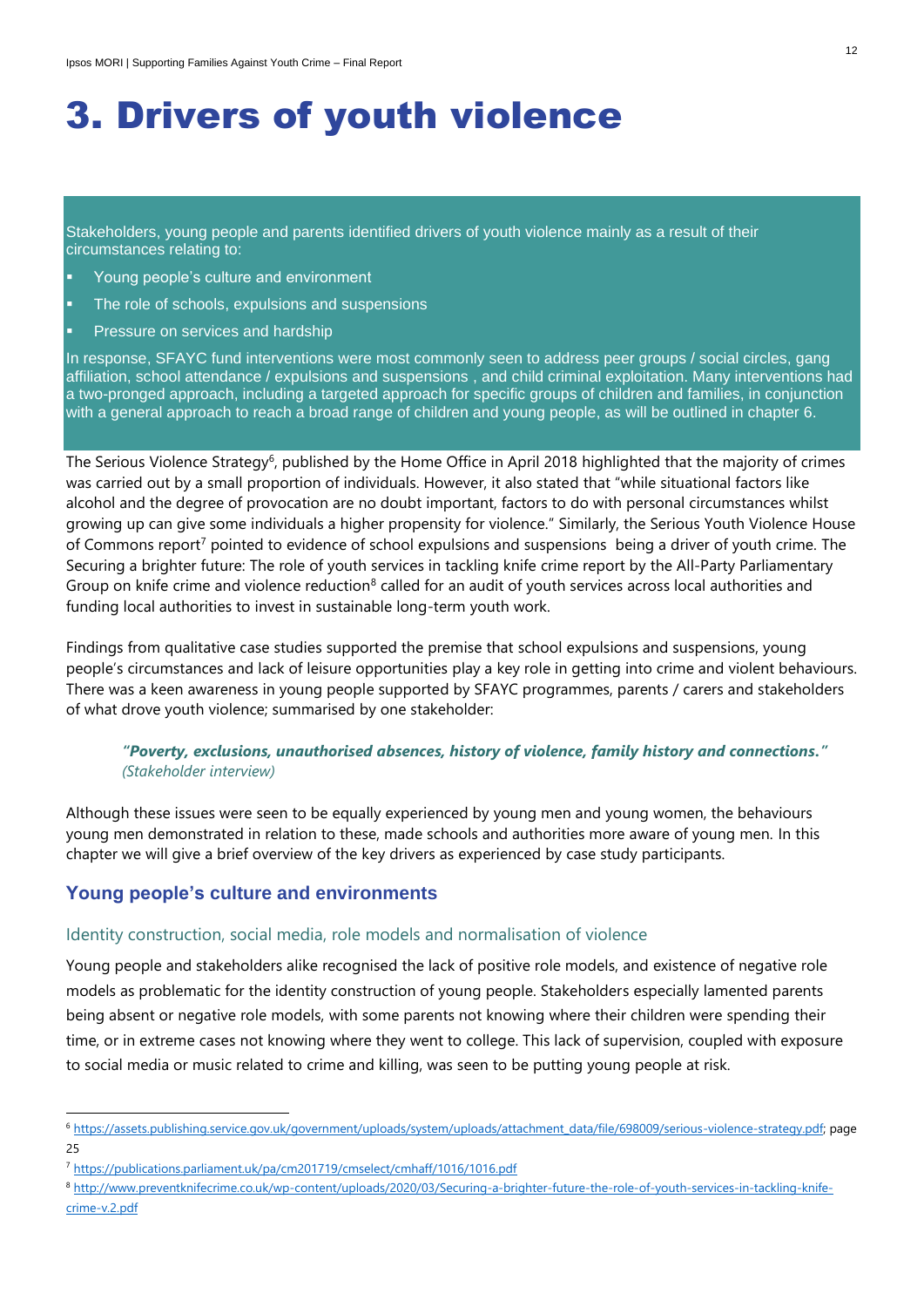*"Parents' behaviour relating to violence and drugs becomes normalised in the family and children do not have the best role models. There are a lot of single parent families where the dad, or less frequently the mum, is a poor role model and there can be a lack of supervision at home and a lot of our children will be either at home and occupied on social media, which is a nightmare, or they are outside and they are unsupervised. In either case they have the potential to meet people who they shouldn't be meeting." (Stakeholder interview)*

For young people, especially males, there was pressure to be seen as cool, tough, or impressing girls. Listening to and distributing drill music and rapping about stabbing and gang violence was seen as one way of maintaining respect in a gang setting. Similarly, other social media channels were seen to be spreading encouragement for violence, again especially among males, in a way that wasn't experienced by young people before.

*"It used to be that violence was usually between two people; 'If I shoot you, you shoot me' but now it's like fantasy football, trying to score points by stabbing or being violent towards gang members and non-gang members. This type of tit for tat violence circulates on Twitter and Snapchat." (Young person interview)*

### Environments with high tension

Finally, stakeholders and young people identified several examples of seemingly ordinary situations that would escalate to the point of somebody using a knife because of underlying tensions, without other means of defusing the situation. This was the case for young men and women alike. For example, young people attending a party in a part of their city in a turf war with their own suburb resulting in a stabbing, or a conflict between two young people over a seat on a bus. Young people were described as being willing to carry and draw a knife out of fear that the other person might do so first.

*"Young people say that they carry knife for their own protection. They do not realise that they are putting themselves more at risk of knife crime." (Stakeholder interview)*

### <span id="page-12-0"></span>**The role of schools, expulsions and suspensions**

Stakeholders felt strongly about the way in which the school system and schools locally sometimes played a part in exposing young people to risk routes (notwithstanding schools often being a protective factor). This included specifically fixed-term suspensions, off-rolling, difficulties experienced by police in working with academies and alternative provision / pupil referral units as well as support for children with special educational needs and disability.

*"The academisation of schools makes it very difficult for the Council. I feel for the Council because now it has so little influence about what happens in schools. From a police perspective, if I want to do something in schools, I have to negotiate with each academy separately – you can't just deal with the education authority." (Police interview)*

*"Fixed-term exclusions and young people in school-commissioned alternative provision account for the majority of known knife crime suspects." (Stakeholder interview)*

Stakeholders also expressed concern about young adults with poor levels of literacy and numeracy due to having been off-rolled, their lack of opportunity and subsequent risk of exploitation.

A key risk point identified by stakeholders was the transition between primary and secondary school. Many interventions were designed to work with young people (and families) at this stage, especially during the summer holidays.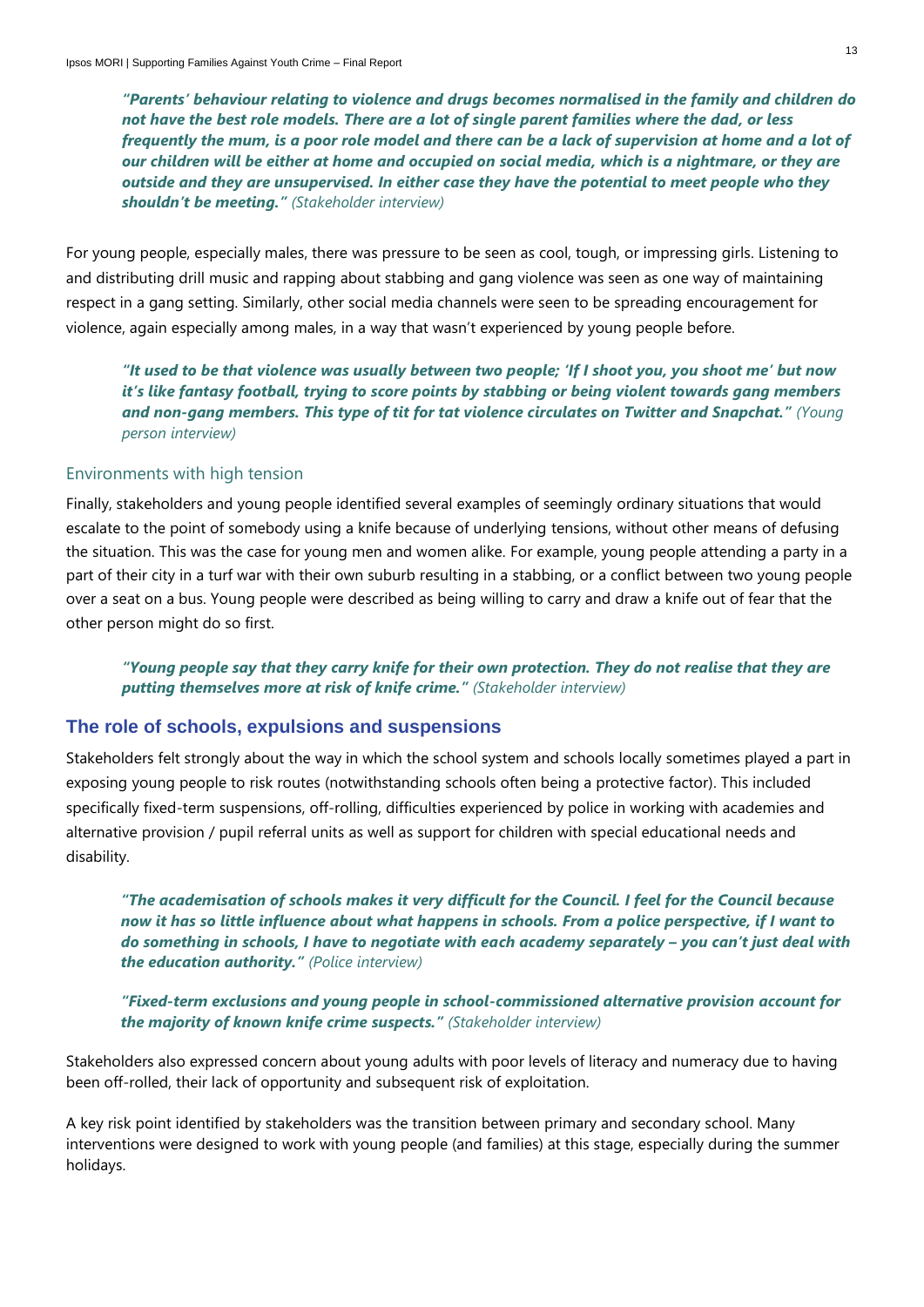*"Any vulnerabilities the children have in primary school will increase when they go to secondary school. A lot of our work is therefore about resilience and how we can make our children stronger in themselves to be able to resist those vulnerabilities when they leave primary." (Stakeholder interview)*

### <span id="page-13-0"></span>**Pressure on services and hardship**

Reductions in public services and poverty were reported as potentially leading to youth crime. This impacted children and families in the following ways:

- Firstly, a lack of activities on offer for young people, especially through the closure of youth centres as well as support for families with children on the edge of care
- Secondly, increasing financial hardship for families. Young people as well as stakeholders saw the need to improve these circumstances as intertwined

Case study interviews with stakeholders, parents and young people alike conveyed a sense of resignation in terms of positive leisure activities available to young people. The decline in youth centres were seen as part of a broader picture that also included housing and mental health services as well as mistrust of the police and authority in general. In addition, youth leaders who would have been associated to youth centres and seen as positive role model in the community were also said to have disappeared, hence exacerbating the decline of the previous positive impact of youth centres. Older young people felt that their generation had been neglected and that new and holistic solutions were necessary to get them engaged in youth services.

*"All the youth centres have been shut down. My generation are too far gone, no one cares about youth clubs. You need to look at the deep root problems; parents, housing, mental health." (Young person interview)*

*"With austerity taking hold, all the youth centres closing, and the cost of living going up, the issue of economic survival has become very real." (Stakeholder interview)*

Stakeholders described deprived inner-city populations, especially families, to be under stress. This stress was manifest in lack of financial resilience, food poverty and housing issues among other difficulties. Despite the best intentions of interventions, there was also acknowledgement of the realities which hindered young people staying out of crime routes:

*"We know that young people feel they have to provide for their families which is what draws some of them into criminal activities because they [share responsibility] for putting dinner on the table." (Stakeholder interview)*

The following chapter outlines how SFAYC funded interventions were designed to address these issues.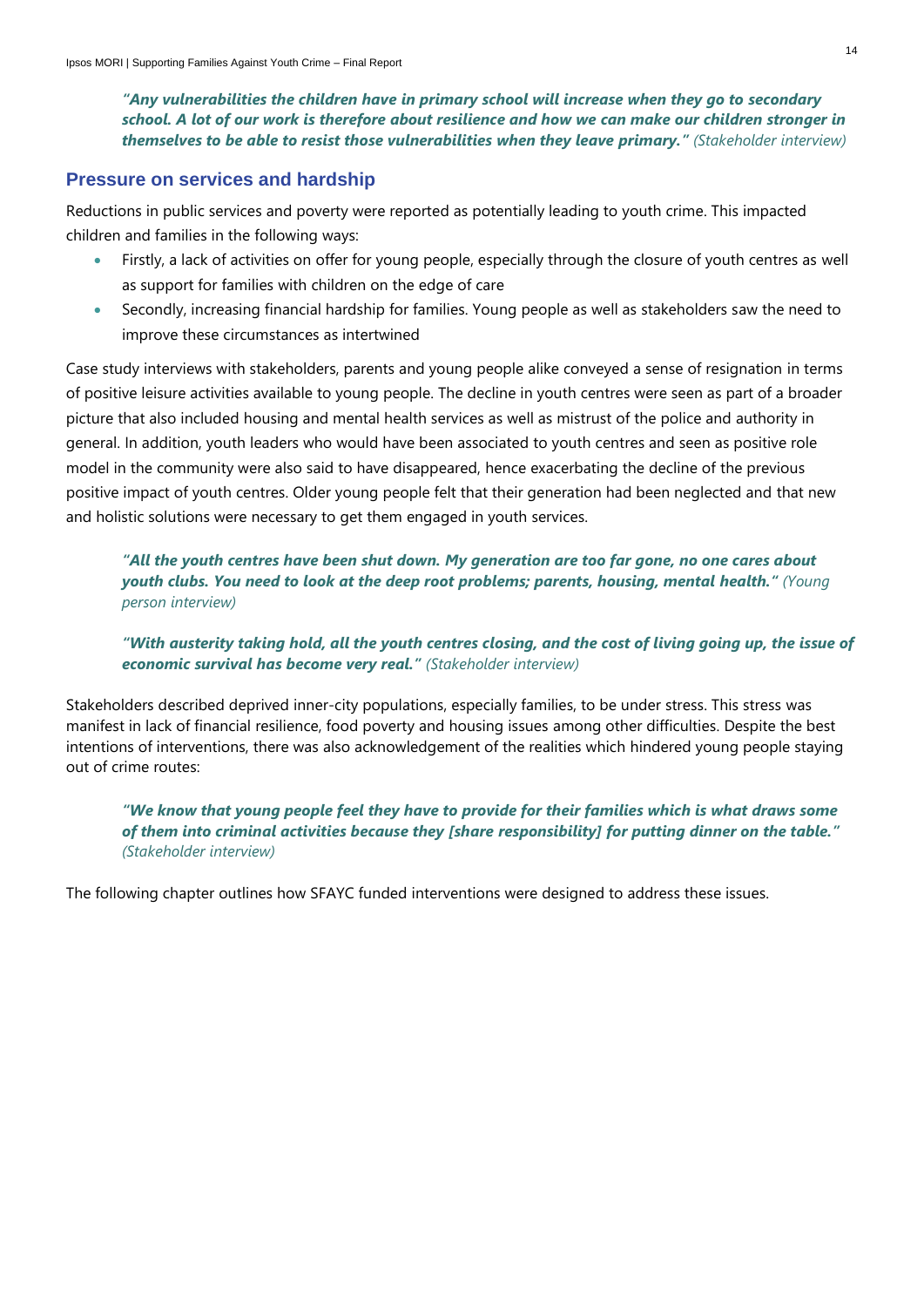### <span id="page-14-0"></span>4. Funded interventions

This chapter provides an overall description of the different ways in which SFAYC funding was used. Overall, a quarter of survey respondents reported that the number of services available to young people and families as a result of the SFAYC fund had increased a lot, and over half felt services had increased a little.

In line with the Troubled Families principle of multi-agency working, interventions worked in partnership with other organisations. These included schools, VCS organisations, community groups and child and adolescent mental health services. Interventions were further underpinned by early intervention and whole-family working approaches.

With regard to project set-up, diligent planning was reported across case study areas as a crucial step in getting interventions off the ground. Three quarters of survey respondents reported the interventions under the SFAYC fund were very or fairly successfully integrated with pre-existing interventions. Important factors in project set-up were involving VCs organisations from the outset, testing innovations, hiring new staff as well as getting buy-in from schools.

Interventions varied from one-to-one work with young people and whole-family sessions, including outing and activities to staff training, including on trauma-informed approaches (see chapter 6 for more detail).

The ways in which children and families were identified and referred to interventions differed by type of intervention and local authority. However, schools played a key role in many settings, while VCS organisations were often able to reach families who were reluctant to engage with statutory services.

### <span id="page-14-1"></span>**Background to SFAYC bids**

Local authorities gave a wide range of reasons to bid for the SFAYC fund – both in their bid for the funding and in proceeding interviews. Reasons included deaths because of youth crime, gang-related offences, organised crime in the area, high numbers of young entrants into the criminal justice system, school expulsions and suspensions , deprivation in the area and declining mental health<sup>9</sup>.

Local authorities felt that having strong existing structures or lack thereof were both good reasons to bid for the fund. On the one hand, certain local authorities said the structure of their existing youth crime offer made them strong candidates to receive the funding. Members from one local authority explained that they already had the internal structures in place to deliver on these interventions. They had a strong Troubled Families team who were keen to change the cultural narrative around youth crime by providing children with more opportunities. On the other hand, one local authority felt they needed extra resource to make their response to youth crime more consistent and meet the growing demand in the area.

Overall, a quarter (26 of 101) of survey respondents<sup>10</sup> reported that the number of services available to young people and families as a result of the SFAYC fund had increased a lot, and over half (58 of 101) felt services had increased a little. In terms of addressing the needs of children and families receiving interventions, of surveyed stakeholders<sup>1112</sup>almost three quarters (58 out of 79) worked to address *difficulties regarding parenting / parenting issues* at least once a week; half (37 out of 74) worked to address *mental health difficulties in adults* at least once a week, and over half (46 out of 81) work to address *mental health in children* at least once a week.

<sup>&</sup>lt;sup>9</sup> See Appendix II for an outline of interventions

<sup>&</sup>lt;sup>10</sup> QM2: To what extent do you feel the number of services available to young people and families has changed as a result of the SFAYC Fund? <sup>1111</sup> Of whom this is relevant to their role

 $12$  QS5: How regularly, if at all, do you provide the following types of support in your current family intervention work for the SFAYC Fund?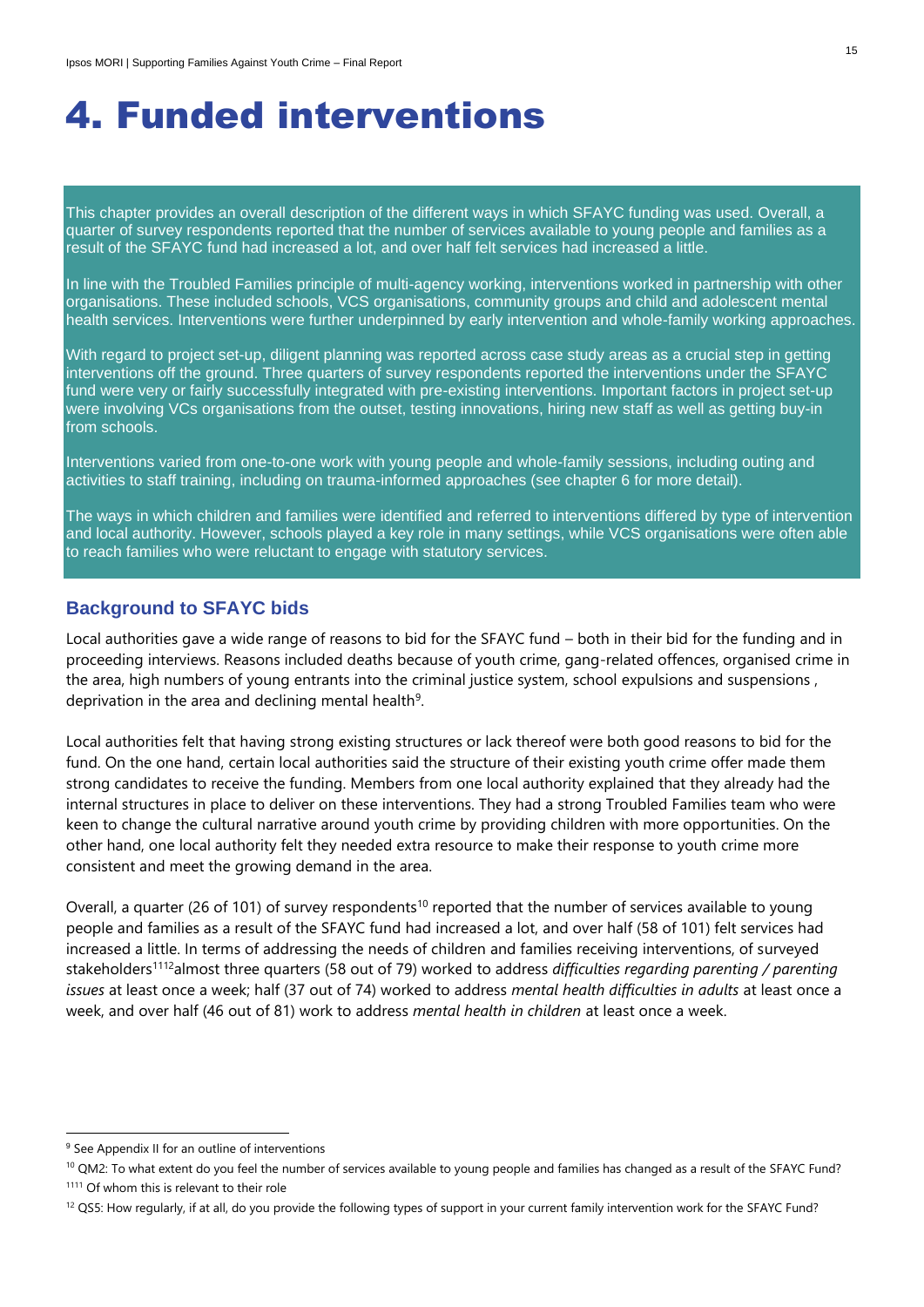### <span id="page-15-0"></span>**The range of delivery partners**

There was a diverse range of delivery partners across local authorities that received SFAYC funding, including schools, football clubs, VCS organisations, community groups and specialist services such as CAMHS.

### **Schools**

Local authorities identified schools as a place where young people vulnerable to youth crime could be targeted and then worked with. Delivery partners across the board felt that schools were well placed to identify children vulnerable to youth crime because teachers and pastoral workers had been trained to do so already. Schools were also where interventions tended to happen: workshops and assemblies were held in schools, and mentors worked with young people on school grounds. It was also felt that interventions could be included within the existing curriculum.

### Voluntary and community sector (VCS) organisations

Another key set of delivery partners were VCS organisations. They included charities led by people with lived experiences of youth crime, start-up community interest companies, mentoring organisations, large established charities, youth organisations and custody programmes developed as a police service. They delivered a wide variety of interventions in the case study areas. VCS organisations ran school assemblies, workshops, and provided mentors for children vulnerable to youth crime. They also organised activities for families in the community, such as cooking days and sessions in an adventure playground. Further, they provided outreach and support on the ground. In one local authority, trained youth workers from a VCS organisation connected young people to education and employment when they were about to leave custody.

### Community groups

As well as VCS organisations, community groups were key in delivering SFAYC funded interventions. Parents used established networks that were given further support by the SFAYC fund. In one area, a group of parents met up once a month to discuss issues that concerned them and their family. Here, parents spoke about drugs, youth crime, housing issues and good parenting practice. This was facilitated by the chair and trustee of the network. In another area, a network of 80 community organisations was set up to make more of a joined-up contribution to the reduction in youth crime.

### Child and Adolescent Mental Health Services (CAMHS)

CAMHS was also an important delivery partner in several case study local authorities. They helped identify young people who needed support and in one area, delivered trauma informed Youth Violence Prevention Training for VCS organisations.

### <span id="page-15-1"></span>**Building on the Troubled Families Programme model**

Local authorities used their Troubled Families Programme structures to design and deliver interventions. In most cases, Troubled Families Co-ordinators were central to writing the bid. Local Troubled Families teams were then at the centre of organising the interventions. One local authority used existing Troubled Families data to inform the approach for their interventions. Another local authority extended their Troubled Families model into schools, where they based interventions on a whole-family assessment. Delivery partners also used the Troubled Families assessment model to agree a plan with families and wider stakeholders.

### Adopting the whole family approach

Delivery partners across local authorities adopted a whole family approach. In some areas, the use of Troubled Families keyworkers was central. Keyworkers worked with families using techniques and interventions practiced through their Troubled Families team. While the families were referred to the service through schools, support was aimed at the whole family. For example, Troubled Families keyworkers offered family support on employment by helping parents with CVs, suggested days out for the family and in one reported case helped a family settle into a new home.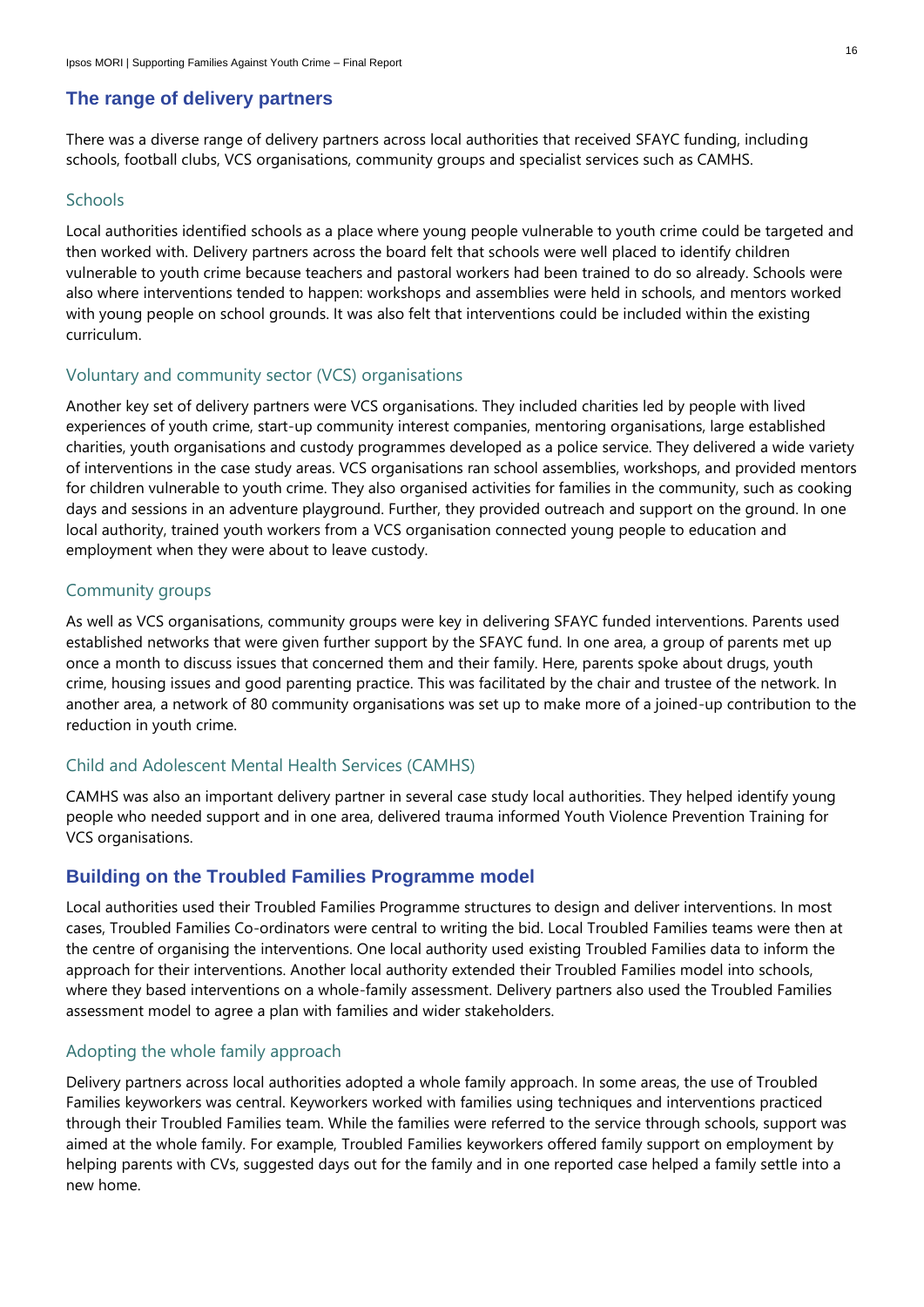### Early intervention

Local authorities embedded the Troubled Families tenet of early intervention in the way they worked. In some cases, Early Help teams led the steering groups responsible for overseeing interventions. Another area described itself as an 'Early Intervention City' and said its ethos was to prevent or 'interrupt' involvement in crime.

Further analysis on how the Troubled Families approach has informed the SFAYC funded interventions can be found in the following chapter.

### <span id="page-16-0"></span>**Setting up SFAYC funded projects**

Diligent project set up was cited across case study areas as a crucial step in getting interventions off the ground. Three quarters (76 of 101) of survey respondents reported the interventions under the SFAYC fund were very or fairly successfully integrated with pre-existing interventions<sup>13</sup>. A small proportion (9 of 101) respectively said it was 'neither successful nor unsuccessful' and 'too early to say'.

### Involving VCS organisations from the outset

One local authority stressed the importance of involving delivery partners from the outset – specifically referring to VCS organisations. The director of this local authority's SFAYC team felt that if VCS organisations were central to delivering the project, they should also be involved in writing the bid. Joining up VCS organisations to the project team was also crucial. In some cases, they were written into the project team from the start. In other cases, they were sourced after receiving funding due to VCS organisations being unable to offer what they had initially proposed.

### Testing interventions

Testing interventions was seen as important in the early stages of delivery. In one case study area, a video about knife crime was planned to be shared with primary school children. It was soon realised by the wider project team that the existing video was too graphic for this audience. It was then edited to be more appropriate.

### Hiring new staff

Delivery teams felt that hiring new staff before the project's inception was crucial. One local authority in particular felt that the turnaround from receiving the funding to hiring a project manager was too short and that more time would have been needed to get a wider team in place.

### Buy-in

Another important part of project set up was securing buy-in from schools to participate in interventions. In one area, flyers were sent out to schools - and parents - to outline the offer. In this case, schools were attracted by the offer but were concerned that it might not reach the right children. The SFAYC team who sent out the flyers did not want schools to think that they were "taking over" schools' roles.

*"Our offer was to let schools choose from a menu. Otherwise schools would think they are being done to: it would not be a pilot, it would just be an offer. So some schools would say they have had emotional coaching and they do not need any more. Others would want something else." (Programme Manager)*

### <span id="page-16-1"></span>**Types of interventions**

There were a whole range of interventions adopted by the SFAYC project teams across local authorities. As detailed below, interventions included one to one work, whole family interventions, outings and activities, and training. These were not always used exclusively, and often local authorities adopted a mixture of interventions to use in their area. Further, these interventions were often part of a wider strategy based on the Troubled Families principles

<sup>13</sup> QS2: Overall how successful or unsuccessful would you say your local authority has been at integrating the SFAYC interventions with preexisting interventions?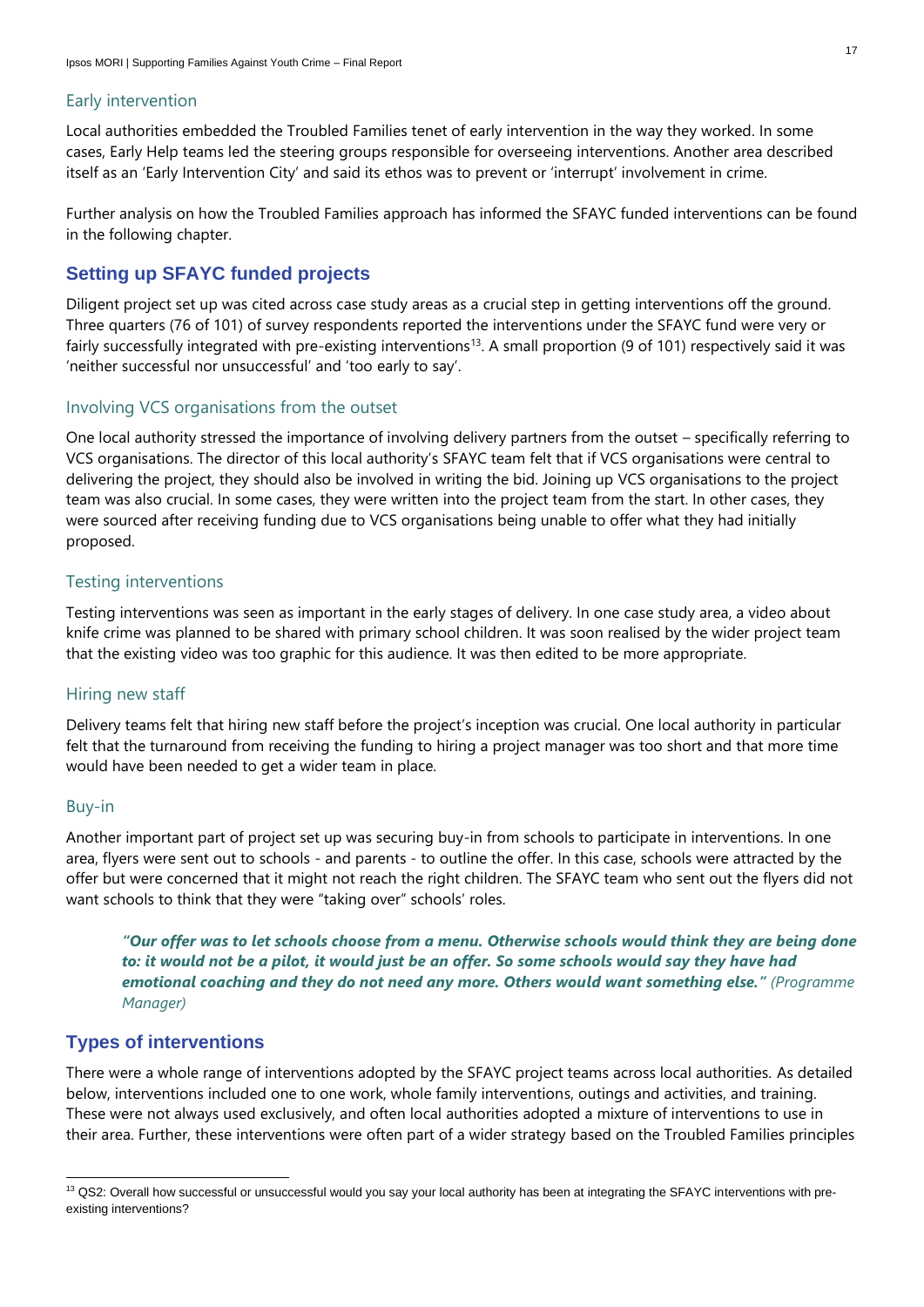of whole family working. The SFAYC fund therefore enabled local authorities to innovate an extend their offer. Below are three examples of interventions that three local authorities offered.

### One to one work

Direct work with children included workshops and assemblies in schools. One to one work with children was also adopted by several case study areas, of which mentoring was a key component. In two local authorities, mentoring was provided in schools in addition to other interventions, such as Troubled Families keyworker home visits.

Other one to one work was more immediate. In one local authority, trained youth workers instantly connected with young people in custody, signposting them to education and employment opportunities post-arrest. This whole approach was felt to provide a rapid response and target young people most in need of support.

### Whole family interventions

Interventions involving the whole family included Troubled Families keyworkers attending homes. They spoke to families about their situation, assessed it, listened to their concerns, and signposted them to services. Another intervention that directly involved the whole family was family group conferencing. This was adopted by one local authority as a holistic intervention to address the needs of all family members. Another local authority recruited two family therapists to deliver intensive therapeutic interventions for the whole family at home.

### Outings and activities

Outings and activities during the school holidays was a key intervention adopted by local authorities. This included sports activities and a stadium tour organised by a local football club, as well as outings to the cinema and lasertag. These interventions were designed to aid children's transitions form one school year to the next, especially so for those going from primary to secondary school.

### **Training**

Finally, a key intervention was training delivered in schools. One local authority used training as the basis of their bid. First, they sought to upskill practitioners. They then delivered training in schools to strengthen the capacity of education providers to tackle knife crime. Other areas included training for teachers as part of their offer, including emotion coaching and trauma informed approaches. VCS organisations and wider community partners were also upskilled. For example, in one area CAMHS partners delivered a trauma informed youth violence prevention training programme for VCS organisations and local partners. This built on the existing trauma informed training in the area and included ongoing support from CAMHS for staff and schools from the participating VCS organisation.

A quarter (26 of 101) of surveyed stakeholders reported being involved in the one intervention funded by the SFAYC fund, while two out of five (40 of 101) reported being involved in more than four such interventions<sup>14</sup>. Interventions on which stakeholders (for who this was relevant) spent most time on were those aimed at *improving school attendance, educational support, mentoring, and diverting young people from risk routes* ([Figure 1](#page-17-0)).

### <span id="page-17-0"></span>**Figure 1: Time spent on different types of intervention**

<sup>&</sup>lt;sup>14</sup> QM1: How many interventions are you currently involved in as part of the SFAYC Fund?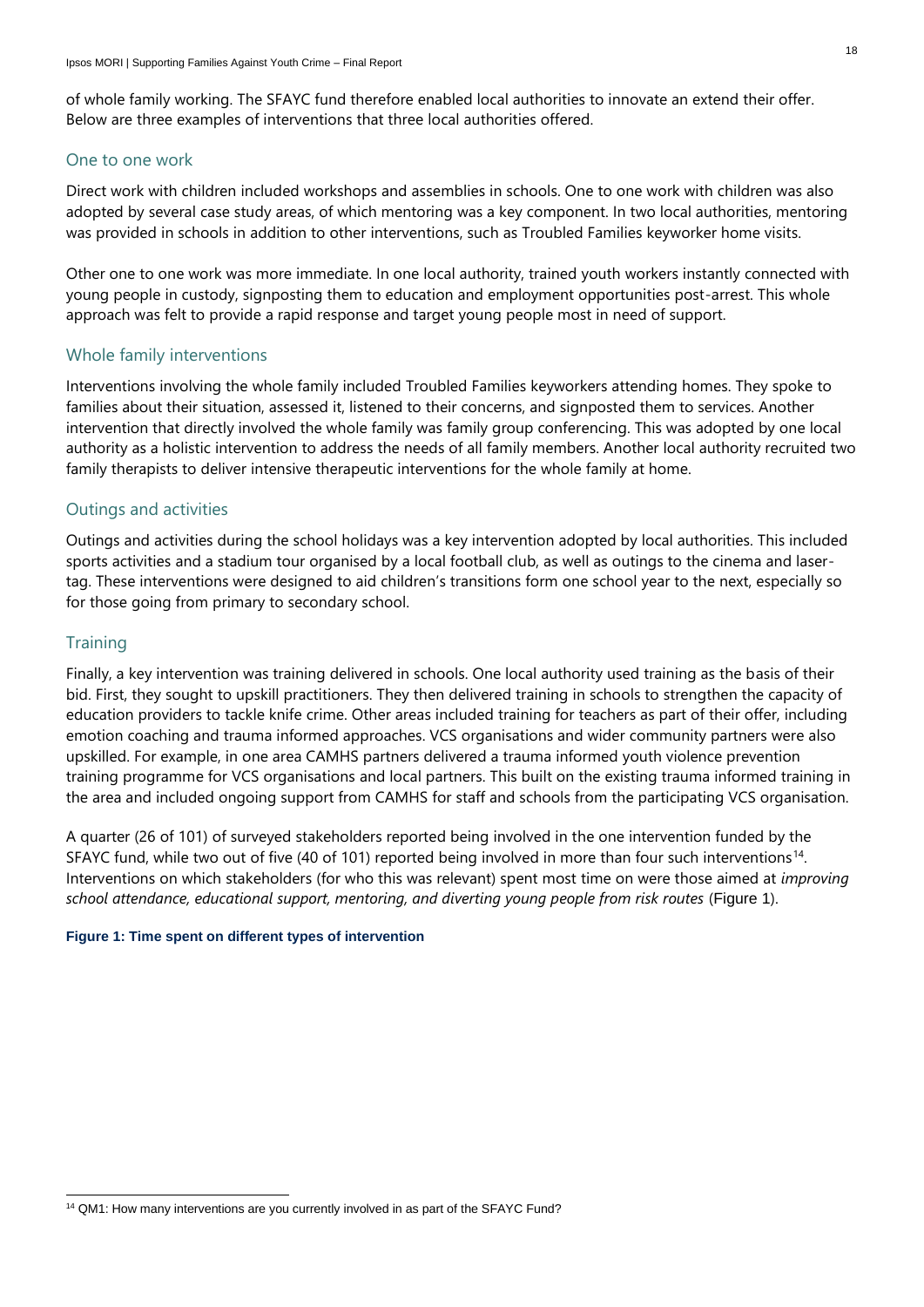### **getting involved in crime and anti-social behaviour through the following?**



Base: All (101) Fieldwork dates 13 January to 23 February 2020. (QS5b Statements A-F))

### <span id="page-18-0"></span>**Innovative approaches**

Local authorities cited a range of interventions that they felt were innovative, including the adoption of the bystander approach<sup>15</sup>, the use of film, the development of referral applications and new joined up ways of working with the community. Local authorities also felt that the principles behind the SFAYC interventions in general were innovative, with specific reference to whole family working, early intervention and prevention. It was felt that targeting the whole family showed gaps in provision that SFAYC teams could then act on.

### Implementing existing models from other parts of the world

In one case study area, workshops were based on the Jackson Katz MVP-model<sup>16</sup>, also known as the bystander approach. This was originally from the US but was also successfully applied in Scotland to reduce high crime rates. A delivery partner from a VCS organisation explained that a selected group of children were trained to mentor their peers to influence them positively. The chief executive of the VCS organisation travelled to Scotland to learn about this model with the view to adapting it for the case study area.

### *"Our chief exec is really keen to roll it out in the London area to challenge the knife-crime epidemic happening here at the moment." (VCS organisation)*

### Using film

Another intervention felt to be innovative was the use of film to deliver messages on youth crime. In one local authority, a community interest company created a film about a lived experience of knife crime. This was based on a true story about a local boy who had been a victim of knife crime. The film was shown in school assemblies and was then encouraged to be shared by the children. Workshops with a selection of young people followed. These were delivered by the main character in the film.

### Building community networks

Delivery partners across case study areas felt that they were engaging with the community in more effective ways due to SFAYC funding. In one local authority, it was felt that the intentional working partnership between the local

<sup>&</sup>lt;sup>15</sup> The bystander approach involves working with young people to breakdown and challenge perceived norms and misconceptions which often negatively influence behaviour.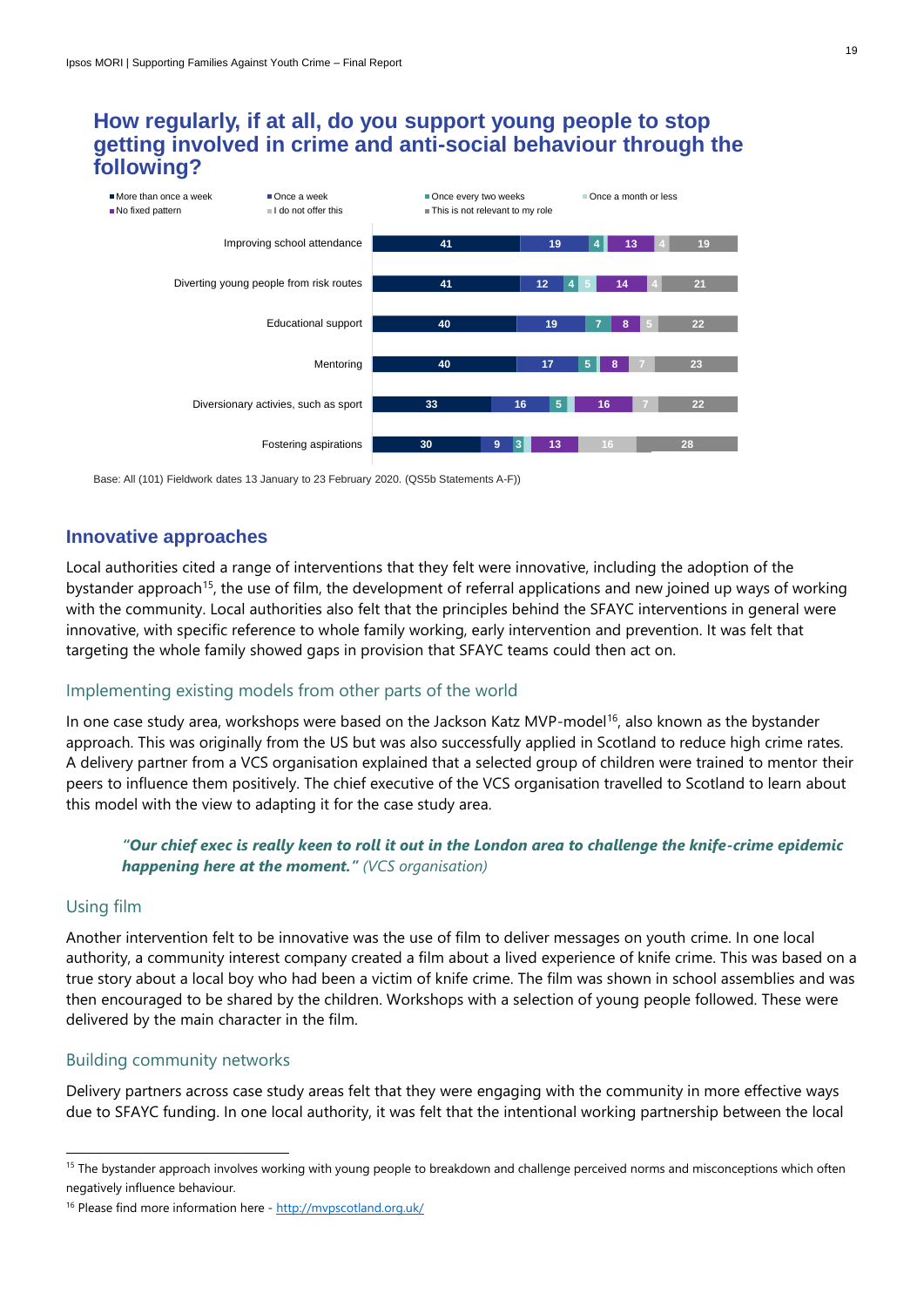authority and third sector organisations meant better community involvement. This built up a bigger network that was able to identify grooming and exploitation - which would not necessarily be identified by the police. The project manager described community engagement as being at an "unprecedented level".

*"You can bring in the community itself…you begin to build a bigger pool and network of people…the grooming and exploitation won't be solved by the police…or one partner…it will be solved by everybody." (Youth Organisation, Chief Executive)*

### <span id="page-19-0"></span>**Referrals – identifying young people vulnerable to youth crime**

There was a wide range of ways in which young people were referred to services across case study areas. Young people were targeted to take part in the interventions by schools, police, VCS organisations and families themselves.

### Referral pathways

In one local authority an app was developed to aid with referrals for 14-25 year olds. The delivery partner developing the app said it would open up an interactive encrypted website whereby practitioners, including police, would be able to refer young people to a VCS organisation. Practitioners would enter the contact details of the young people they are referring with the young person's consent. The delivery partner would then receive an email and get in touch with that young person.

### **Schools**

Across areas, schools identified children at risk to take part in the interventions. In one area, schools identified children particularly at risk of youth crime as "on the edge of expulsions and suspensions " or those who were being severely bullied. Practitioners would then meet families at school through a "link person" – typically someone who worked at the school. At this meeting, the practitioner would explain why the family has been referred (e.g. anger management issues).

### VCS organisations

It was less often that VCS organisations themselves would refer families to take part in the interventions. This was because VCS interventions were normally the service referred to. However, in one local authority this approach was beginning to be adopted. A youth organisation conducting outreach in one local area had started referring families to SFAYC funded interventions. The project manager thought the youth organisation could go even further, by referring families who they met at parent group meetings to the SFAYC funded interventions.

### Self-referrals

There were examples of families referring other parents to the SFAYC interventions, and in some cases families referring themselves. However, direct referrals to delivery partners working in the local authority were not possible in some areas as families needed to be assessed, which was done in schools.

### Local authorities

Local authority case study areas were seldom expected to directly refer families. However, there are other local authorities among the wider 21 successful applicants that have a more active role in referrals. One local authority area from our case study research felt their role in the referral process was limited. Although one local authority tried to provide support for those on PRU waiting lists, they felt that schools were better placed to identify those who might benefit and have conversations with the family.

### Police

Police were also involved in making referrals in one case study area. Young people in custody would be referred by the Custody Sergeant to a VCS organisation. They would then try to see the young person within 48 hours through a home visit.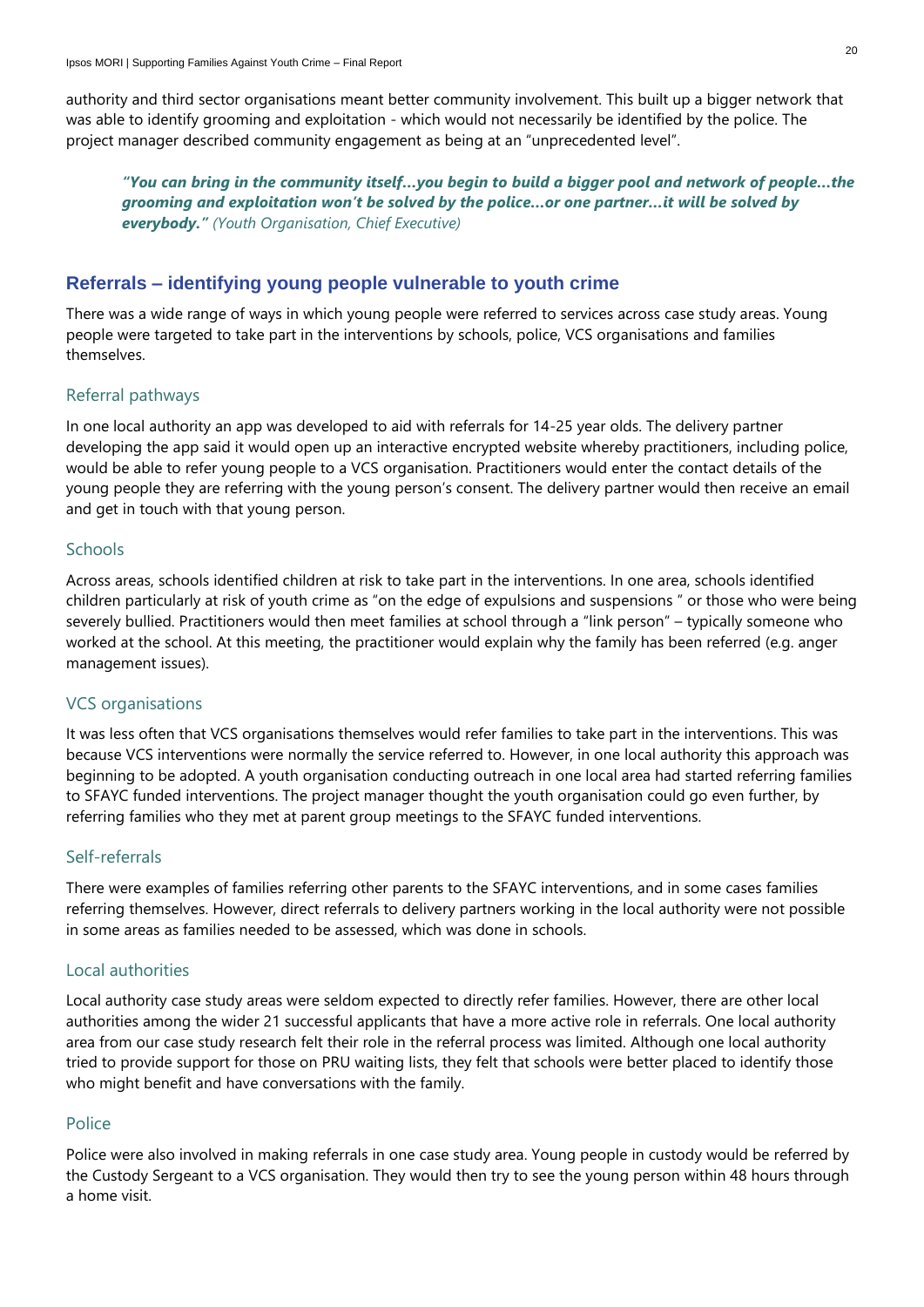### <span id="page-20-0"></span>**Onward referrals**

Young people were also referred on from one delivery partner to another. Typically, this was when Troubled Families keyworkers and schools referred young people onto VCS organisations. Keyworkers aimed for young people to have a smooth transition if being referred onto a certain programme, for example attending workshops in school. For the wider family, keyworkers identified the help they needed, such as mental health provision, and signposted and supported them to take the initiative to access these services themselves. In some cases, keyworkers would help families book appointments with certain services.

Schools and Troubled Families keyworkers tended to conduct assessments prior to onward referrals. In one case study area, keyworkers could refer a child to a VCS organisation specialising in mental health support if they identified mental health needs when working with the family. The VCS organisation then discussed the assessment and decided whether it would be appropriate to engage with the case. If so, they would provide individual therapy.

Families could also be referred to VCS organisations from social services via Early Help. In one area, a parent contacted social services because they could not cope with their child's behaviour. Social services referred them to Early Help, who then referred them onto a youth organisation on the SFAYC project team.

### <span id="page-20-1"></span>**Reaching children, parents and carers least likely to engage with interventions**

Local authorities were confident that SFAYC interventions went further than previous youth crime interventions they had run in reaching families least likely to engage with services. There were several examples of that worked well across the case study areas.

### Schools and VCS organisations engagement methods

VCS organisations and schools played to their strengths in knowing how to target hard to reach children. VCS organisations knew that some families did not trust statutory services - social services in particular. One SFAYC programme coordinator felt that partners combatted social stigmas around social care. A project manager in another case study area explained that families did not self-refer as they were concerned they might "look stupid". A young person speaking about whether the interventions would be appropriate for friends at school said that the concern about social services would put them off. Approaching families in schools was successful in overcoming this stigma because the intervention was perceived as universal.

To a similar effect, VCS organisations were able to use sport as a facilitator to reach children. In one area, a local sports facility brought young people together at a sports event from different areas of a local authority. Previously, young people from these areas had a history of being at conflict with one another. As well as football activities, the VCS organisation hosted breakfast clubs, resilience building workshops and a counselling hub. Teachers from local schools were also there to run sessions, which provided a familiar face for young people.

### Building on existing relationships

Delivery partners also used existing relationships that professionals had in the community to target hard to reach families. This meant that families did not need to open up to someone new. One SFAYC project team felt that although not all community organisations would be successful in engaging young people, most of them would. Over time, Troubled Families keyworkers could build a trusting relationship with families. This was especially helpful for children transitioning from primary to secondary school.

*"Once the workers go in, they end up discovering all other things. The families are always at the periphery of the gangs, worklessness, school attendance, violence … everything comes out. [The children's problems] are always linked to other things in the family." (Head of Youth and Community Team)*

### Multi-agency intelligence

SFAYC project teams used the intelligence gathered through multi-agency working to reach young people and know more about their situation. Different delivery partners were able to collect information about a young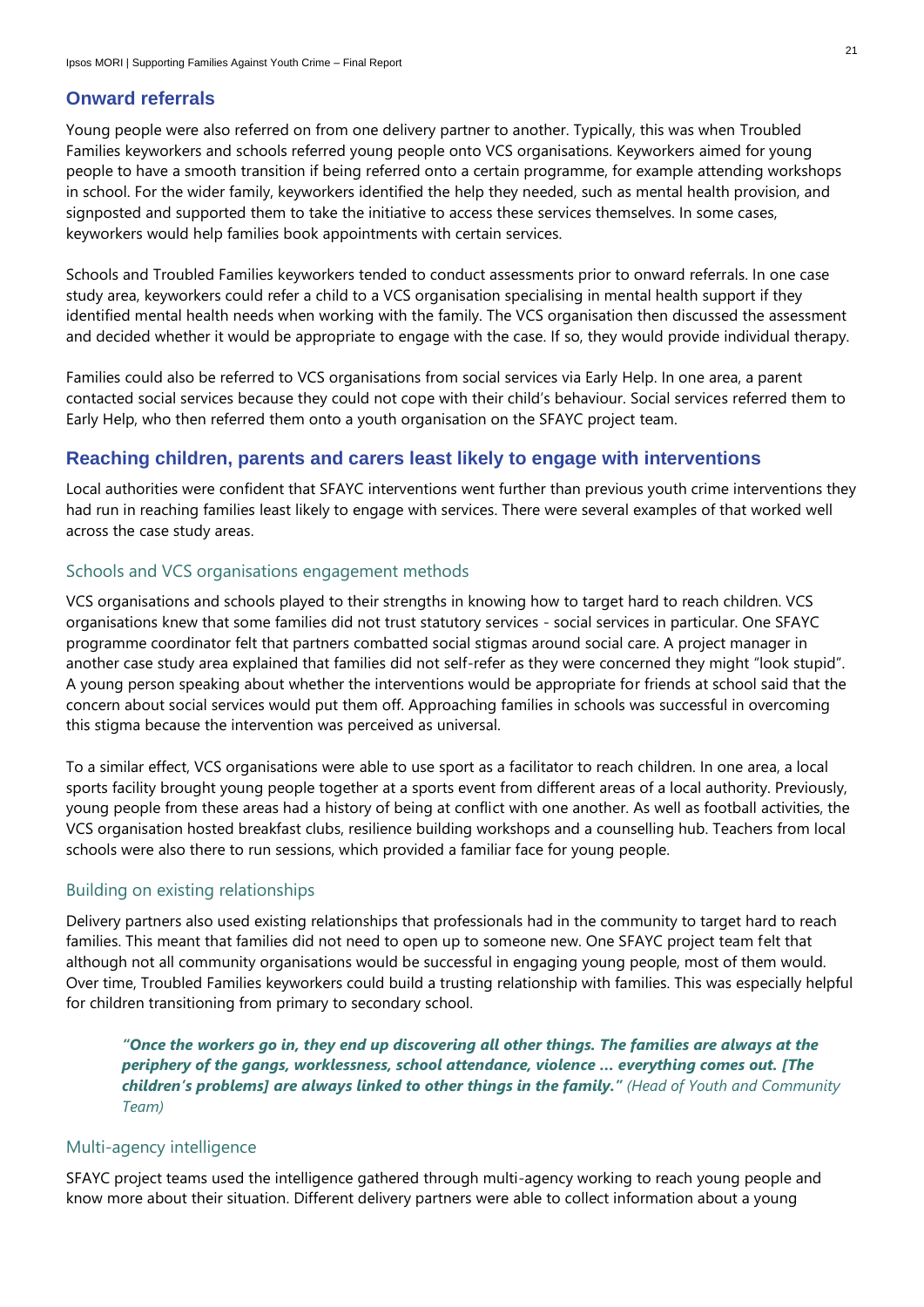person's situation and share that with other practitioners working with the family. The coordinator of one project team explained that if VCS organisations identified a child who was already in trouble, they could then understand the wider issues connected with the family.

### *"Is there somebody unemployed, an older sibling for example? We can sign-post them." (Stakeholder interview)*

Troubled Families keyworkers mapped the knowledge they received through the wider project team and through families themselves. For example, young people had conversations with them about local territories that gangs 'owned'. This helped the keyworker better understand the local environment and community. It also helped the wider project team assess risk in the area and become experts in their field – for example, knowing which estates are susceptible to youth crime.

### **Training**

Training delivered in schools helped teachers identify early indicators of behaviours children may have if they are susceptible to youth crime. The purpose of this was to reach out to children before they became involved in gangs or other forms of youth crime. In one area, an educational psychologist gave attachment and trauma training to staff in schools. After this, there was appetite to train Emotional Language Support Assistants, who could then provide a means of expression for children who could not use language to express their own troubles.

### Persistence

Being persistent was another important way that families were reached. Practitioners accepted that there would be set-backs and not every family would be forthcoming. In some cases, families would agree to an assessment or an initial meeting, but not turn up to the appointment. A VCS lead explained that this was to be expected and part of their role.

### *"Sometimes it can feel like babysitting/chasing clients but it's all part of the role." (Children and Families Lead, VCS Organisation)*

This persistence also rubbed off on families themselves who then spread this mindset. One young person had friends who were involved with drugs. As well as recommending the youth organisation that helped him, he remonstrates with his friends.

*"I say to them 'is this the life you want to lead?' … It's a hard thing to watch." (Young person interview, male, 14)*

### Summer holiday interventions

Finally, running interventions during summer holidays was cited as an important way in which young people could be reached. In one area, a sporting intervention over the summer brought together boys from different primary schools in the area. The organiser of this event said that the SFAYC team would not have engaged boys from certain areas of the local authority without this intervention. Practitioners felt that summer holidays were an opportune time for engaging with young people because they had time that might otherwise be spent doing nothing – or being in situations that had the potential of leading to youth crime or exploitation.

*"Those kids had an amazing time. What would they be doing in the summer otherwise? That [summer programme] will always stay with those children. They will always remember it." (Youth and Community Team)*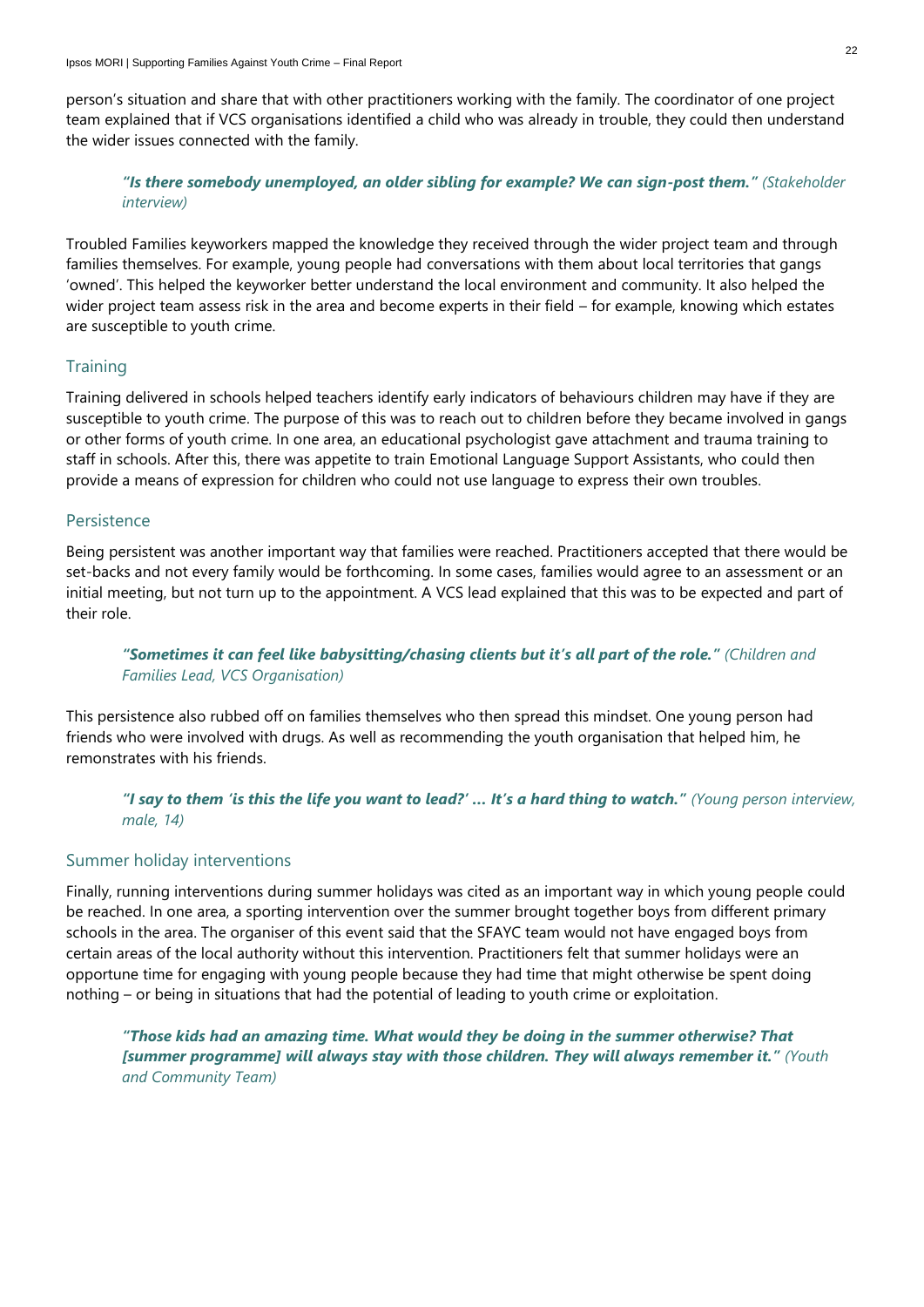## <span id="page-22-0"></span>5. What works in service transformation

Since the introduction of the Troubled Families Programme, multi-agency working has become embedded into the support families receive and the way delivery partners work together. The same principles have been adopted by SFAYC teams.

Participants in case study areas and survey respondents from the 21 local authorities explained how service transformation had been the key feature of their new youth crime offer. In this chapter, we outline the key features of service transformation that helped overcome the challenges that SFAYC teams faced in delivering their interventions.

**Multi-agency working** was a crucial and embedded part of the delivery of SFAYC initiatives. A range of delivery partners came together from local authorities, the third sector, community organisations, the private sector and specialist services. New organisations adopted service transformation – multi-agency working, early intervention and whole family working. Some local authorities expanded their network of delivery partners by making links with wider partners in the community.

**Clear and accurate communication** was crucial for delivery partners to work together and for families to be clear on how the interventions could help them. Good communication addressed several challenges:

- Getting projects off the ground
- Partners knowing who the lead professional was
- Bridging conflicting work cultures
- Aiding decision making

Good communication was facilitated by steering groups, regular follow up meetings, schools seeing interventions in action, being up front and honest, building relationships, and targeting families.

**Data sharing** was important for delivery partners to work together more efficiently. Data sharing helped SFAYC teams with the following:

- Identification and targeting of families and acting quickly
- Supporting effective practice
- Monitoring outcomes
- Counter siloed working

Good data sharing entailed deciding what data to share at the project's inception, setting up data sharing agreements, having access to police data and sharing data alongside other youth crime initiatives.

**Colocation and flexible working** helped delivery partners overcome logistical challenges and work together in a more joined up way. Specifically, logistical challenges included VCS organisations and local authority teams having different working hours; and finding a time and a space for delivery partners to hold meetings. Colocation and flexible working were helpful in counteracting these challenges. SFAYC teams highlighted the benefits of civic centres facilitating partnership meetings, allowing them to establish themselves as a team. Other local authorities highlighted the importance of flexible working hours to fit around families' schedules.

**Working closer with the community** helped SFAYC teams break down barriers between delivery partners, themselves and the families.

Specifically, these barriers included:

- Scepticism from schools and parents about interventions
- Lack of trust in police
- Culturally sensitive ways of working

Community based approaches helped SFAYC teams develop a wider network of community practitioners that stretched out into geographical areas that had previously not been reached. SFAYC teams also broke down barriers between VCS organisations who had historically been in competition. Having partners set up in the community also meant more direct referral routes and a provision of support for local talent who wanted to deliver their own initiatives based on lived experience of youth crime.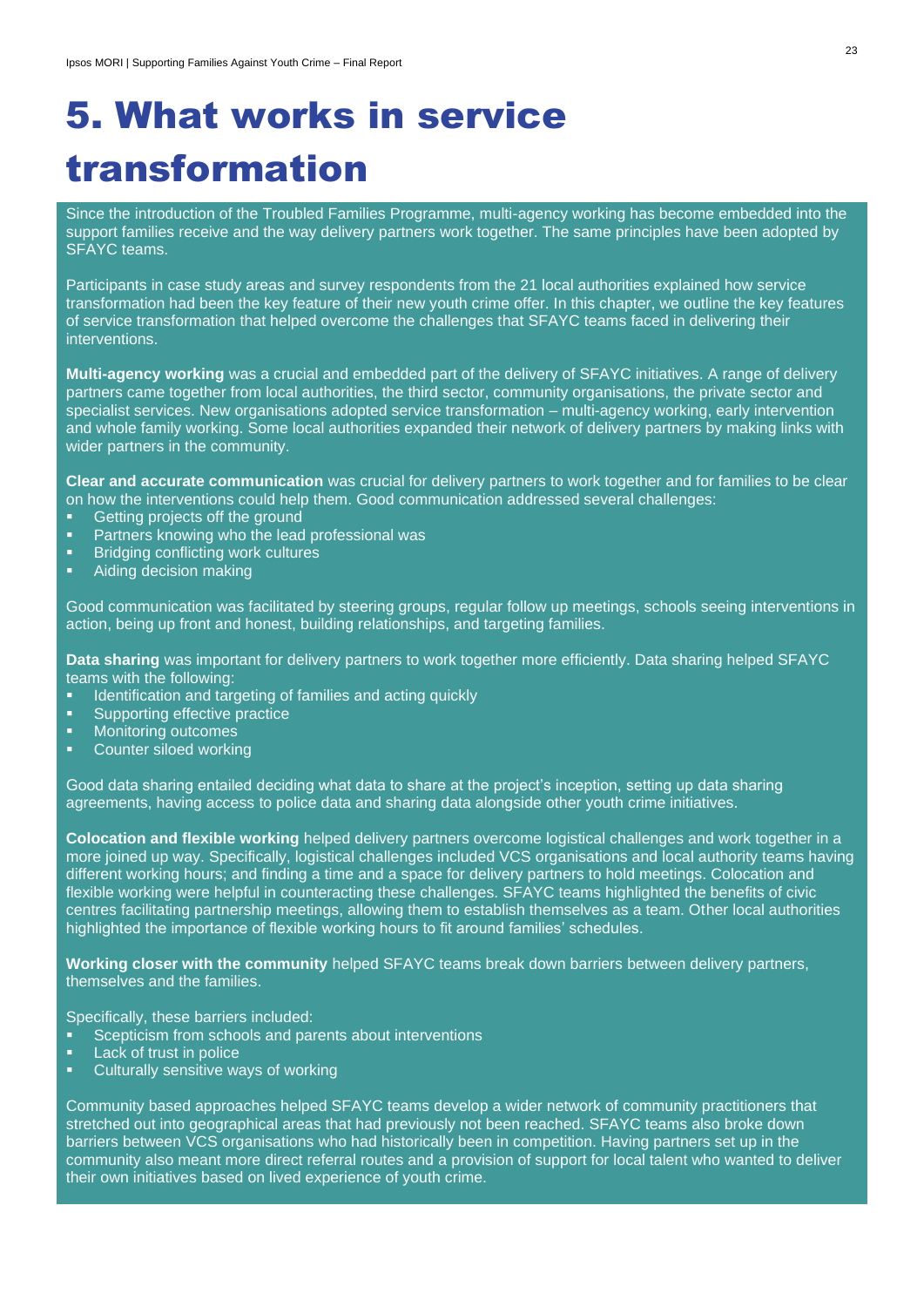Finally, service transformation ensured that SFAYC interventions were **sustainable** beyond the provision of funding. Most local authority areas and delivery partners felt the interventions could be provided in the long term. This was provided they continued to be facilitated by joint working and that their workforce maintained the knowledge and confidence to deliver. Delivery partners felt joint working was sustainable if partner organisations continued to regularly share feedback, signpost and refer to one another, as well as adapt job roles to emerging needs. Multi-agency working was felt to transcend existing boundaries between services.

### <span id="page-23-0"></span>**Multi-agency working**

Like the Troubled Families model, SFAYC teams operated on the basis of multi-agency working. Intervention delivery relied on a range of agencies, such as VCS organisations, police, schools, social enterprises, CAMHS, Troubled Families teams to name but a few. Compared with the Troubled Families Programme for SFAYC funded projects, there was a greater sense of community outreach and activities outside the home from a range of local organisations, including parent support networks, mosques and sports clubs.

The diagram below maps out some of these organisations.



### Importance of Troubled Families Programme set-up

Funding bids were based on the Troubled Families Programme – as was required by the application guidelines. Therefore, the joint working approach was written into bids. In the survey, over four in five (83 out of 101) respondents said the implementation of the SFAYC intervention was reliant on the existing set-up of the Troubled Families Programme to a great extent or to some extent. Over 9 in 10 (93 out of 101) said so in relation to the existing set-up of whole family working, and multi-agency working (92 out of 101, with 67 saying 'to a great extent'; see Appendix III).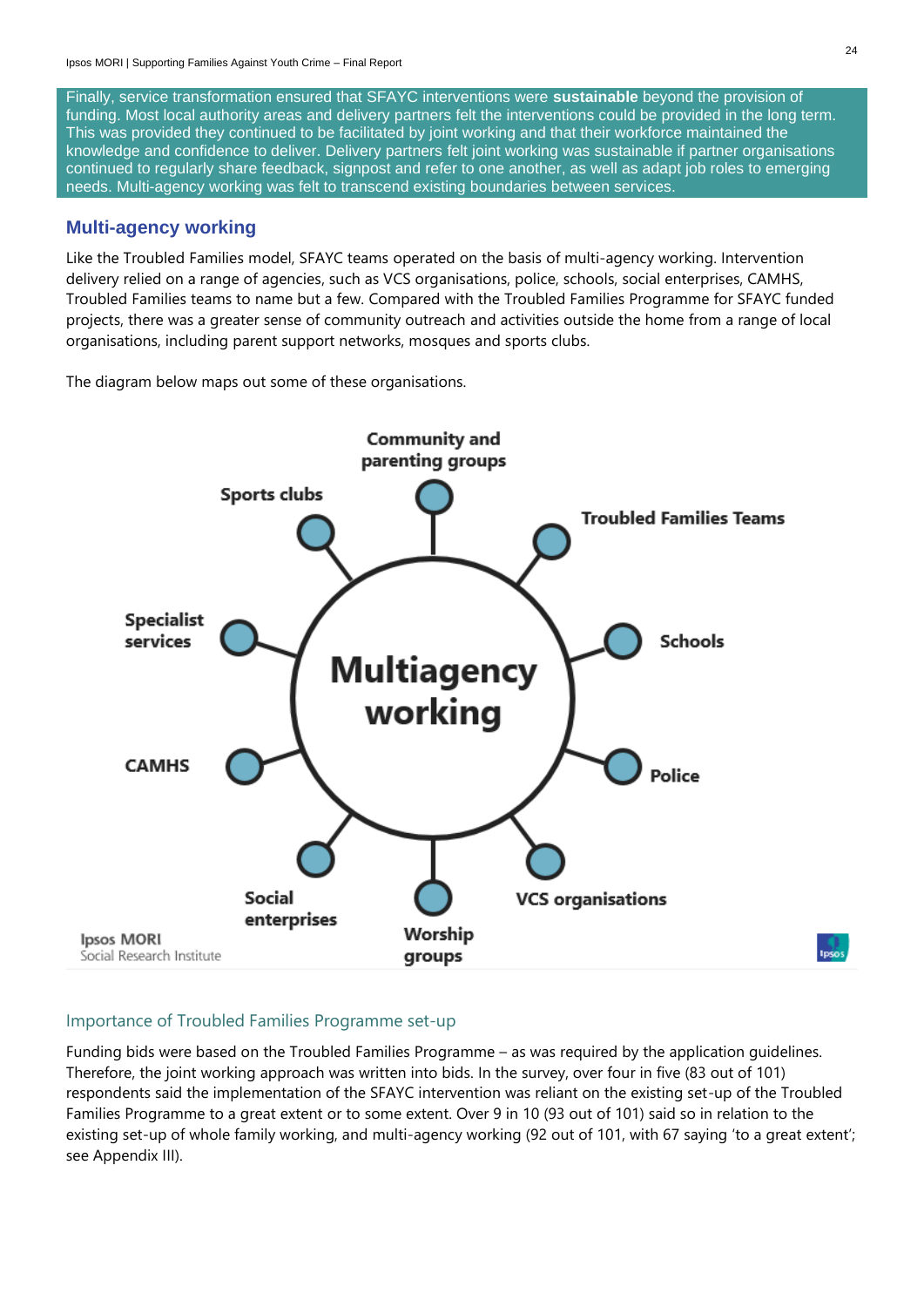There were many benefits to using the Troubled Families model for SFAYC interventions. Multi-agency working benefited delivery partners across sectors, who tended to use the Troubled Families language of being "joined up". Interventions were also based around early intervention – in many areas targeting families of children in primary school. Further, the whole family approach was adopted by SFAYC teams, demonstrated by interviews with highly engaged parents. Delivery partners coordinated initiatives with each other so as not to duplicate efforts and ensure that all relevant families were supported. For example, children received mentoring at schools alongside parents attending support groups. A Troubled Families keyworker would also work with the individual family member and the other members of the family.

### <span id="page-24-0"></span>**Clear and accurate communication**

Delivery partners from across local authorities felt that clear and accurate communication was an essential part of service transformation and overcoming the challenges of joint working. This was important in ensuring the interventions ran smoothly. Perhaps most important was that delivery partners were clear on families' situations so they could take the appropriate action. Contact with partners and VCS organisations was mainly over email or phone unless they were co-located.

### Challenges that clear and accurate communication helped address

Communication was an essential part of getting projects off the ground. For all case study areas, there were initial challenges to this. It was important to be clear about delivery partners' roles and responsibilities. A mental health worker working in one area said that it was important to be clear about the pathways.

*"If such and such happened, I needed to know … what each of us are doing. That took me a time to understand. I am not sure that it was clear to all the agencies involved ...." – Stakeholder interview*

■ Knowing who the lead professional was: There was some confusion in local authorities about who the "lead professional" was on a given case. This was not always clear from the perspective of delivery partners, even when it seemed to be from that of the local authority. The chief executive of a VCS delivery partner in one local authority wanted clarification about whether social workers or their staff were the lead professional. Ultimately, they felt this could influence their ability to act and deliver.

"This whole thing about lead professional needs quite a lot more clarity..." - Stakeholder interview

■ Conflicting work cultures: Good communication also addressed another key challenge of multi-agency working - conflicting work cultures of delivery partners. Mainly, this applied to the differing cultures between local authorities and VCS organisations. Conflicts centred around differing views on professionalism, a lack of trust and the challenges of delivering new interventions together in ways that had not been done previously.

*"[VCS colleagues] can get in quick and their relationships with families can open endless doors. But I have found it difficult to understand their professional values." – Stakeholder interview* 

Decision making: Communication was also important for decision making as a group and knowing who would take interventions forward. Leaders recognised that governance could be challenging. They highlighted the importance of deciding who takes charge at project set up. Then importantly, they would need to commit to continue leadership throughout the lifetime of the project.

*"Governance is a real challenge for the life of this project – who grips it and keeps it going from the end of March is going to be a real challenge." – Stakeholder interview*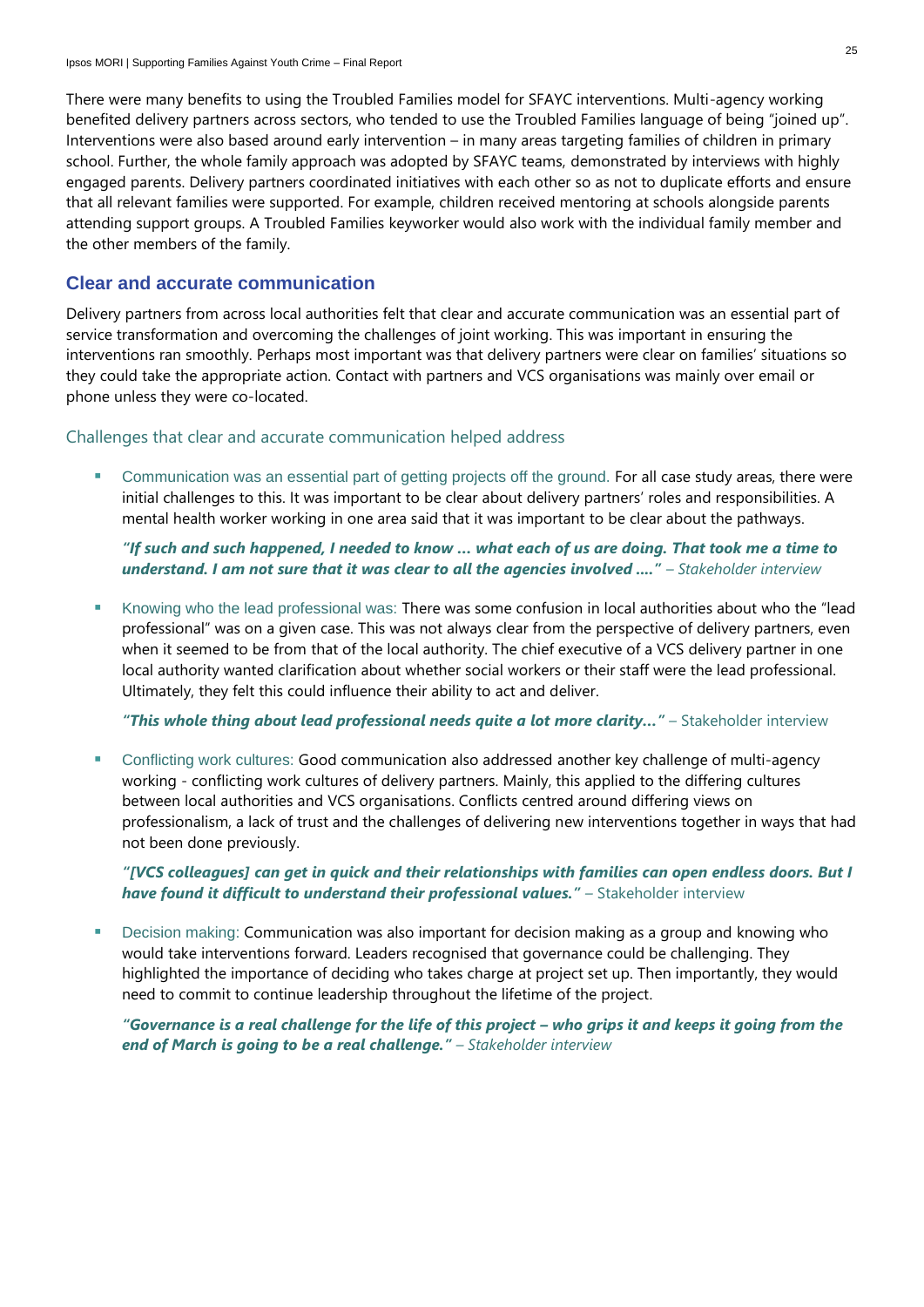### Important factors for good communication:

Steering groups were important monthly meetings where delivery partners provided each other with updates on their interventions and how they were using the funding. Steering groups acted as a central hub for delivery partners, they were solution focused and ensured that partners were delivering complementary messages to the families. Steering groups were also felt to be a symbolic representation of the team because they brought together partners from all different lines of work.

**"There must have been about 14 services round the table doing the thinking." – Stakeholder interview** 

- Regular follow ups with delivery partners and families kept interventions moving particularly in engaging schools. In one local authority, the project manager briefed schools on why they should be involved in the programme in July – just before the summer holidays. They followed this up with a leaflet and two briefings with headteachers and social care managers. This raised the awareness of the SFAYC interventions within local schools.
- Seeing the interventions in action: One of the best ways for SFAYC teams to communicate their offer to schools was to see first-hand the changes it could make. In one area, a VCS organisation delivering therapeutic interventions across 11 schools secured schools' buy-in by running training sessions.

### *"Enabling schools to see the changes for themselves has been really important. They have bought into the training that they have received and hopefully that will sustain the changes in their schools in the future." – Stakeholder interview*

Delivery partners being up-front and honest was felt to be important in communicating clearly and accurately. This is something that a VCS partner felt their SFAYC team had.

*"It's a good meeting. There's no bullshit – we have created a creative environment which is honest because we want to learn from this and identify jointly what is or what is not working and why. And people care – that's what's different." – Stakeholder interview* 

Building relationships: The importance of building relationships was noted as important. A DWP school's adviser said that joint working relied on good relationship building. It was also important for delivery partners to trust and respect each other's work and opinions. They also emphasised that they did not apply the same approach to all families – instead ensuring they were person-centred.

*"I think that this works really well in [local authority area] – we have good connections and respect for each other as practitioners and are more person-centred." – Stakeholder interview* 

**EXT** Targeted approach: It was emphasised that communication and interventions needed to be targeted. The founder of a counselling service explained that it was better to focus on a specific child and a specific community to identify nuances and the school's position within that.

*"You cannot scatter gun in primary schools because if you get it wrong you will cause damage –* **potentially to the child, the family and the school." – Stakeholder interview** 

Their approach was felt to be more targeted because they had created an environment where partners were honest about what was and was not working.

### <span id="page-25-0"></span>**Data sharing**

Delivery partners across local authorities have been sharing data to overcome challenges and work together more efficiently. They recognised the importance of data sharing – the principles of which have been continued from their respective Troubled Families funded services<sup>17</sup>.

<sup>17</sup> https://www.gov.uk/government/publications/national-evaluation-of-the-troubled-families-programme-2015-to-2020-emerging-findings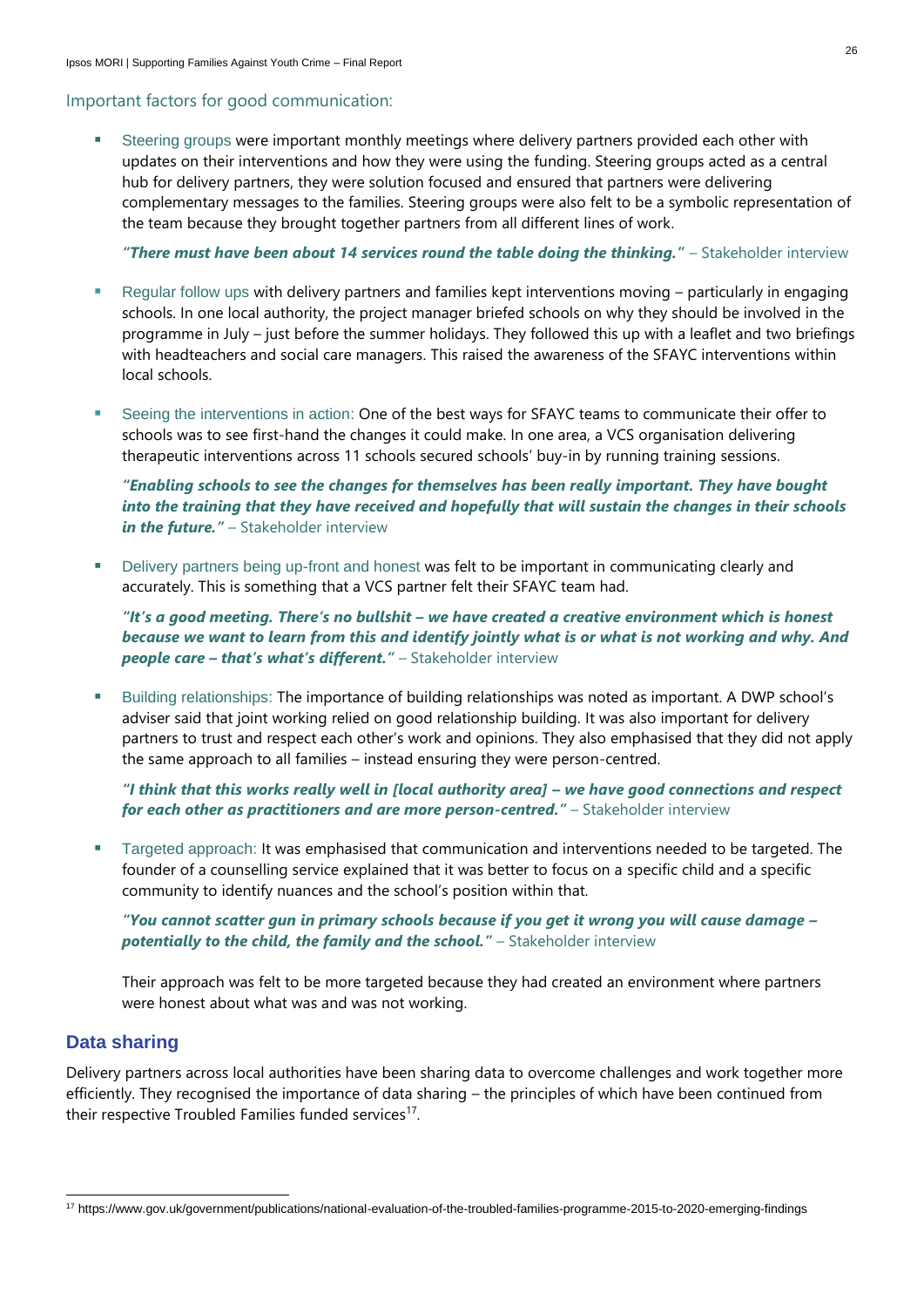### Challenges that data sharing addressed

Data sharing for SFAYC teams met the same challenges is at had done for the Troubled Families Programme:

- **Identification and targeting** identifying eligible families and targeting families for earlier intervention;
- **Supporting effective practice** providing frontline workers with access to the latest information to support their practice; and
- **Monitoring outcomes** recording family outcomes

There were a few additional challenges to the SFAYC interventions that data sharing addressed:

Acting quickly: Data sharing helped delivery partners act quickly on urgent incidents. For example, in one local authority, a child disclosed a threat to their life. Delivery partners acted fast. A VCS organisation linked the Troubled Families team to a housing reciprocal, a temporary social housing allocation scheme, who moved the family out the area quickly. Data sharing had an impact on how different organisations worked with the family. For example, if a child discloses something, the organisations can share their learning and approach a problem from different angles. For example, a VCS organisation speaks with a child while the Troubled Families team approaches the parents about the topic.

*"Knowledge sharing could be better, it is not perfection or anything. But […] it is quite unique and very effective because you are building that working relationship with [partners] and get to know them. You bounce ideas off each other and make suggestions." - VCS mentoring provider* 

Siloed working: VCS organisations across several local authorities struggled with what was perceived as siloed working and excessive bureaucracy within statutory agencies. SFAYC teams shared data with VCS organisations at the start to be clear how they could engage with the project and wider teams. But this had been made difficult by some continued siloed working in certain local authorities. A VCS organisation explained that this made the process overly bureaucratic – if one delivery partner did not pass a message on, the work would stop.

*"When you join up people, it's important not to fall down the cracks, but that's what's happening at the moment. Someone doesn't make that telephone call or somebody doesn't connect…and they don't act quick enough." –* Stakeholder interview

### Important factors for good data sharing:

- Deciding what data to share at project inception: SFAYC teams tended to decide what data they wanted to share at inception and identify what was and was not appropriate to share between partners. In one local authority this was achieved through one-to-one sessions. The Early help lead in this local authority explained that data sharing within the core team had been straightforward, after they had their data sharing agreement scrutinised.
- Set up data sharing agreements: Local authorities tended to set up data sharing agreements with delivery partners at the outset of the project. One Troubled Families Co-ordinator explained that they had a data sharing agreement with the Metropolitan Police – this was essential for gathering data on police call-outs. In another area, a VCS organisation delivering sports initiatives said they had an information sharing agreement in place with the local authority. They used data to manage risk and get overnight reports of crime to inform their risk assessments for sessions.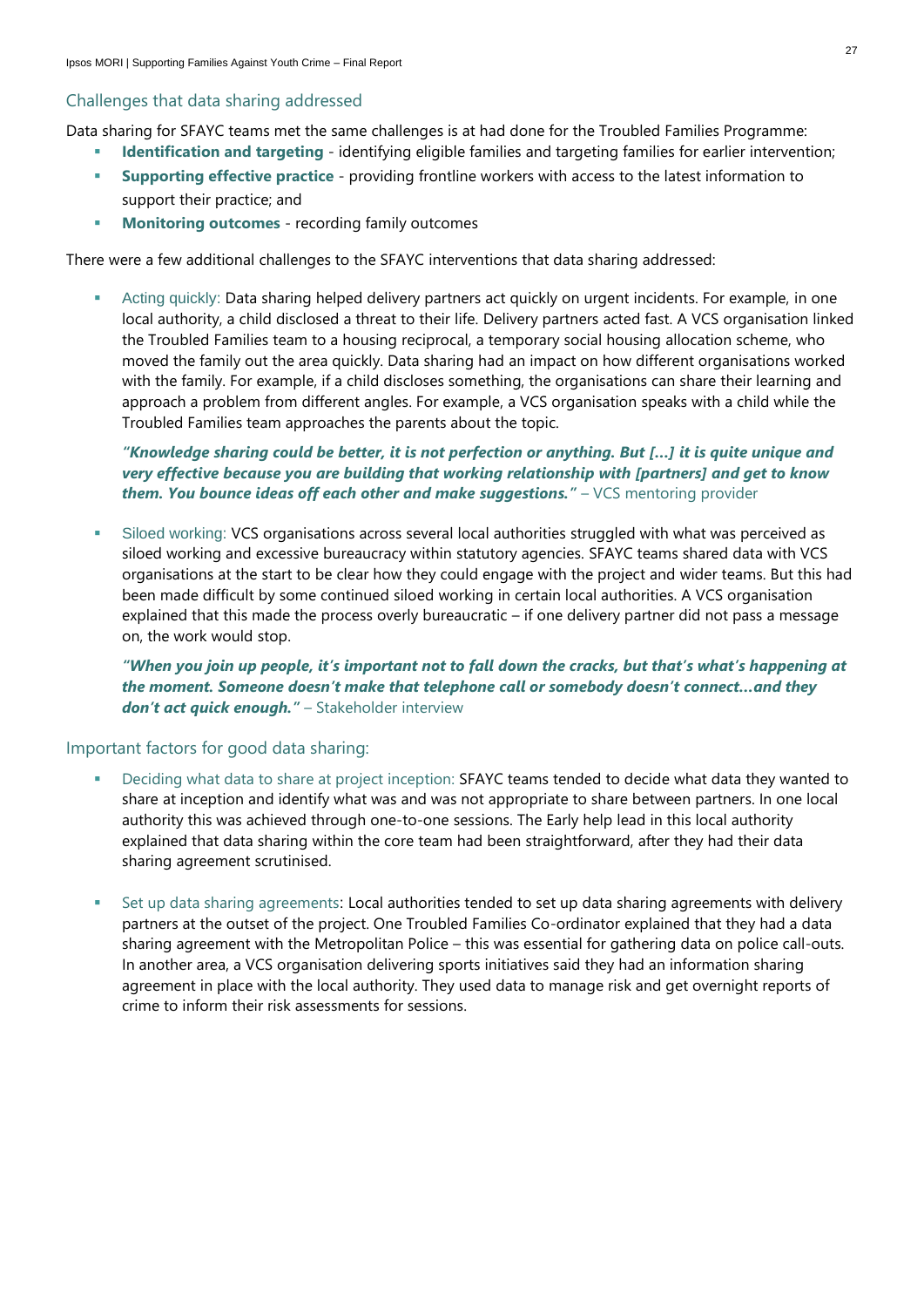- Access to police data: Having access to police data was felt to be especially useful for SFAYC project teams. One Superintendent said that even the police, where often such sensitive data can be protected, were keen to share data. He advised that it was agreed that knife crime data could be included in the predictive model used by the local authority, in addition to the broader youth crime data which had previously been made available.
- Sharing data alongside other youth crime initiatives: In one area, the project manager worked alongside the Violence Reduction Unit, who in turn worked alongside community safety. If any family was known for youth offending, they would work alongside their service.

"We make sure all services are sharing intel about families, so we get it right." - Stakeholder interview

### <span id="page-27-0"></span>**Co-location and flexible working**

Co-location and flexible working also helped delivery partners work together in a joined-up way.

### Logistical challenges that co-location and flexible working helped address

Working hours: Delivery partners gaining a better understanding of each other's working hours was key to joint working. Differing working hours could be challenging. One local authority explained that VCS organisations they worked with often did not work a typical 9-to-5 day. The operational lead said that this meant they are not there for emails, making appointments, and the most basic of communication during standard working hours. On the other hand, VCS organisations explained that they had to work around families' and schools' schedules – which were often after 5pm.

### **"Time delays are quite an issue for us."** – Stakeholder interview

Timing: Timing was also an issue for partnership working. In particular, trying to get delivery partners together at the same time. One VCS partner said trying to coordinate people's diaries for referrals was problematic. This led to participants receiving several uncoordinated mentoring sessions. Schools also found timing problematic, particularly for training, as they had to organise it around their INSET days.

### How colocation and flexible working addressed these challenges:

Being in one civic centre: In one local authority area, three VCS organisations were co-located under one civic centre. The Troubled Families Co-ordinator explained that this was a substantial change and had several benefits to the SFAYC team. Co-location had enabled them to become established as a team.

### *"One of the reasons we are co-located is to establish ourselves as a team, understand the things we are responsible for, but work in partnership, know each other, and be flexible about what we can achieve." –* Stakeholder interview, Local Authority

Being flexible around families' schedules: Another way delivery partners could work together was by being flexible around family's schedules. In one local authority a VCS organisation fit around a school's timings to deliver the interventions before and after school. The project manager explained that there were issues at the start of the programme.

### *"Every month we were having issues and schools were complaining. But then [VCS organisation] increased their flexibility to make this work by having their sessions before and after school." –* Stakeholder interview

▪ Facilitate partnership meetings: Ad-hoc partnership meetings were possible through co-location. It was especially helpful when VCS organisations could drop into a delivery partner's offices for meetings. For example, in one area, a VCS organisation mainly worked with the local authority over email and phone, but they also had access to their office space.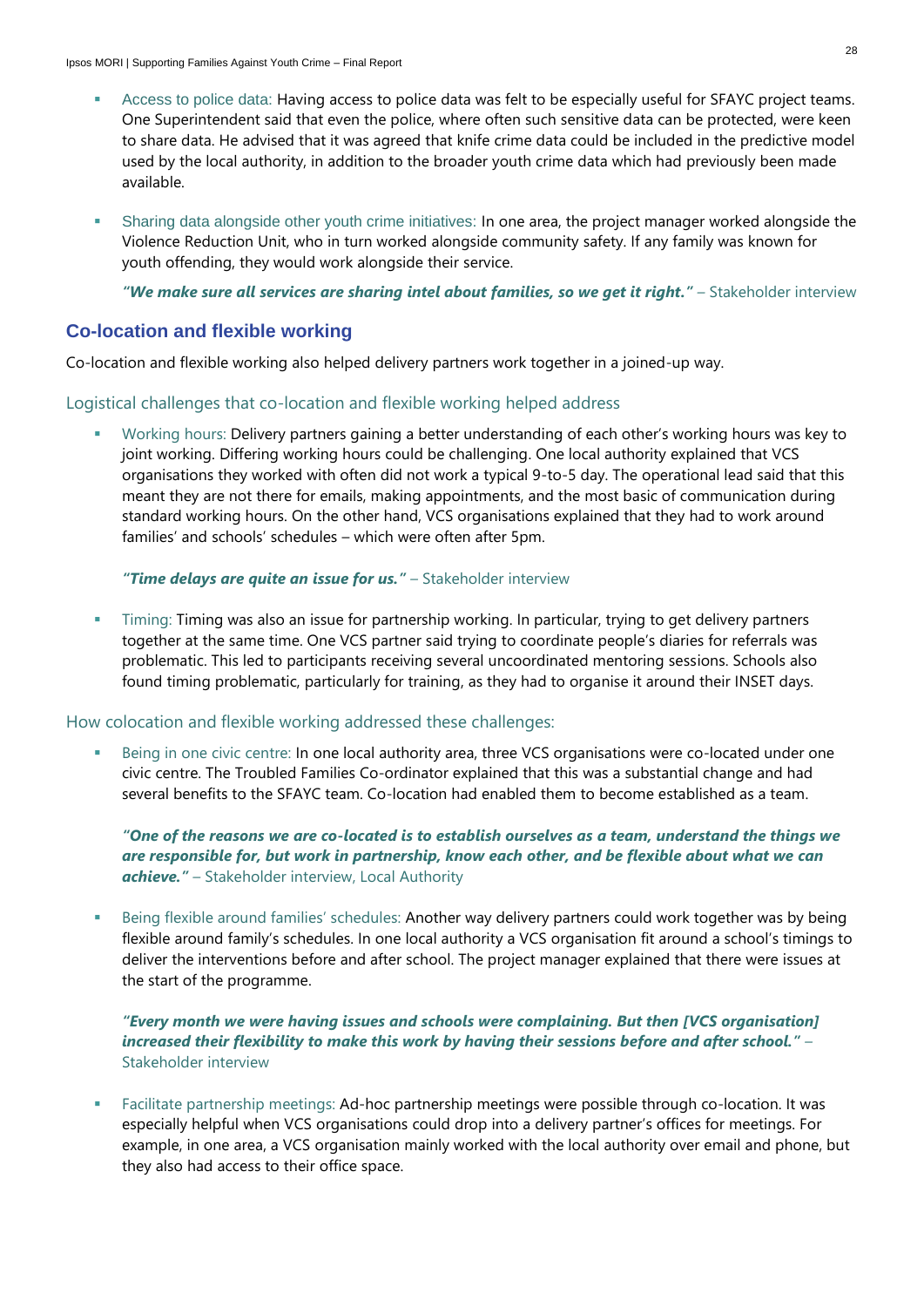Troubleshooting: Co-location also enabled the SFAYC teams to troubleshoot issues on a day to day basis, which was felt to be especially important for families with urgent needs.

### <span id="page-28-0"></span>**Working closer with the community**

SFAYC teams worked closer with the community to help break down barriers between delivery partners, between themselves and the families. This helped them reach more families on their own terms. This required an innovative approach from local authorities, as well as involving community groups as key delivery partners.

### Barriers within the community to be broken down

Scepticism from school staff and parents: School staff and parents questioned the long-term commitments of VCS organisations. For example, in one local authority the programme coordinator reported that when a support worker from a VCS organisation first came to a school, they needed time to build up trust with staff and parents.

*"(Support worker from VCS organisation) worked incredibly hard to gain that trust. She was out in the playground with parents every day she was here, reassuring them she was not just here for the day but for the long term." - Stakeholder interview* 

Lack of trust in police: There was also a lack of trust in the police among the children at some schools. Schools' experience with the police has been mixed. One school used to have a Police Community Support Officer who came to the school regularly. He did road safety and 'Stranger Danger'. Some of the children went out onto the main road with him with a speed gun. With the older children he did assemblies on antisocial behaviour and knife crime. However, the programme lead questioned its impact.

*"For a lot of our children, they do not necessarily respect the police (just as some do not respect social services). So the police coming in and telling them what to do will not necessarily make any difference – particularly to the children who it really matters to." – Stakeholder interview* 

Culturally sensitive ways of working: One local authority branched out to work with mosques. This was felt to require a more culturally sensitive way of working. This was felt to be a worthwhile endeavour was described as a "huge learning moment".

### How new ways of working broke down barriers:

A wider network of community practitioners: In addition to the whole family working and community ties established in the Troubled Families programme, SFAYC teams stretched further again into the community. One programme manager said that having community groups as part of the approach meant a wider network of young people and practitioners could be developed. They could then use this network to stretch further into the community.

*"In the middle of the programme you can bring in the community itself…you begin to build a bigger pool and network of people…the grooming and exploitation won't be solved by the Police…or one partner…it will be solved by everybody…" – Stakeholder interview* 

### **Trauma-informed approaches in schools**

One case study area explained that their SFAYC intervention involved building up the capacity of schools and voluntary organisations to embed trauma-informed approaches in their work. This helps them to better support young people and their families who may be at risk of perpetrating or being a victim of youth crime. Traumainformed approaches recognise both the challenges of engaging with families who had experienced trauma as well as the impact that working with these families has on Troubled Families keyworkers.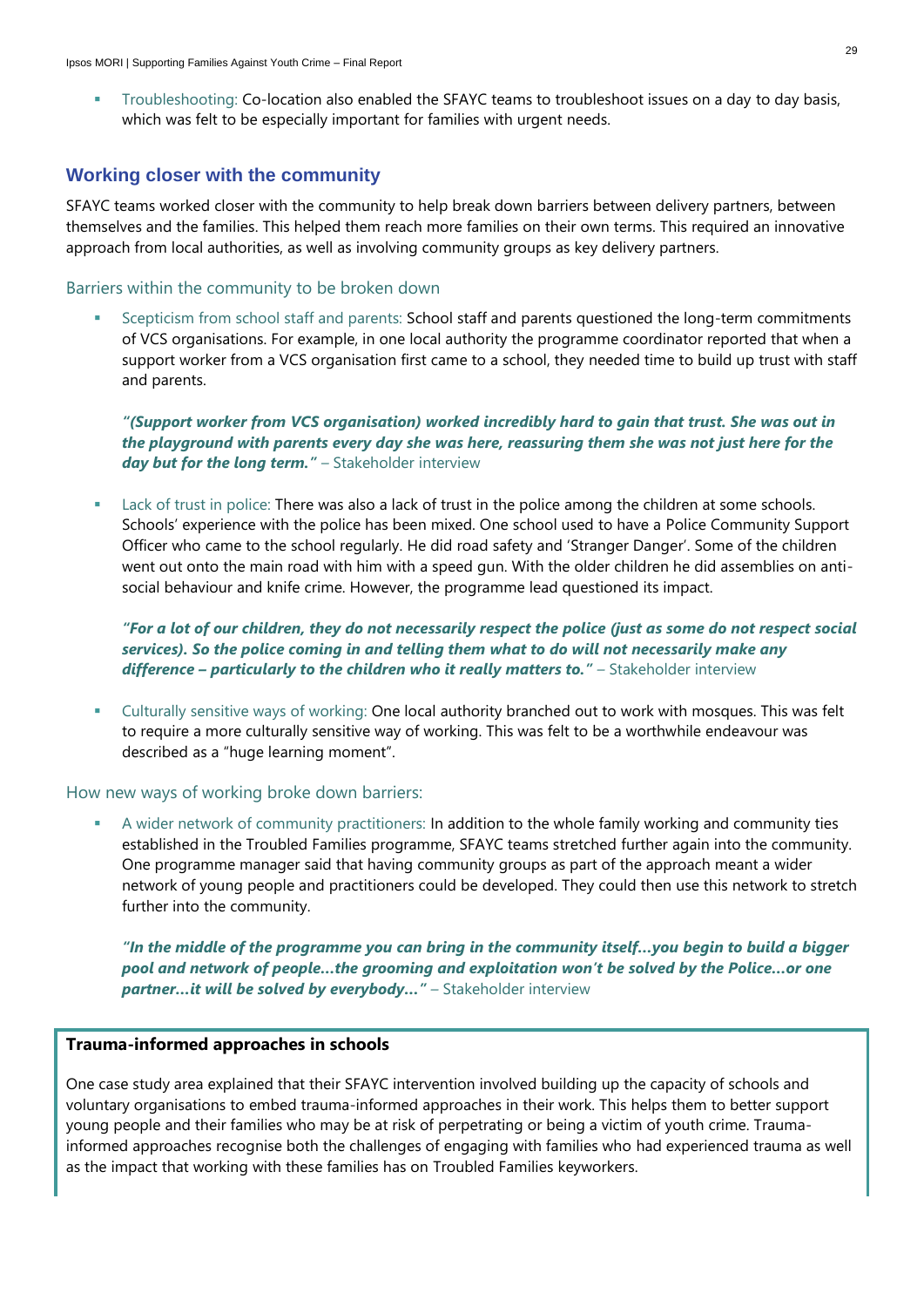The framework of the training focused on the needs of the local community including schools and community organisations and was aimed at all school staff and keyworkers. It consisted of a two-day training programme with the overarching aim to improve participants' self-regulation and increase their ability to respond to children and families with empathy. The training aimed not only at helping develop the keyworkers' resilience to face complex trauma but also at identifying the risk factors for children getting involved in youth violence. The training was followed by a consultation to think about how the ideas from the training related to and could be implemented in the participant's work.

*"Trauma-informed approaches can be tailored in a way to tackle youth crime […] It is a useful way of thinking about the impact and the relation between trauma and violence." (Stakeholder interview)*

Even though the trauma-informed approach is a relatively new field, trauma-informed practices emerged more widely as a way of thinking in schools in this case study area. Even though the training in this case study area was still in its early stages, the stakeholder underlined the importance of developing a network of learning alongside other local authorities and schools to develop a shared knowledge base that spans beyond the local context. The stakeholder explained that the biggest challenge for the training was long-term budgetary uncertainties.

- Geographical spread: Another local authority had a coordinated way of stretching out geographically into certain parts of the local authority. The area was divided into four localities. A team was introduced into each locality. The community could then approach people in these teams. Over time, young people and community members became more forthcoming in engaging with these teams.
- **EXECT** Redressing power balance between services: SFAYC funded projects were felt to bring VCS organisations together who had historically worked in competition with one another. Interventions were also felt to happen more within the community rather than on the council's terms. This was felt to shift power dynamics more towards the community, which was seen as positive.

### *"There is a big power balance. They think we [at the local authority] run everything. This initiative shifts the power dynamic and makes it more collaborative. Now we can ask them, what do you think would work with this community?" –* Stakeholder interview

- Meeting young people out of custody: The way young people were initially contacted was more direct in some local authorities than others. They could be met directly out of custody rather than through a series of delivery partners. In one local authority area, young people were met as they were leaving custody. And anyone under the age of 18 would have to have a family member present. They would then discuss the young person's goals and aspirations and work on the next step of the intervention.
- Supporting local emerging talent: In other areas, delivery partners themselves were from the community. The founder of a new VCS organisation was from the local authority area he was working in. He had lived experience of youth crime and was able to act as a role model for young people looking to escape it. He felt that other delivery partners supported him to grow. They listened to his story and local authority staff linked him to other partners who could help him achieve his goals. The director of the programme in this area emphasised the importance of bringing in local emerging talent from the third sector.

Working closely with the community was something that worked well in service transformation for SFAYC teams. It was also important that these and other developments in communication, data sharing, colocation and flexible working were sustainable.

### <span id="page-29-0"></span>**Sustainability for the local authority**

A further function of service transformation was local authorities' abilities to sustain the SFAYC interventions. A large proportion of survey respondents (67 of 101, [Figure 2\)](#page-30-0) agreed that their local authority would be able to continue SFAYC interventions in the longer term to some or a great extent. Interviews suggested that sustainability was facilitated particularly by joint-working arrangements, increased workforce knowledge and confidence, and the importance of local context in rolling out interventions.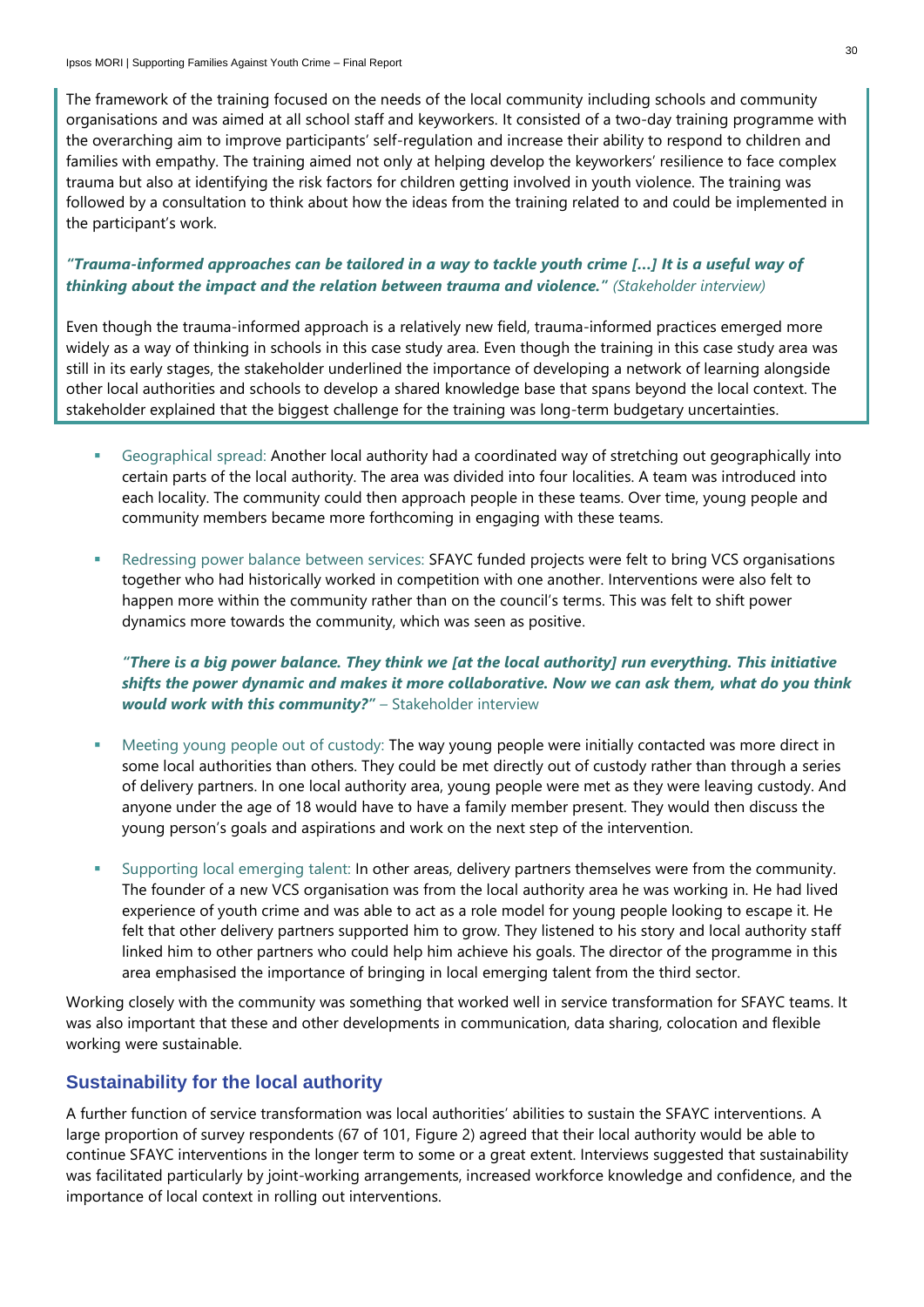#### <span id="page-30-0"></span>**Figure 2: Continuation of SFAYC funded interventions**

# **able to continue SFAYC interventions in the longer term?**



| ■ To a great extent ■ To some extent |            | Hardly at all       |
|--------------------------------------|------------|---------------------|
|                                      |            |                     |
| Not at all                           | Don't know | ■ Prefer not to say |

Base: All (101) Fieldwork dates 13 January to 23 February 2020. (QI7))

### Sustainability of joint working

Stakeholders in case study areas discussed how strategies established under the SFAYC fund may be effective in maintaining multi-agency working and communication once funding ends. These included:

- Partner organisations regularly sharing feedback with each other, allowing them to share their learning and approach a problem from different angles.
- Improving joint working through signposting and referrals on behalf of other organisations; establishing steering groups / action groups with a range of stakeholders in the local authority; increasing the flexibility of meetings and appointments between partner organisations, for example organising meetings before or after work.

### *"In the future, knowledge and communication structures will remain firmly in place." (Stakeholder interview)*

There was strong agreement from stakeholders on the benefits of multi-agency working, which was said to transcend existing boundaries and have a transformative effect on intervention delivery and families. This was reflected in the survey, with most respondents (92 of 101) seeing relationships formed with key partners under the SFAYC to continue to at least some extent<sup>18</sup>.

One case study area example of joint working was collaboration between the local authority and VCS organisation to deliver Early Help workshops together. This involved working directly with primary school pupils to deliver information on what services are available to them and the first point of contact at their school for any issues/problems they may have. Developing these workshops in such a way was said to strengthen the relationship between the different organisations which will continue once funding ends. To what extent, overall, do you think your local authority will be<br>able to continue SFAYC interventions in the longer term?<br>
New Action continue in the SFAYC interventions in the longer term?<br>
New Action relationship for t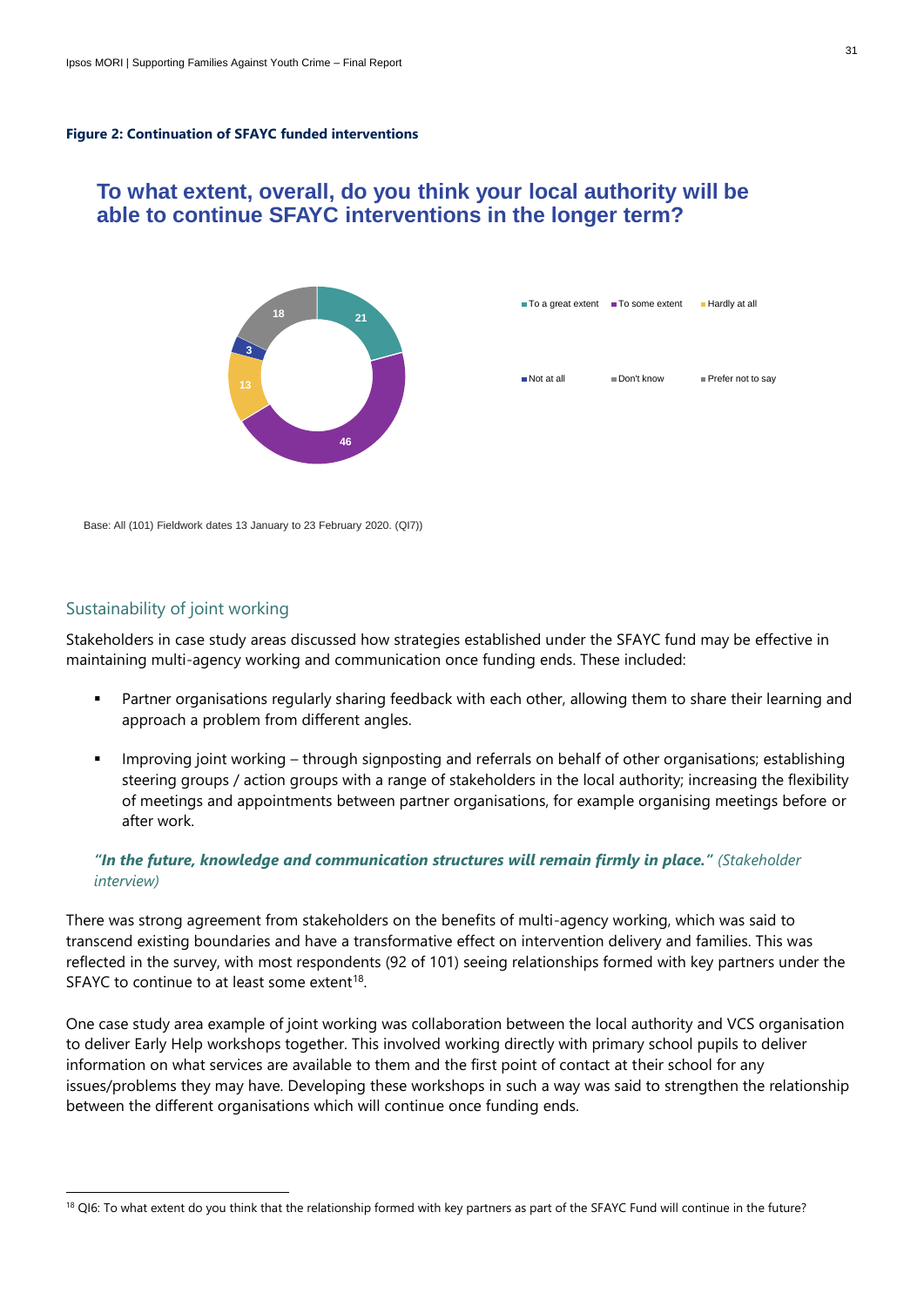### *"Partnership working between the local authority and VCS has been really interesting and built strong relationships which will extend well beyond the programme." (Stakeholder interview)*

Joint working created under the funded interventions had also been effective in developing a collaborative referral process, whereby local authorities and VCS organisations can refer vulnerable families and young people to each other, or sign post them to the best organisation for them.

Elaborating and changing job roles was another way that joint working through the interventions seemed set to be sustainable. For example, in one case study area a senior delivery staff member became responsible for community safety and youth offending services within the children and families' service branch. This role ensured a range of teams are joined up and cross-communication between different teams.

Some delivery staff felt that sustainability could be more achievable if they had been consulted at bid-writing stage. This would have helped delivery staff plan for sustainability at the outset, thinking about what could realistically be achieved from a service-delivery perspective.

### <span id="page-31-0"></span>**Barriers to sustainability**

The main barrier and concern over intervention sustainability from stakeholders was funding. This included concerns over the end of funding and ambiguity over future funding opportunities for work around youth crime reduction. Other key challenges for sustainability included staffing and lack of senior stakeholder support.

### Challenges and concerns around funding

Survey respondents reported the main barrier to continuing the SFAYC interventions in the longer term to be '*funding'* (99 of 101)<sup>19</sup>. The second most common reason to discontinue the intervention(s) was '*staffing'* (28 of 101), followed by *'willingness to support by senior stakeholders'* (19 of 101) and *'lack of data showing impact'* (16 of 101). Specifically, some stakeholders agreed that it was too early to have gathered any data showing insight. For example, one case study area with a focus on Early Help noted that the impact of their project needs to be recorded longitudinally by tracking young people over a longer time frame and monitoring their transition between primary and secondary school.

### *"Usually when they [young people] go to secondary school they run with the wrong peers, so in a couple of years we will be able to clearly see whether this work helps them make the right choices" (Stakeholder interview)*

In the case study areas, stakeholders discussed their concerns over core funding cuts and a lack of funding for the SFAYC interventions going forward. The main concern was that current levels of service provision would not be sustainable. Overall, a wide range of stakeholders agreed that this created uncertainty around the future of interventions, as once the funding ended it was unclear where funding would come for this type of work. Interventions ending was also a concern for families:

### *"Everybody is stretched to their limits and there is not a lot of funding. This is not fair, and I am just lucky I've got other support when this [intervention] ends." (Parent interview)*

Parents and stakeholders expressed concern that families receiving support under the SFAYC fund were going to suffer once the intervention stops. Planning strategies to overcome this were seen as essential for sustainability.

Another funding-related concern from one case study area was competition between VCS organisations trying to secure funding from the same sources. This resulted in a range of different interventions looking to work with the same group of people. Going forward stakeholders noted that this could increase the ineffectiveness of interventions, as well as risking the stability of VCS organisations.

 $19$  QI8: What do you think are the main barriers to continuing the SFAYC interventions in the longer term?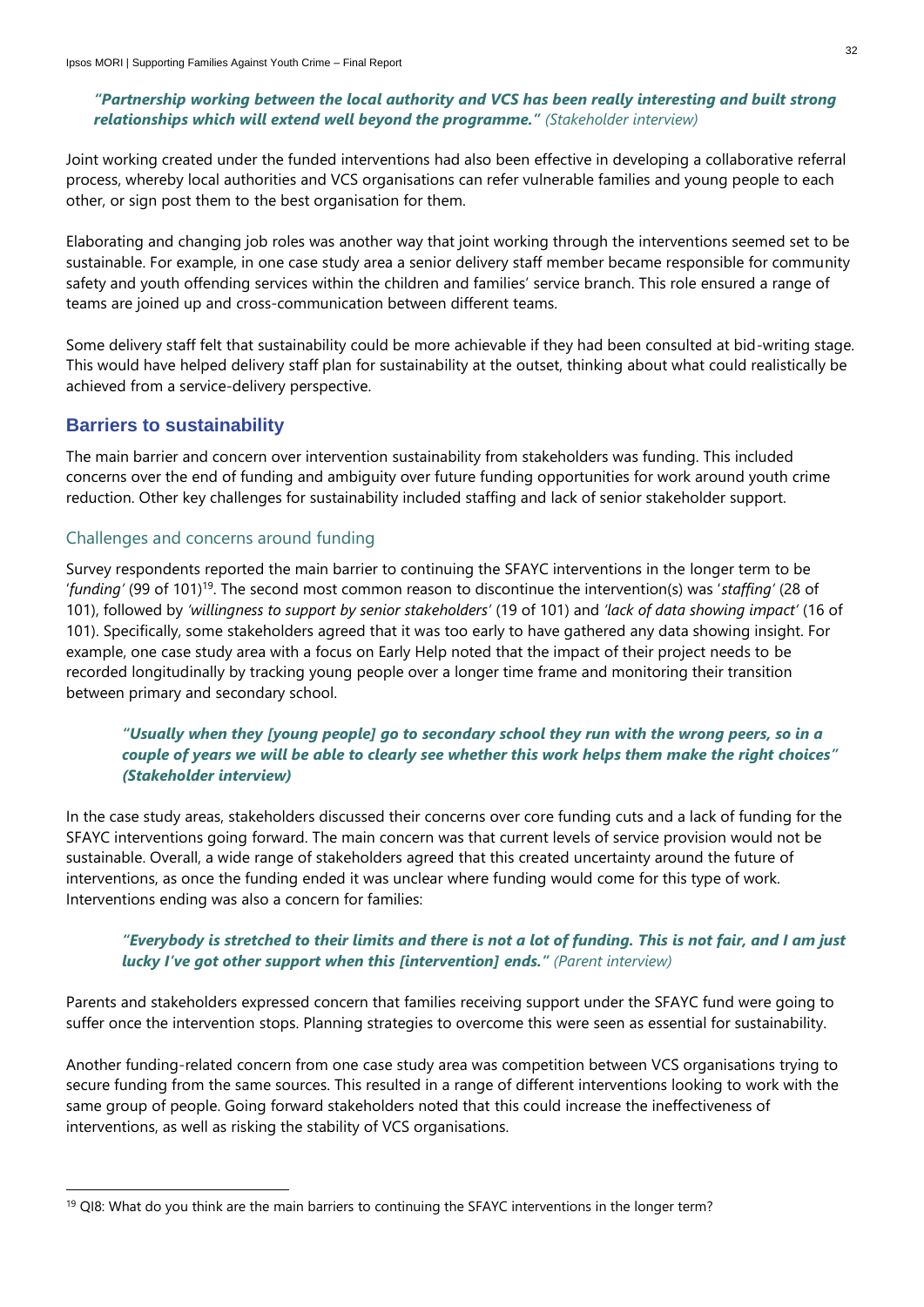### *"Switching funding between different VCS organisations could lead to confusion in the community and create instability in this sector in the long term." (Stakeholder interview)*

Having said this, under the fund one case study area built on strong partnership working between the local authority and VCS services by ensuring the VCS staff were highly trained in the Troubled Families whole family working approach. Going forward this will enable the VCS organisations and local authority to work closely together under the same model to successfully support vulnerable children and families.

### Suitability of roll-out and developing a legacy

Stakeholders felt that success going forward was influenced by forming the right relationships at senior levels in local authorities and interventions being adapted to local needs. It was important to ensure the interventions had a positive reputation among potential beneficiaries and commissioners. For example, in one case study area a stakeholder noted that having links with senior stakeholders in charge of other successful interventions targeting crime reduction in adults will be important in maintaining momentum and legacy of the SFAYC intervention among the police and local community.

### *"I hope that there will be a positive reputation in the borough and neighbouring areas to encourage schools to sign up and present possibilities for working together in the future." (Stakeholder interview)*

There was some concern from stakeholders however over possible plans to roll out the intervention nationally, or in neighbouring areas. The concerns here lay with whether rolling out the intervention would have the same outcomes as in the original case study area. Some stakeholders felt that the interventions' success was based on the fact that it was developed specifically for the case study area, and therefore may not work as well if rolled out elsewhere.

### Remaining gaps in service provision

Stakeholders identified three main challenges to service provision going forward: community relationships with authority, specialist training for multi-agency staff and the ongoing need for early intervention. This was underpinned by a broader concern about the lack of investment in services:

### *"Can [the intervention] plug the hole for London for [the past] 25 years? That's the real question." (Stakeholder interview)*

One key concern voiced by stakeholders was the ongoing lack of trust in authorities within communities. This included aversion and avoidance of statutory representatives such as police and social workers. Going forward tackling these stigmas could enable better rapport to be built between the local authority, families and young people identified as at risk and needing support.

*"I would like to work more closely with the community to support a changing culture. There is still an influential culture around not communicating with the authorities, for example 'don't grass on your friends or family'." (Stakeholder interview)*

Stakeholders expressed the need for more training for staff, with a focus on specialised training. In the long term this would give staff strong skills to help young people and families, with added potential for cost savings.

### *"In the future I would like to offer training under funds such as this on Nightmare Deconstruction and Reprocessing (NDR meditation), adverse childhood experiences (ACE) and trauma to give staff further insights into reasons for children's lives and not just looking at impact." (Stakeholder interview)*

Early intervention targeting younger children was discussed in depth among stakeholders as being an important way of reducing youth crime, particularly in relation to building resilience and avoiding risky situations among children aged 0-12. At the same time, a focus on early intervention was said to be needing further attention at national level. For example, *o*ne area mentioned that they needed to be more selective in targeting groups, including increasing compulsory transition programmes from primary to secondary schools to reduce anxiety among this age group.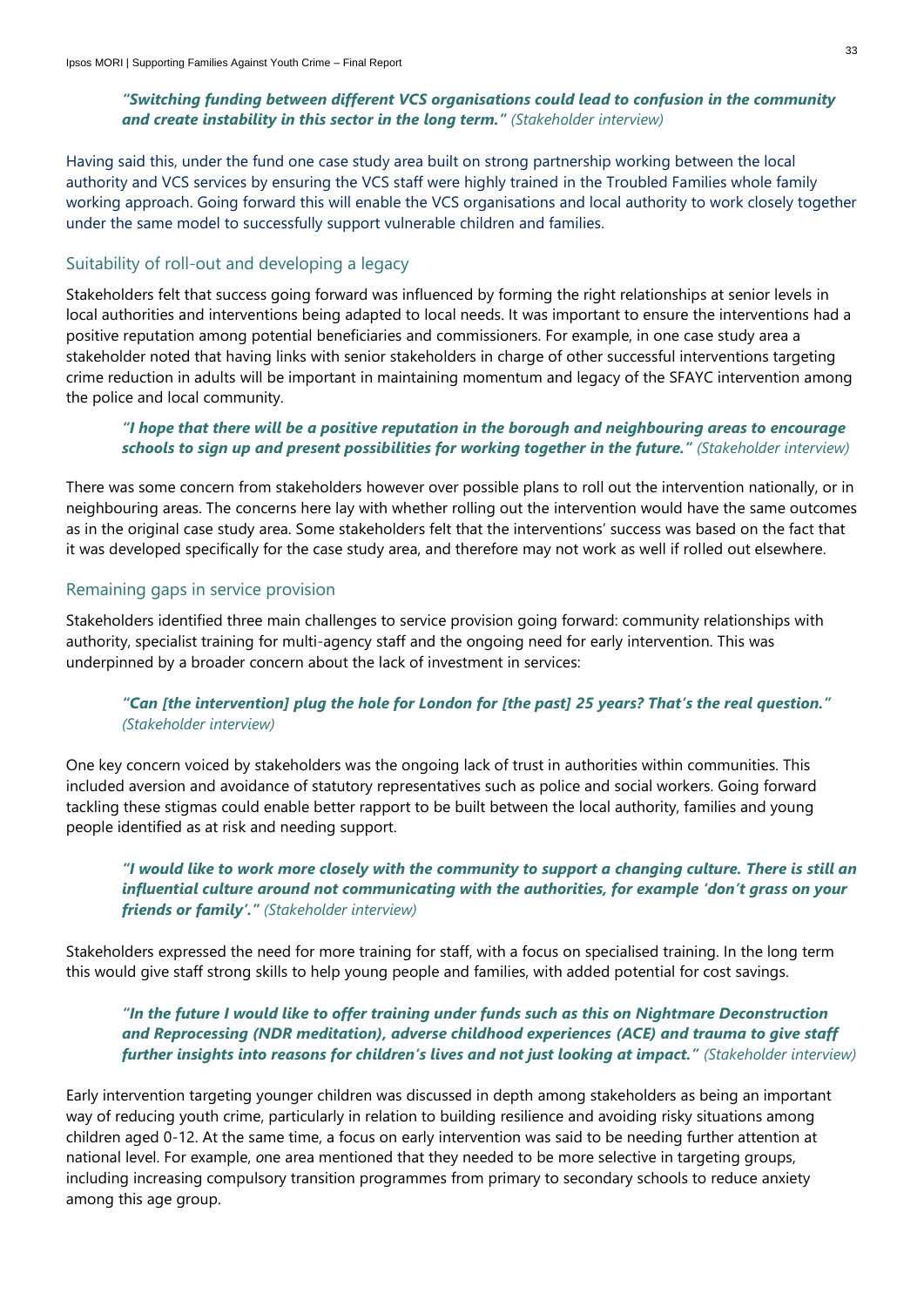*"It will be interesting to see if government have more of a focus on Early Intervention going forward as it is very evident that many families would not be in the situation they are in if they had had some early intervention." (Stakeholder interview)*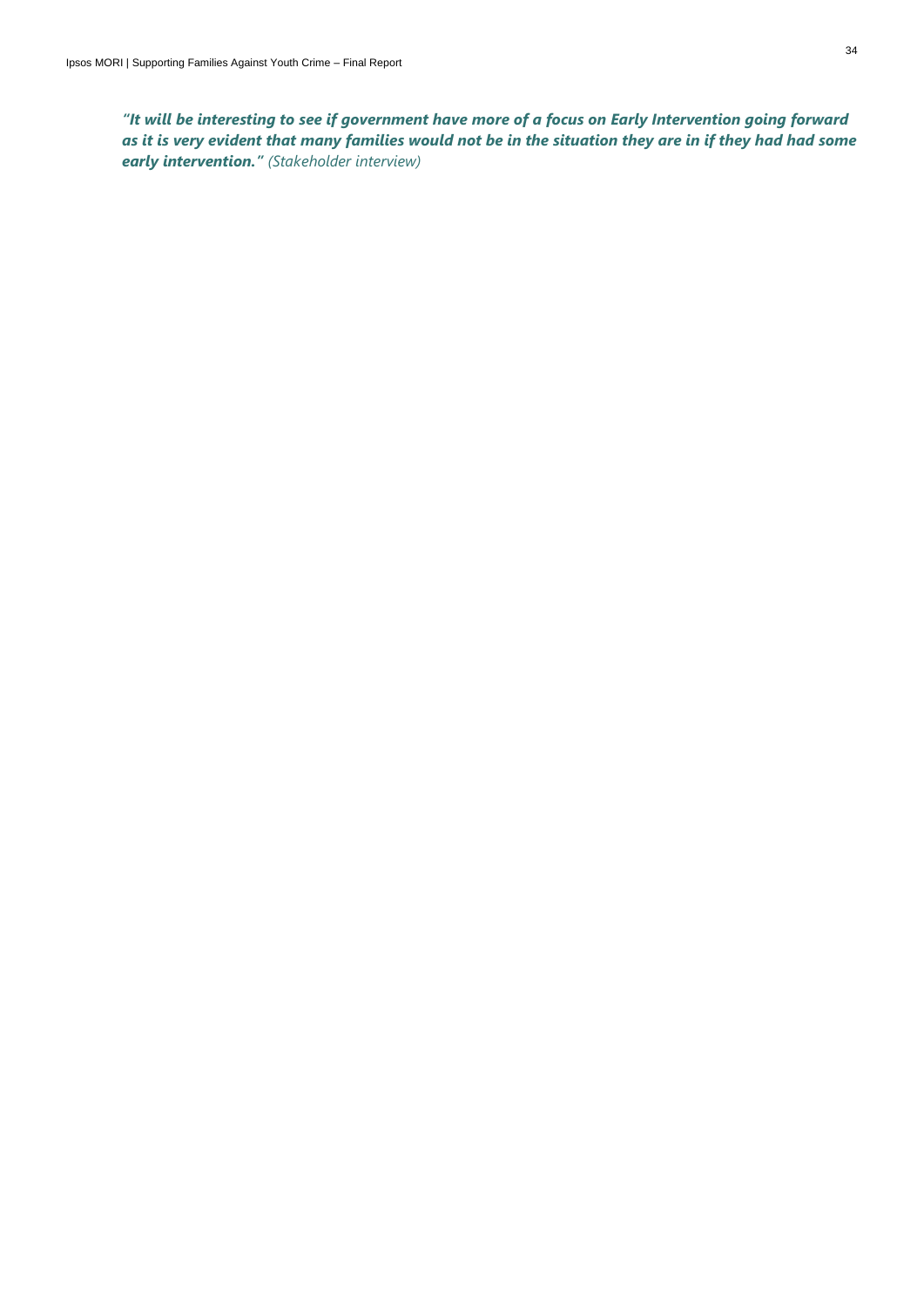## <span id="page-34-0"></span>6. Outcomes for children and families

Interventions focussing on building relationships between support services and participants and interventions including diversionary activities were reported as having positively influenced a range of aspects of young people's and their family's lives. For young people, these aspects ranged from reported increased confidence and awareness of risk factors, to improved emotion regulation, outlook and school behaviour. The targeted families, more broadly, reported positive changes in parenting skills as well as benefitting from counselling and signposting.

Schools in particular seemed to have been an important catalyst for positive change. With targeted interventions, staff at schools worked towards improving the resilience of children as well as their families. The mostly positive outcomes from these interventions, in turn, seemed to foster children's willingness to engage with schools.

The funding, furthermore, was said to have had a sustainable, positive impact on children and families. Although some parts of the interventions are likely to continue being effective once funding subsides, some families and stakeholders held concerns over what would happen once intervention support ends. In all this, the scale of qualitative research with children and parents needs to be noted: fieldwork covered six case study areas, out of which five worked directly with young people.

Most stakeholders felt it was too early to report on the long-term impact of SFAYC interventions on young people and parents. Indeed, nine out of ten SFAYC interventions at the time of fieldwork had supported families and young people for less than a year<sup>20</sup>. Nevertheless, the interventions rated most successful at helping divert young people from risk routes were *whole family interventions* (selected as one of two by 65 survey respondents), *one-to-one interventions with young people* (56) and *diversionary activities such as sport and residential trips* (45)<sup>21</sup>. Intervention seen as less successful were *group work with young people* (13), *one-to-one interventions with parents* (11) and *parenting classes* (9). Although *parenting classes* were reportedly seen as less successful, this is not the case for parenting support as part of the whole-family approach, which will be discussed in the *Improvements to the whole family* section of this chapter on page 39.

To the extent possible to say at the time, stakeholders felt that the programme had been very or fairly effective in *improving young people's resilience (69 agree), increasing their exposure to positive life choices (69 agree)* and *achieved more consistent engagement in school (66 agree;* [Figure 3\)](#page-35-1). They also felt that young people showed increased levels of *confidence (71 agree)* as well as an *increased sense of hope for the future (69 agree).* The outcome rated as least successful by stakeholders was *young people having a more positive attitude towards authority (53 agree).*

<sup>&</sup>lt;sup>20</sup> QM3: How long has your SFAYC Fund intervention been supporting families and young people?

<sup>&</sup>lt;sup>21</sup> QS5C: What are the top two types of interventions you think are the most successful in helping to divert young people from risk routes?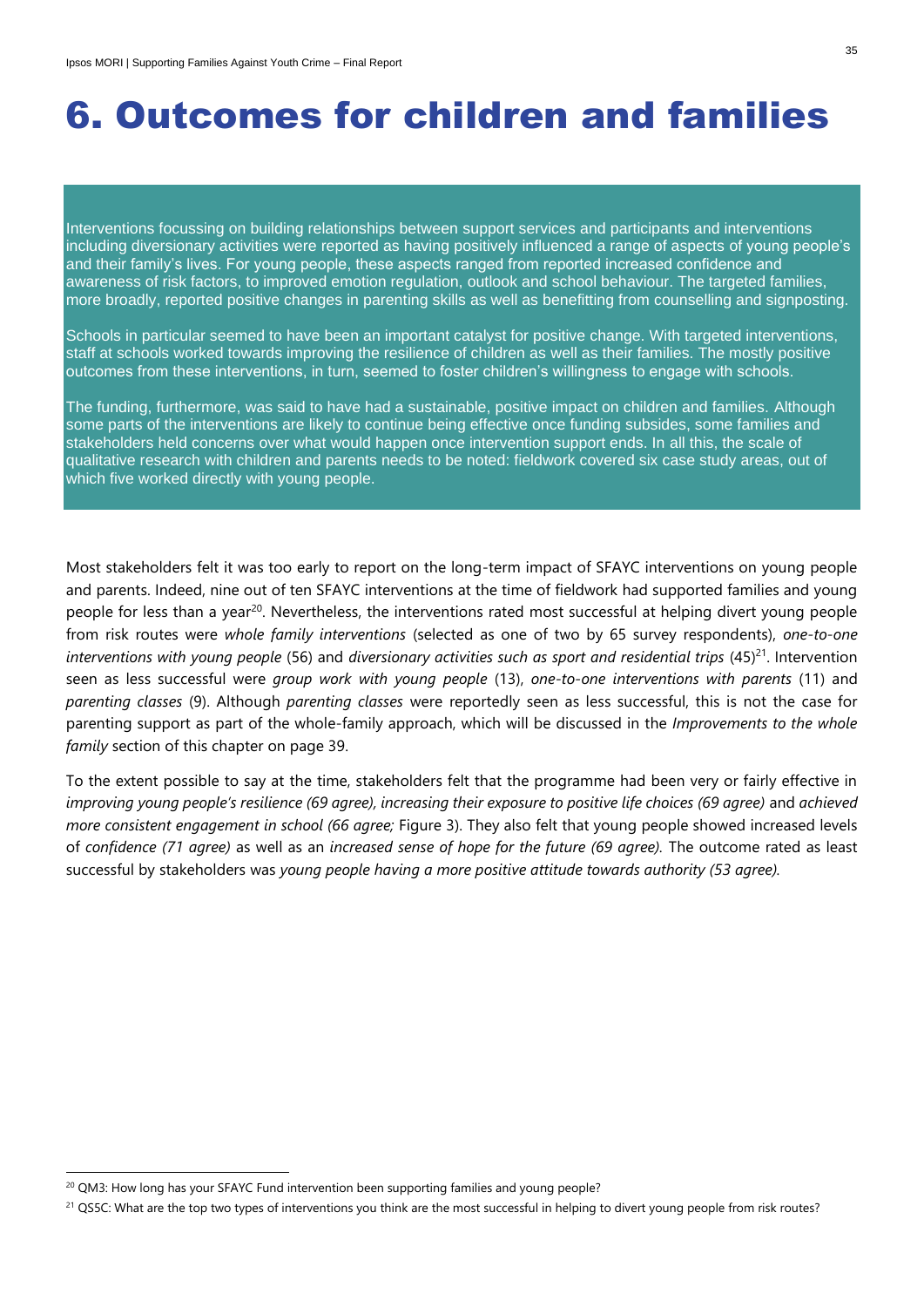#### <span id="page-35-1"></span>**Figure 3: Effectiveness of SFAYC on various outcomes**

### **Among young people that have been involved in the SFAYC interventions, how effective, if at all, has the programme in your local authority area been in fostering:**



Base: All (101) Fieldwork dates 13 January to 23 February 2020. (QS7))

As outlined in chapter 2 on the drivers of youth violence "factors to do with personal circumstances whilst growing up can give some individuals a higher propensity for violence", underlining the interwovenness of problems and their need to be dealt with together to improve family functioning as a whole. This chapter, therefore, explores the outcomes that SFAYC interventions reportedly had on the lives of young people and their families.

### **Troubled Families keyworkers' and VCS based mentors' roles in improving outcomes for families**

Troubled Families keyworkers and VCS based mentors played a central part in the SFAYC interventions for children and families. They built up relationships quickly and often served as point of contact for the individuals to connect them to the wider programme. Coming from voluntary rather than statutory services further helped VCS mentors to build trust with families. This allowed mentors not only to unearth and help with a range of problems ranging from access to benefits and housing to mental health issues, but also to signpost families to other organisations for help. The voluntary nature of parents' interactions with Troubled Families keyworkers and mentors also placed the choice of engagement, and its ending, with them.

*"As we go in, other things come out just through engaging and discussing with the parent." (Keyworker interview)*

*"Because we're voluntary, we tell our parents, 'if at any point you feel [that] you don't need it anymore, then let's have those conversations', they feel that they're involved in that decision making." (Keyworker interview)*

### <span id="page-35-0"></span>**Changes for young people**

In the online survey stakeholders selected *school attendance and exclusion, peer groups, child criminal exploitation*  and *gang affiliation* as the key drivers of youth violence that SFAYC interventions were addressing mostly [\(Figure 4\)](#page-36-0). Two additional key drivers of youth crime, less likely to be addressed by SFAYC interventions, were *exposure to violence, crime within the family* and *poverty.*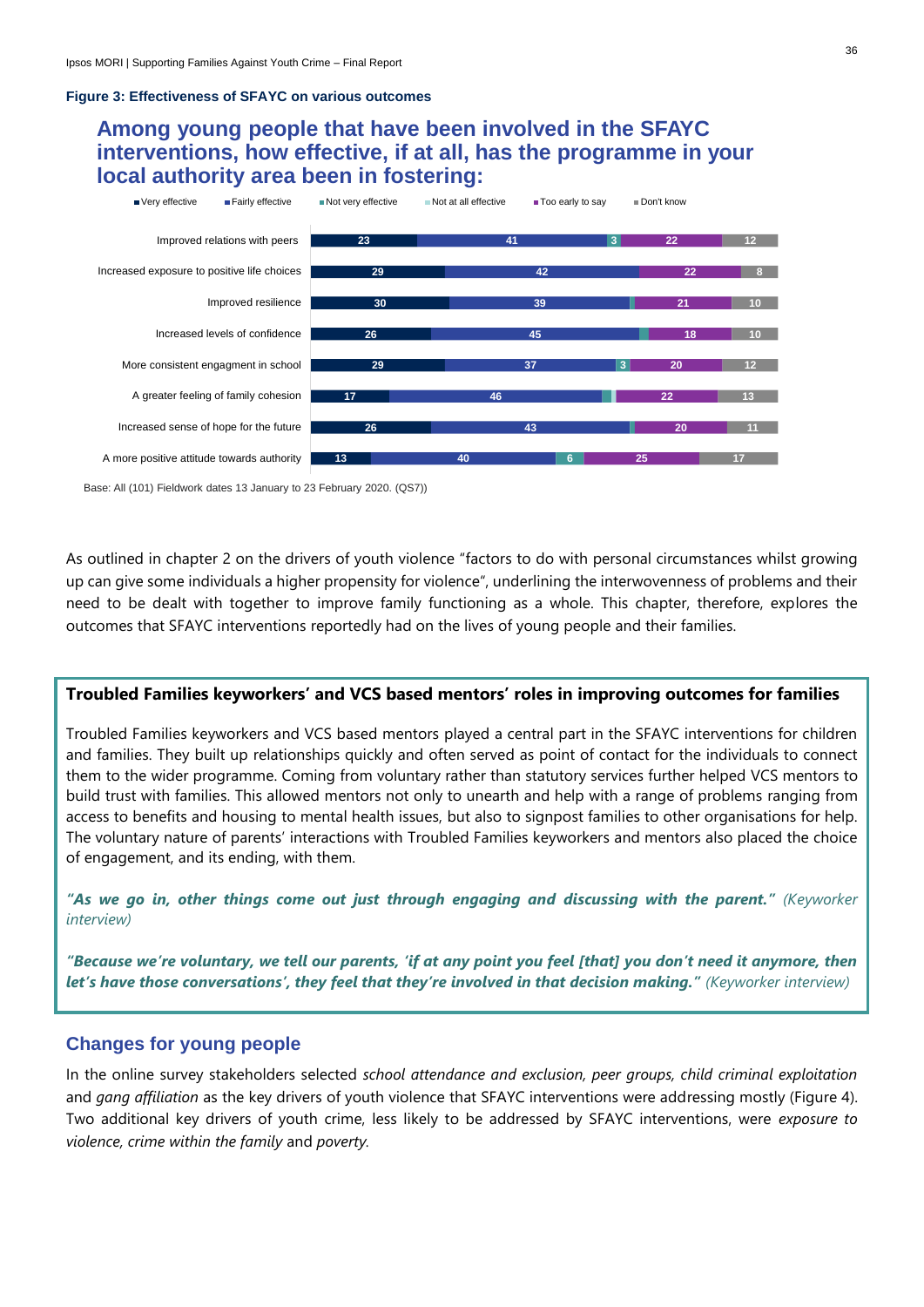#### <span id="page-36-0"></span>**Figure 4: Key drivers of youth crime and degree to which SFAYC interventions address these**



### **Key drivers of youth crime and the extent to which SFAYC funded interventions address these**

Base: All (101) Fieldwork dates 13 January to 23 February 2020. (QI4, QI5)

To address youth violence, SFAYC funded interventions were designed to impact on a range of aspects concerning young people's current and future wellbeing. These ranged from increased confidence, improved emotional wellbeing, an increased awareness of risk factors as well as a more positive outlook, which will be outlined here in more detail.

### Increased confidence

As outlined in previous chapters, the transition from primary to secondary school plays a central part in exposing young people to risk routes. Several SFAYC interventions, therefore, focussed on building young people's confidence to support them around this transition.

Stakeholders and young people alike reported how positive relationships with Troubled Families keyworkers helped children to build their confidence as they allowed children to confide into keyworkers and share their emotions and concerns with them. The keyworkers, in turn, were able to reassure children and serve as positive role models. Parents reported how keyworkers were able to build a positive relationship with their children, including children with SEND. A young person reported that he was often unable to speak to his parents, however, he saw his keyworker as an extended family member and a person he could speak to about everything: *"We're proper close."* 

A mother from a different family reported how her daughter's relationship with her keyworker helped her settle into secondary school and make friends during her first week. Due to her keyworker:

### *"[My daughter's] confidence is growing, she is finding her feet and it has been really nice to watch her." (Parent interview)*

Other Troubled Families keyworkers and individuals connected VCS organisations to families, such as mentors, were able to positively influence young people, specifically those with SEND, as they served as role-models and provided relatable experiences:

*"[The mentors] were very similar [to my child] and had a good relationship. He was like a mini him. He knows how he felt in particular moments." (Parent interview)*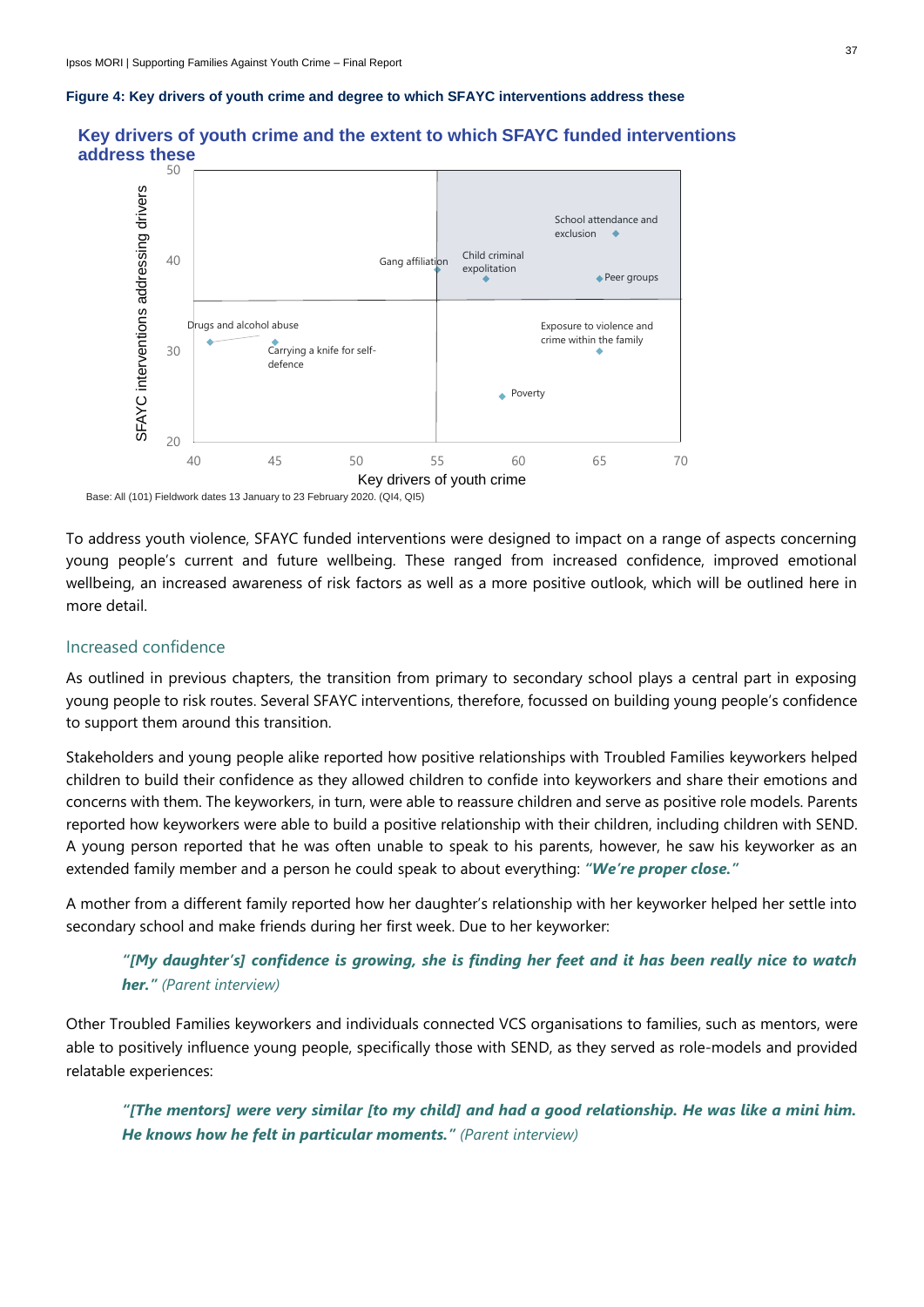*"Boys with ADHD need a voice to express themselves. […] he holds a lot of his emotions in and that can cause anger […]. I found over the years that only talking heals. Any support that I can get in terms of being there for [him] helps"." (Parent interview)*

Other participants reported how diversionary activities, be it summer programmes or joining sport clubs, boosted young people's confidence and self-esteem. It exposed them to many new people outside of their previous environments. One Troubled Families keyworker, for example, reported how the summer programme helped young people to meet new people in a safe environment:

*"They could also see other children who were struggling to meet challenges, sometimes greater than their own – that they were not alone." (Keyworker interview)*

This experience was reflected in young people's experiences:

*"Away from the bullies at school, [the diversionary activities] helped build my confidence so much." (Young person interview)*

Relationships with Troubled Families keyworkers, however, did not work as effectively everywhere. One young person reported how their keyworker offered additional help but did not fulfil that promise:

*"He wanted to do work with me. He told me, if you need something speak to me. But he never came around." (Young person interview)* 

### Emotion regulation

Troubled Families keyworkers and individuals connecting them to VCS organisations, such as mentors, also helped young people improve their emotion regulation by thinking about their mental health and develop techniques of self-care. This was important as the young people who took part in the interventions often struggled with emotions such as anger and were unable to manage it successfully.

### *"He holds a lot of his emotions in and that can cause anger." (Parent interview)*

Interventions helped young people in various ways to speak about their feelings and to look after their mental health more actively. Examples included learning about calming techniques, such as meditation, referring the young person to a mental health community or a boxing club to channel the child's energy. Young people appreciated these outlets.

### *"It helps you control yourself […] they take you places to calm down […] it's made me control my anger, it's the boxing part, you can let it out on the boxing stuff." (Young person interview)*

This was reflected by stakeholders as well, who reported that the programme increased the resilience of participating children as they learnt, for example, how to withstand peer pressure.

### Awareness of risk factors

The interventions helped young people in different ways to become more aware of the risk factors associated with youth violence. Several local authorities, for example, organised assemblies to this end. These assemblies seemed to leave a lasting impression on young people, helping them to question their 'friends' and environments:

*"It made me realise, you don't have to be a bad person to be caught up in things. You can just be at the wrong place or do a silly mistake and pay the consequences." (Young person interview)*

*"He told us about drainers and chargers: Some people want to see you fail. Bullies or fake friends, they are drainers. [… ] Then, there are your good friends that stay by you, that want to see you happy." (Young person interview)*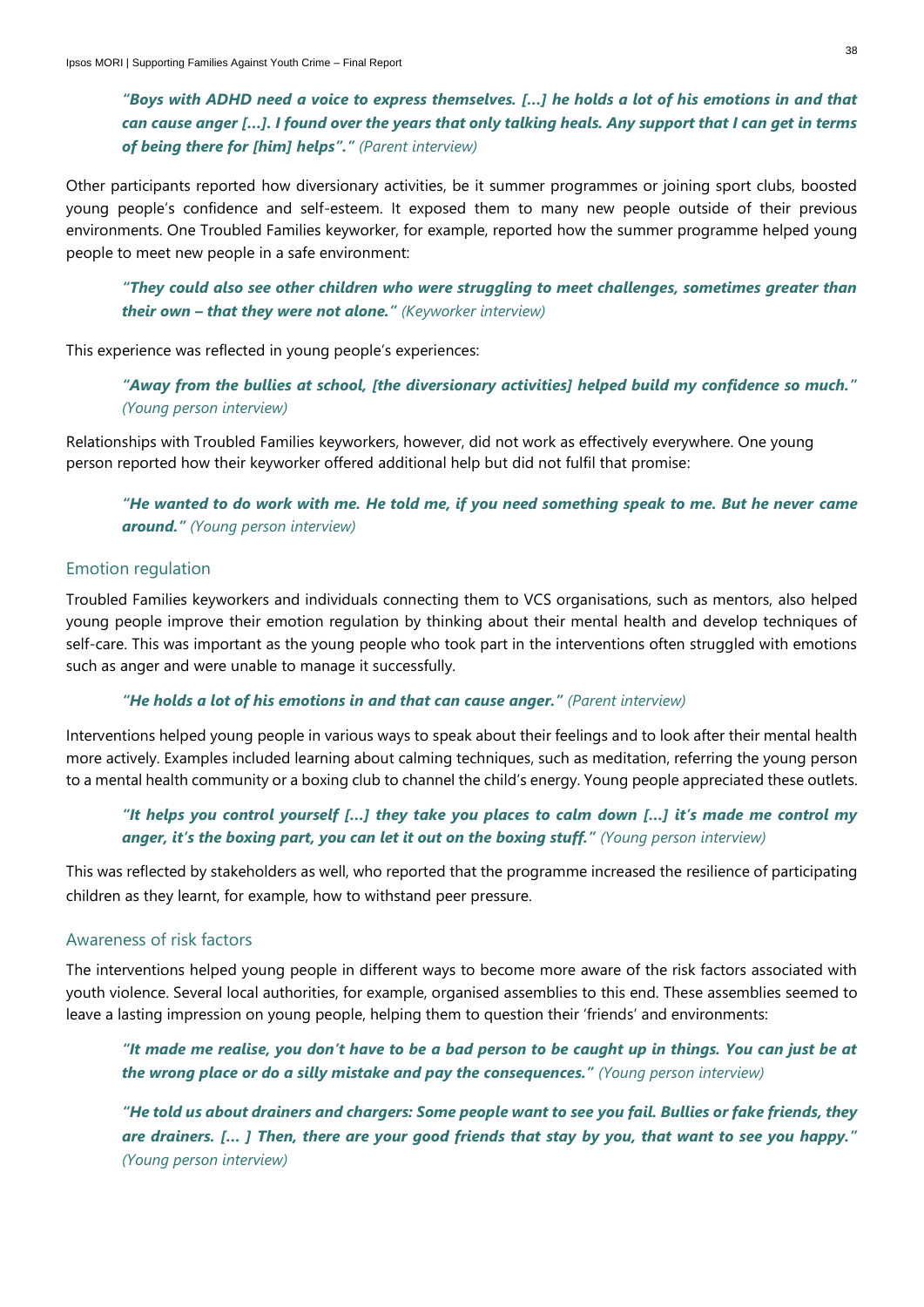Young people's awareness also rose in terms of safe and unsafe behaviour online. After taking part in assemblies, children reported being more aware of how to stay safe online and increased knowledge about the dangers of sexting. Young people also learnt about the impact of their decisions on their lives and those of others, which was reflected by participants in several family interviews.

*"It's disgusting but I am glad I saw [examples of sexting] because now I know what can happen." (Young person interview)*

### **Outlook**

In the survey a large majority of stakeholders (93 of 101) agreed that SFAYC funded *work prevents crime amongst young people<sup>22</sup>*. This was reflected in case studies where young people's outlook had changed and interventions provided new perspectives for them. Young people felt that Troubled Families keyworkers, and individuals connecting families to VCS organisations, helped them to remain positive, to better themselves, and to make better choices in life. As the case study below illustrates, young people came up with new life aspirations, attempted to improve their outcomes at school or decided to move away from criminal activities.

### **Individual support from a VCS organisation: Encouraging future opportunities for young people**

The premise of the SFAYC intervention in one case study area was on working directly with the police to identify young people in custody who would benefit from further support. The mentor in this instance provided signposting and open discussions about the multitude of options available for young people's futures. Young people were supported on a case by case basis, so educational routes and career opportunities were discussed based on individual need.

In this case study area, the mentor had a positive impact on the lives of the young people we spoke with. For example, one young person, having failed school and getting caught up in gang crime, spoke of how their mentor was good at opening doors for the future, such as helping with CV writing and making them aware of different opportunities.

### *"[They] taught me how to better myself, make better choices in life and develop problem solving. Lots of young people go on the road to make money, and even though it might take longer to make legitimate money [the mentor] showed it's worth aiming for a career." (young person interview)*

This same individual mentioned how they are now trying to get an education and would like to go to university to pursue a career related to sports.

In the same case study area, a different young person discussed how their mentor helped him alongside a psychotherapist to get off the streets and into boxing. They spoke about the importance of boxing as it gave them good discipline and a focus. The young person mentioned that the mentor was important in facilitating these discussions. He also accompanied the young person throughout the process and supported him financially when he was at risk of taking up criminal activities again.

*"[They] really, really helped me. If [my mentor] weren't there, I'd be in a really difficult spot right now. Education is important but [the mentor] made me see how it isn't for everyone and now I feel like I have a future in boxing – I work like Mayweather." (young person interview)*

<sup>&</sup>lt;sup>22</sup> QS3: To what extent, if at all, do you think the SFAYC interventions in your local authority: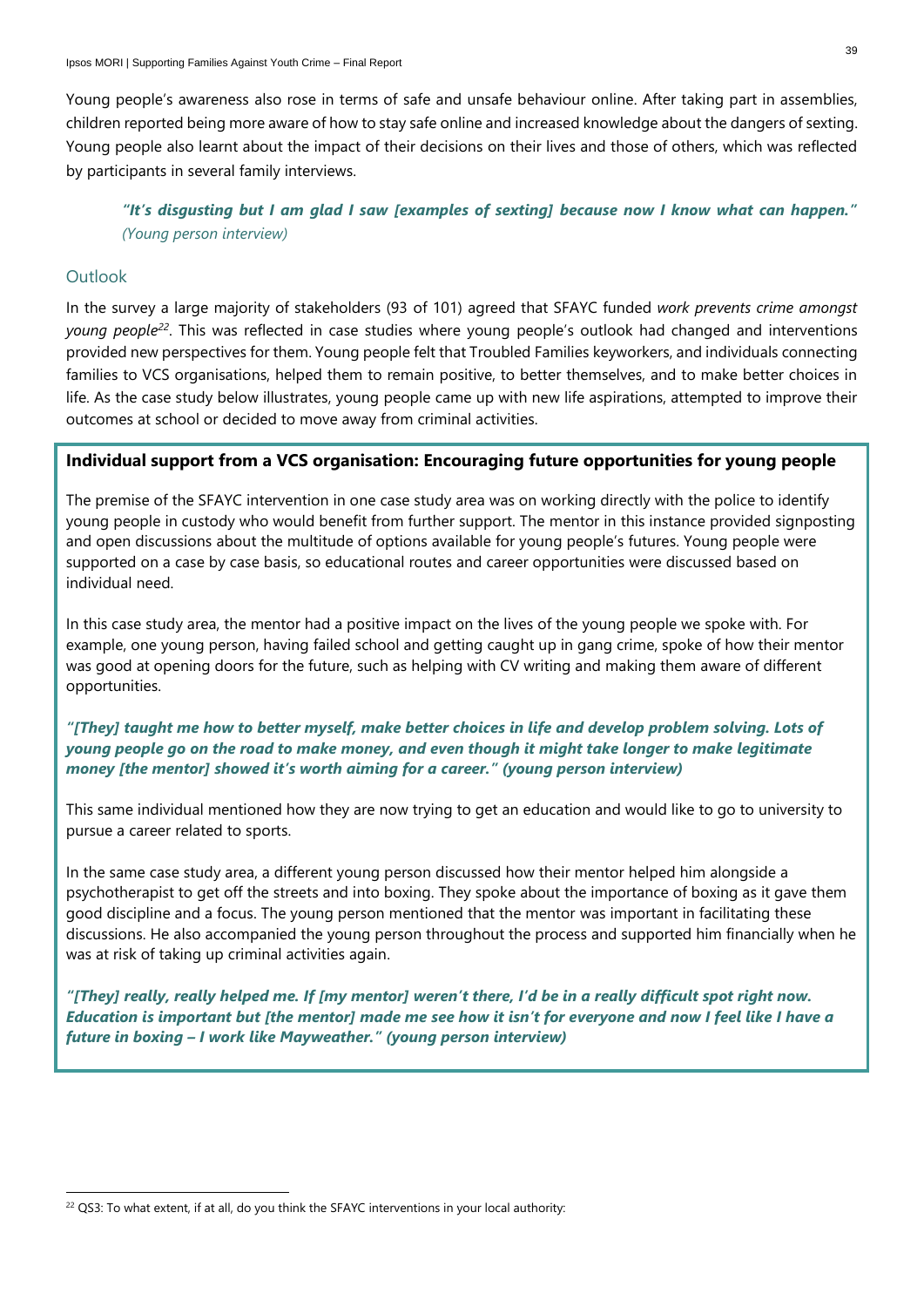#### Improved engagement with school

As the Serious Violence Strategy outlines, truancy and school expulsions and suspensions are markers for increased risk of getting involved in youth violence. Improving engagement at school, therefore, was a key part of the SFAYC interventions.

Stakeholders and young people alike reported how the interventions changed young people's behaviour at school. In different cases, Troubled Families keyworkers and mentors form VCS organisations were able to raise young people's awareness about the dangerous trajectories often associated with problematic behaviour at school.

Several stakeholders reported how young people reconsidered their options after taking part in the interventions. The increased awareness about their future choices seemed to have positively influenced their willingness to engage with schools. One stakeholder recalls how they saw a strong reduction in expulsions and an increase in school attendance for participating young people:

*"This is a pilot, we had hopes rather than expectations. And for all these young people, we had no single permanent exclusions from all the 25 that we've worked with. That is a huge success." (Stakeholder interview)*

In another local authority, a stakeholder reported how a young person reached out for help as he faced difficulties at school, including the risk of a permanent expulsion. He was referred to a mentoring organisation that supported young people as part of the SFAYC fund. His mentor advised him to spend several days at a pupil referral unit (PRU) to see what it was like. The mentor supported him during this time and helped him reflect on the experience. Because of the good relationship between the young person and the mentor, the young person became aware of the negative impact the PRU would have on his future and decided to change his behaviour at school. The mentor recalls:

*"It was a good thing because he saw the other life…it really made him think [as] he was seeing what he didn't want to see, what was there for his future. And there was someone else to tell him, 'I'm here, let's do this together'." (Mentor interview)*

### **Schools as a platform for change**

Stakeholders involved in the SFAYC intervention set up a school-based parenting offer for 400 young people and where appropriate their families to improve their resilience. The intervention aims to enable young people to withstand peer pressure and make positive choices, improve parenting capacity and family function and subsequently avoid costs for statutory or specialist services. The stakeholders also planned to introduce a youth crime toolkit to increase parents' awareness and help develop skills to recognise the risks of knife and gang-related crime. The toolkit was designed to enable the sector to understand the most effective ways to engage with young people to prevent youth violence for specific cohorts.

### <span id="page-39-0"></span>**Improvements to the whole family**

Survey findings showed that three out of four stakeholders (77 of 101) thought that SFAYC interventions had been successful in *preventing family problems from escalating<sup>23</sup>*. A similar proportion of stakeholders felt that the interventions were successful in *improving outcomes for the family as a whole* (76 of 101) as well as *improving the overall wellbeing of families involved* (72 of 101).

<sup>&</sup>lt;sup>23</sup> QS6: Thinking about improvements in family functioning as a result of SFAYC interventions, how successful or unsuccessful has the programme been in: Preventing family problems from escalating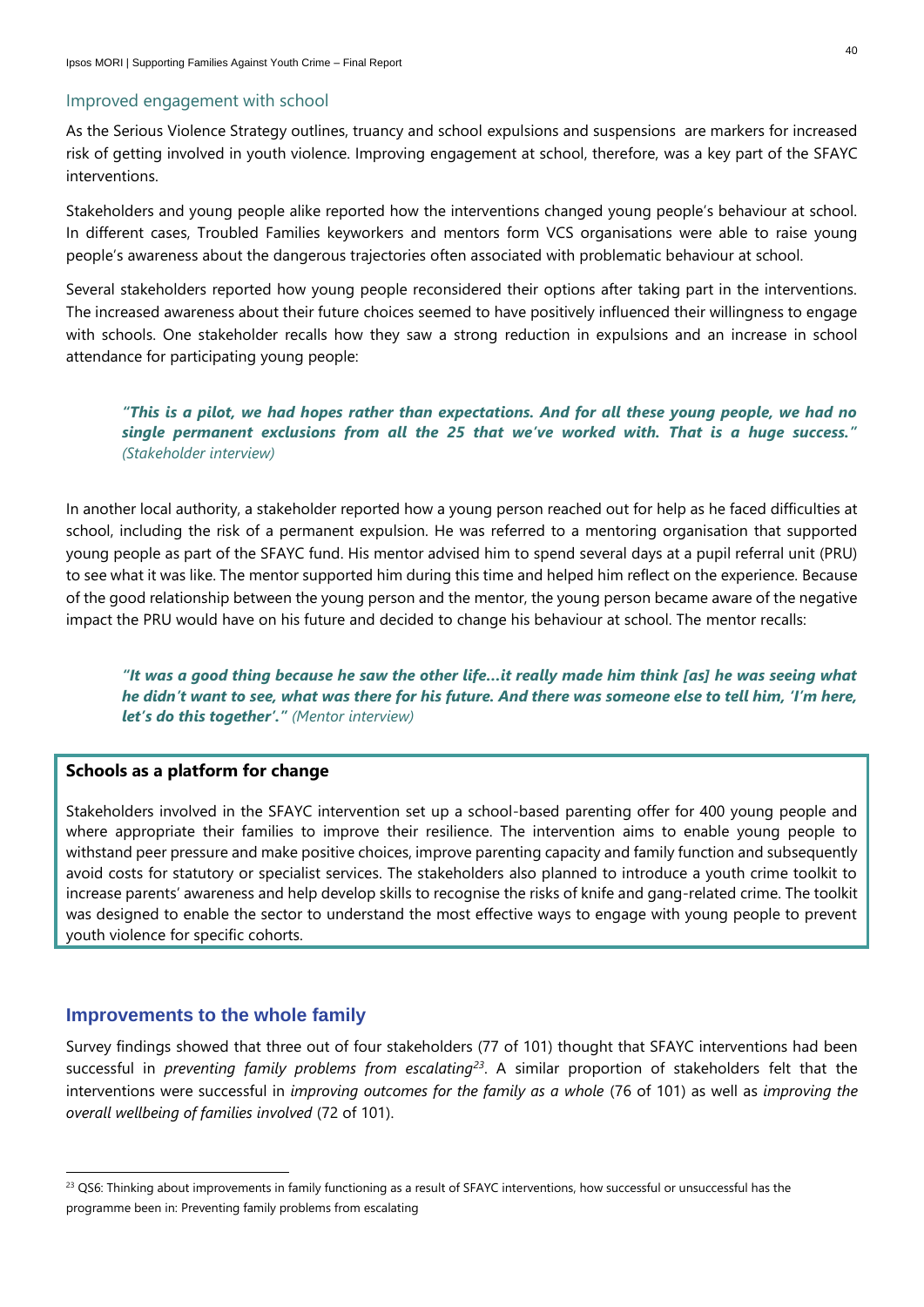Three out of four stakeholders (72 of 101) also thought *that families feel a greater sense of safety* since starting the programme at least to a fair amount, with one in five stakeholders (20 of 101) thinking this to a great deal<sup>24</sup>. A large majority of stakeholders also felt that the interventions in their local authority were focused on early intervention with families and were centred around the whole family (94 and 91 of 101 stakeholders respectively)<sup>25</sup>.

### Parenting skills

Case study stakeholders reported that SFAYC funded interventions had positive outcomes on the parenting capacity of families involved. The interventions seemed to have made parents more aware of their own mental health, which, in turn, increased their awareness of their children's mental health. Parents and children reported how their relationship improved as a consequence. This was reflected in the survey, where 83 out of 101 stakeholders surveyed thought that the intervention successfully helped families avoid statutory intervention a great deal or a fair amount $^{26}\!$ .

Several parents recalled how Troubled Families keyworkers empowered them to speak to their children and enabled them to express things they did not feel able to communicate to their children without the keyworker.

### *"[The keyworker] becomes a spokesperson […] they would get involved and speak up, like things I couldn't say, things that I couldn't express because I couldn't stop crying, like, how do I speak to my son […] having [the keyworker,] it was like having an interpreter, an advocate." (Parent interview)*

Parents reported, for example, how their children's situation had improved since the family started taking part in the intervention. In one case, a mother reported how the relationship between her and her daughter had improved, which had a positive impact on the whole family. She reported that they had fewer arguments and experienced less tension. As a consequence, she felt less stressed and felt she transmitted less stress to her daughter as well:

### "*Things are a lot calmer at home, [my daughter] listens now, before she would ignore me. [She is] more mature now,[…] I'm less stressed." (Parent interview)*

In several cases, parents talked about the distance travelled due to the close collaboration with Troubled Families keyworkers. Parents reported how their involvement in the project enabled them to have a better understanding of the underlying health conditions of their children.

### "*We were really, really struggling before we met [the keyworker]. We have come to learn a lot more about [our son]. We thought he was just being naughty and we did not understand his behaviour, but now we understand that it could be a mixture of autism and ADHD." (Parent interview)*

The Troubled Families keyworkers coming in and 'translating' behaviours helped parents to better understand their child's behaviour. Early help assessments helped to improve family relationships as parents gained a greater understanding for the overall situation. As a consequence, parents felt much better equipped to cope with their children.

In another case, the parent of a child with difficulties at school reported how they were relieved by the fact that their child would receive mentoring support.

*"From day one [of keyworker support], I felt really supported and a weight was lifted from my shoulder […] sometimes I feel like I'm left on the side bench and my head is all over the place, I don't get what's happening […] so having [the keyworkers] involved in school and outside of school is, trust me, amazing." (Parent interview)*

<sup>&</sup>lt;sup>24</sup> QS4: To what extent do you think that families involved in the intervention(s) feel a greater sense of safety since the start of the programme?

<sup>&</sup>lt;sup>25</sup> QS3: To what extent, if at all, do you think that the SFAYC interventions in your local authority do each of the following? Are focused on early intervention with families; Are centred around the whole family

<sup>&</sup>lt;sup>26</sup> QS3: To what extent, if at all, do you think that the SFAYC interventions in your local authority do each of the following? Successfully help families to avoid statutory intervention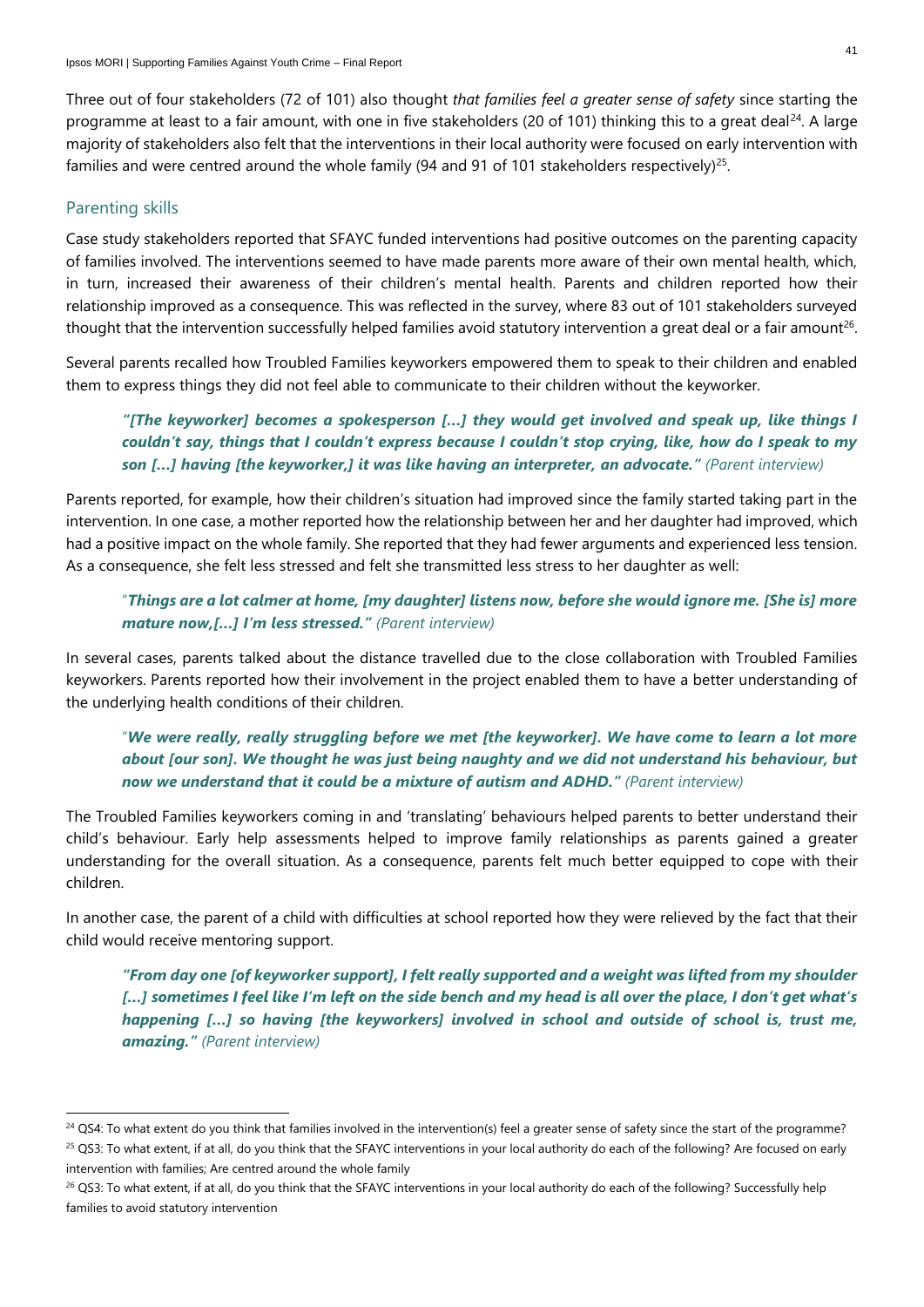All in all, many interventions made parents more aware of their children's mental health needs, as well as helping parents re-thinking their values, beliefs and parenting practices.

### Signposting and positive family experiences

Another positive outcome was that Troubled Families keyworkers were either able to help parents directly or able to signpost them to specialised organisations that could help. This included helping parents accessing services such as benefits or explaining official documents. If keyworkers were not able to assist, they signposted parents to specialised institutions such as Citizen's Advice or the Job Centre Plus.

### *"As a family, [the keyworker] helped us with the housing issues, to sort out my finances, [and] she put me in touch with DWP after I left work. She has been helpful across a spectrum of things." (Parent interview)*

Some interventions included summer programmes that offered families experiences they would not have been able to afford themselves. A mother, who took part in the summer programme with her children, reported how grateful the family was for this:

### *"I had never had that before. I cried when it finished. The boys really enjoyed it. The workers said they had never known two boys more thankful. We did things which we never dreamt of being able to afford to do." (Parent interview)*

Despite the limited time of programmes operating, this chapter illustrated how some interventions were reported to increase school attendance and raise young people's awareness about the risks of criminal activities and school expulsions and suspensions. The interventions were also able to increase children's confidence and raised their awareness around youth violence and crimes. For parents, interventions meant that they had greater understanding of their children, ways of coping with difficult behaviours and positive experience as a family.

### **Youth Crime Toolkit**

Stakeholders from one local authority planned to introduce a youth crime toolkit to increase parents' awareness and help develop skills to recognise the risks of knife and gang-related crime.

The toolkit was designed to assess the extent to which a young person and their family was at risk and enable stakeholders to understand the most effective ways to engage with young people to prevent youth violence. More specifically, it was designed to provide schools with a means to deliver an early intervention offer to cohorts between year 6 and year 11 and a diversionary offer to targeted cohorts within their school population. The toolkit also aimed to provide specific means to support work with girls and to improve communication and joint working between schools and parents.

Stakeholders reported several potential positive outcomes of the toolkit, including

- increased awareness of and skills to recognise the risks of knife and gang-related crime for parents
- **•** a better understanding of the workforce and voluntary sector on the most effective ways to engage with young people
- an increased level of empowerment for schools to directly deliver interventions; as well as
- evidence of the most effective ways to engage with parents in a trauma informed way while improving parenting capacity and family function.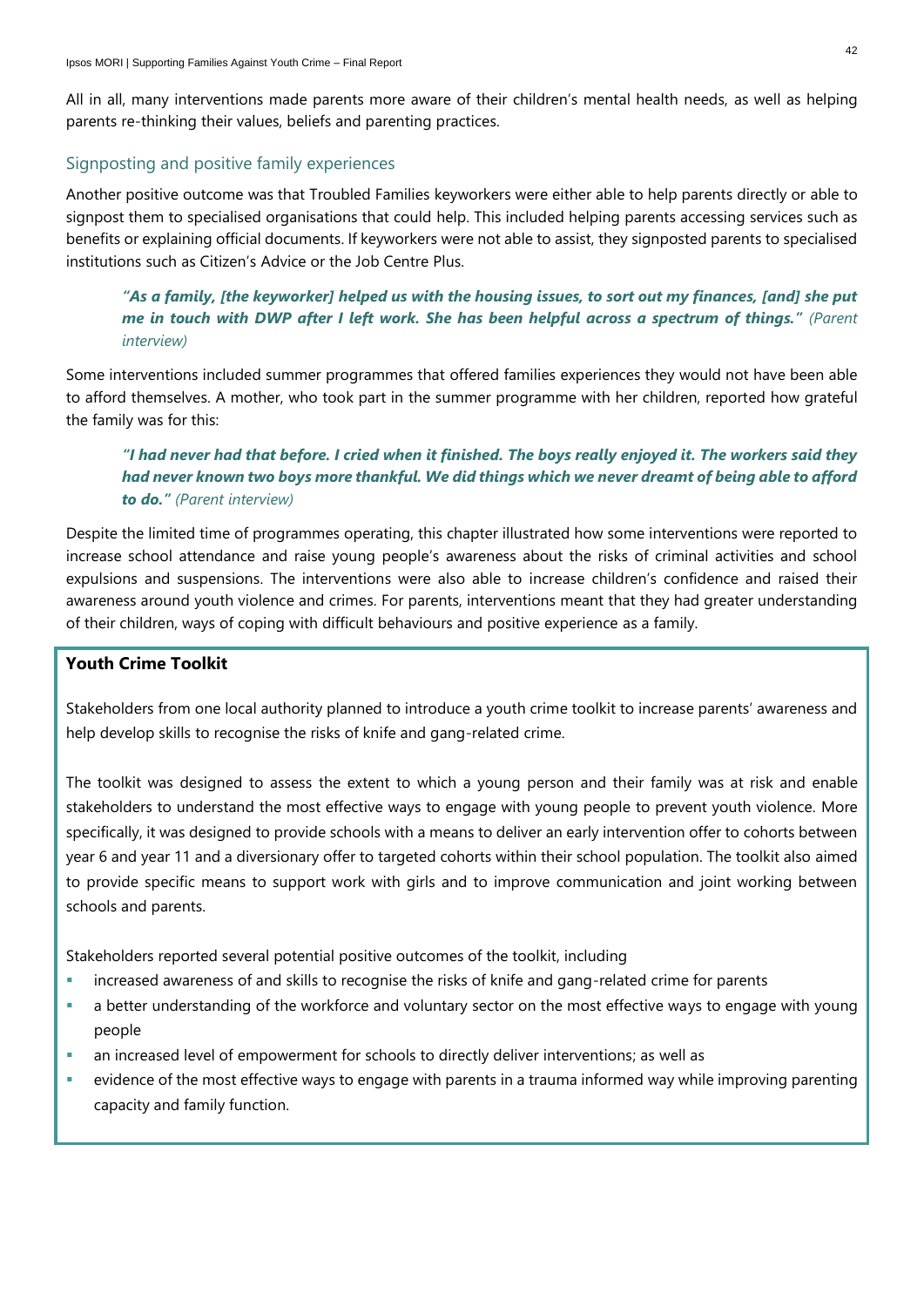### <span id="page-42-0"></span>**Sustainability for children and families**

When considering the sustainability of interventions, the funding was said to have had a positive impact on the life outlook of children and young people going forward. Additionally, stakeholders and parents agreed that the sustainability of parent groups and collaboration between VCS organisations and local authorities was crucial to ensure early identification and referral of vulnerable young people and families.

### Impact for children and young people

Case study interviews with young people demonstrated the central role that interventions played in providing them with resources to disengage from crime routes and embark on a positive future trajectory. This was reflected in the survey responses, in which stakeholders emphasised the importance of the fund in creating a *sense of hope for the future* (69 of 101 agreed) among young people<sup>27</sup>. Such responses gave way to stakeholders considering the interventions somewhat sustainable in maintaining positive future perspectives among young people.

*"[VCS role model] has shown me lots of opportunities and taught me how to better myself and make better life choices for the future." (Young person interview)*

Some parents however held concerns over what would happen to their child's wellbeing and behaviour once intervention support ends.

*"[My child] will be sad to see the keyworker's support coming to an end in June as [keyworker] has done a lot for us and is great with [child]. I worry what will happen when [keyworker] leaves." (Parent interview)*

### Continued collaboration between parents, VCS and local authority

Stakeholders recognised that parent groups established under the SFAYC fund in some areas would continue being effective in referring vulnerable young people and families beyond the funding period, due to the commitment of parents which meant that groups could sustain themselves.

### *"The set-up of parental groups under the fund is 'self-seeding': they will continue attending the meetings which will make the intervention sustainable in the future." (Stakeholder interview)*

Other parent group meetings were led by front-line workers and were an effective way of identifying families and young people in the community needing further support who may not be in touch with public services. At a meeting of delivery partners, a parent group meeting was cited as a means of reaching further into the community. Direct observations of that parent group showed that new parents who joined the group discussion were signposted to services. These parents were pleased to have found this support in their community.

Multi-agency meetings comprised of VCS and the local authority were likewise considered sustainable due to their use in identifying vulnerable individuals. Stakeholders agreed that the group meetings between VCS and statutory organisations established under the fund were important to the referral process and for maintaining strong communication pathways going forward.

*"Creating a wide, deep rooted network across organisations, will eliminate taboos around statutory support and issues around engagement. This will allow for a community set up which prevails." (Stakeholder interview)*

<sup>&</sup>lt;sup>27</sup> QS7: Among young people that have been involved in the SFAYC interventions, how effective, if at all, has the programme in your local authority area been in fostering: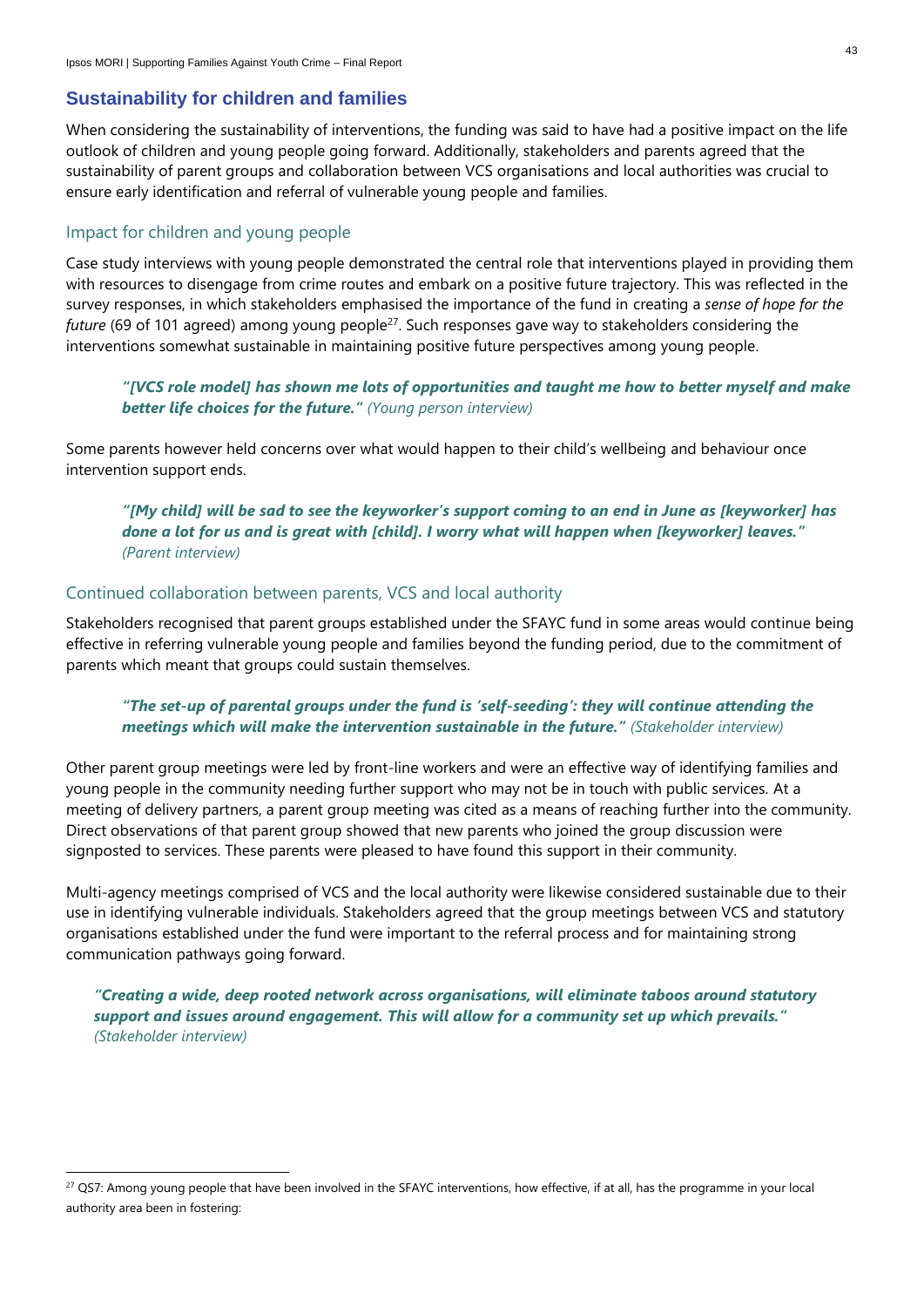### <span id="page-43-0"></span>7. Conclusions

The SFAYC funding has helped local authorities reach and work with children and young people who are at risk or already involved in youth crime. The interventions have increased the services available in local areas and have been well received by children, young people and parents alike.

Reaching families least likely to access public services was most successfully achieved through schools. In particular, primary schools were a key facilitator for interventions and reaching young people. This was especially important in reaching young people just before they transitioned to secondary school, a precarious time for them to be drawn into risk routes. Voluntary sector organisations were also seen as successful in reaching families least likely to access public services and were used extensively under the fund. However, it should be stressed that participation in SFAYC funded interventions were voluntary. Therefore, families who did not volunteer to take part in the SFAYC interventions were seldom reached.

Interventions rated most successful by stakeholders were whole family interventions, one-to-one interventions with young people and diversionary activities such as sport and residential trips. Interventions seen as less successful were group work with young people, one-to-one interventions with parents and parenting classes.

Troubled Families teams and the voluntary sector achieved more and better joint working under the SFAYC funded programmes. A key driver of this was basing programmes on the existing Troubled Families Programmes in local authorities, and encouraging further partnerships with the voluntary sectors. Previously existing relationships between organisations were said to have become more embedded than before. In addition to greater joint working with VCS organisations, there was also evidence of local authority services working more closely together, such as early help, schools and police services. These closer working relationships provide the potential for sustainability of SFAYC programmes.

For parents, the change in the local offer meant they had access to parent groups for social support and recreational family activities. Some families would not have been able to afford this otherwise. In addition, Troubled Families keyworkers who, in line with the Troubled Families Programme, helped parents deal with housing and financial problems.

For young people, activities outside and inside school hours run by relatable positive role models helped them make new friends, build confidence and resilience. In addition, young people who had the support of mentors and Troubled Families keyworkers were able to open up to a trusted adult, who helped their mental health, and talked to them about problems with school or in the family.

A longer-term evaluation would be valuable to measure sustained outcomes for children and families. This could be achieved robustly with individual child-level school, social care, and police data for children who took part in the interventions as well as for children not taking part with similar characteristics. In the meantime, it is considered highly valuable to understand how local authority teams and VCS organisations are addressing the needs of children who are at risk of youth crime, yet are not able to attend school or leisure activities in person facilitated by local authorities, schools or third sector organisations, given the current coronavirus lockdown restrictions.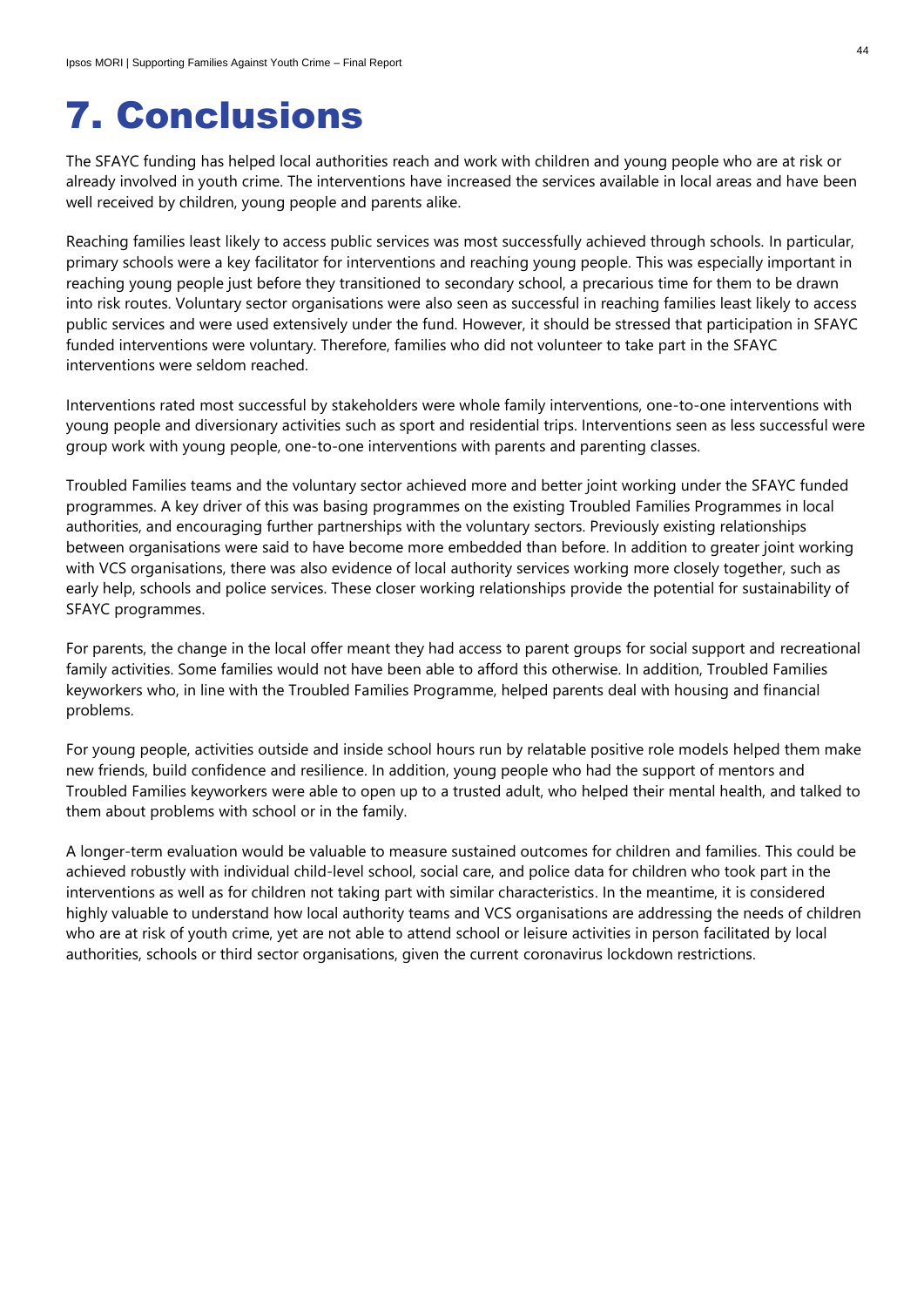# <span id="page-44-0"></span>8. Review of local authority evaluations

Local areas were asked to conduct local evaluations of their projects. In this final chapter we firstly outline the evaluation methods employed by local authorities as presented in the local evaluation reports shared with us and provide evaluation specific recommendations. Secondly, we present practice-level recommendations and outcomes for young people, parents and practitioners reported in local authority evaluations.

### <span id="page-44-1"></span>**Assessment of monitoring methods**

All 21 local authorities used qualitative or quantitative data to evaluate their SFAYC interventions. However, they rarely used both methods together as part of a mixed method evaluation. The quality of data collected, and analysis undertaken varied. Ipsos MORI evaluated local authorities' use of these methods. This part of the chapter firstly explains the quantitative approaches taken, secondly discusses the different approaches to qualitative research and finally outlines key points for good evaluation practice.

### **Quantitative**

Ipsos MORI identified three approaches that local authorities used to collect and analyse quantitative data: (1) pre and post quantitative surveys, (2) use of existing data sources, and (3) the establishment and analysis of new intervention engagement data. These approaches were not always used exclusively, and local authorities benefited most if used in conjunction.

### **Pre and post**

Six local authorities reported collecting quantitative data before and after interventions. This helped them understand the specific effects of an intervention rather than wider contextual factors – giving a clearer indication of participants' 'distance travelled' between the two time points. Two examples of using pre and post intervention data collection are outlined below.

### **Star Assessment tool (also known as Outcomes Star)**

The Star Assessment tool was already used to measure family outcomes as part of the Troubled Families programme, primarily aimed at children aged 7-14. Now used as part of SFAYC evaluations, the tool rates eight outcomes across a child's life, from 1 to 5 where 1 is least and 5 is most. For example, a beneficial progression in the outcome of "physical health" from a rating of 2 to a rating of 5 would represent a positive change of +3.

Five local authorities reported using this measure as part of their evaluation. In one local authority where mentoring, intensive case management and the provision of parenting support groups were targeted at families in high risk areas, all families participating in the SFAYC interventions achieved at least a +1 score in one outcome and on average, users made progress in 6 out of 10 outcome areas.

It should be noted that data from Star Assessment tools should be treated with caution. They are not a standardised measure across families as they really on a subjective quantitative assessment carried out by the practitioner or the families themselves.<sup>28</sup>

By collecting data over time, some analysts created a longitudinal dataset. This meant families' progress and the variables affecting their lives could be tracked, identifying which families benefited from the interventions and in what ways.

<sup>&</sup>lt;sup>28</sup> For more on Star Assessment tool (Outcomes Star), see page 36[. https://www.eif.org.uk/resource/evaluating-early-help-a-guide-to-evaluation](https://www.eif.org.uk/resource/evaluating-early-help-a-guide-to-evaluation-of-complex-local-early-help-systems)[of-complex-local-early-help-systems](https://www.eif.org.uk/resource/evaluating-early-help-a-guide-to-evaluation-of-complex-local-early-help-systems)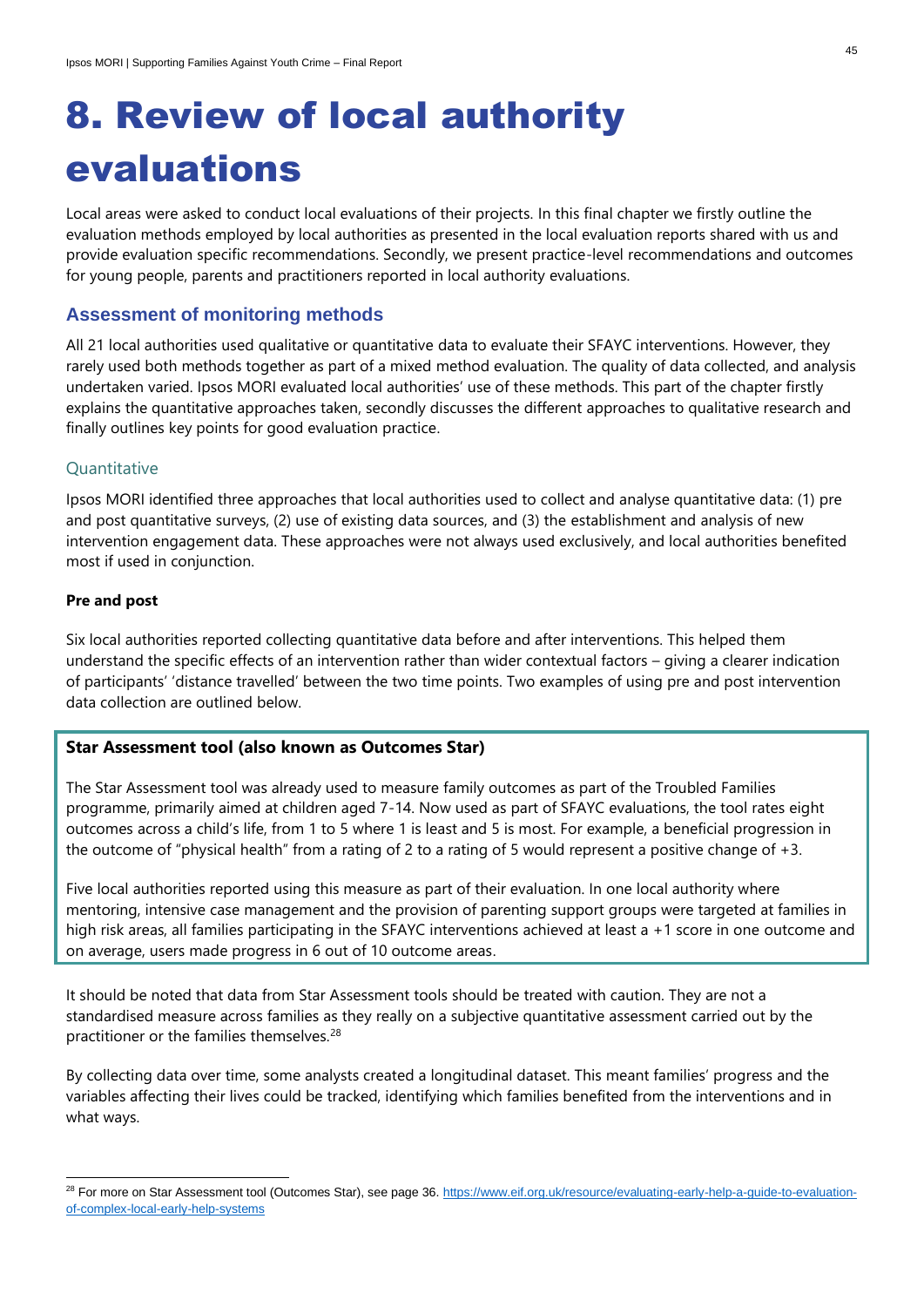### **Vulnerability tracker**

One local authority used a 'vulnerability tracker' – a method of data collection and analysis that measured young people's outcomes over time. To evaluate their local authority's SFAYC interventions, one analyst tracked cohorts of 50 young people in each school year group. The variables tracked included: ratings of self-harm, county lines arrests, attendance, and number of times fallen victim to crime. Some of this data were already collected by institutions (e.g. attendance at school) regardless of the SFAYC interventions. Other data in the vulnerability tracker were self-reported by families, such as ratings on wellbeing and resilience.

This data was aggregated to give young people an overall vulnerability score. This allowed the local authority to observe criminal behaviour, mental health and child protection histories over time. The analysts can then identify trends within the local authority, highlighting times when certain interventions (including SFAYC funded) have an impact.

This information was gathered via a telephone interview, and no data was shared as part of the evaluation.

Pre and post quantitative evaluations provided some indicative positive results that could be linked to the intervention. One example is outlined in the case study below.

### **Post intervention data**

Many local authorities did not collect pre- intervention data. Therefore, data gathered after the intervention could not be compared to a baseline. More generally, post intervention quantitative data collection included surveying young people who had taken part in mentoring programmes, children who had taken part in workshops and administering short paper surveys for young service users of a boxing intervention.

For example, one local authority conducted a post intervention survey with attendees of their programme. They found that 93% of all 263 attendees scored the overall quality of the event between 8 or above (out of 10). It was useful for the local authority to obtain data from participants giving a retrospective score of the interventions. However, this could have been better supported, and the dataset made more robust, if attendees were surveyed before the intervention took place.

### **Using existing data sources**

Some local authorities used existing data sources, such as Troubled Families data, police held and social services datasets to evaluate their SFAYC interventions. It is unclear whether the majority of local authorities were drawing on these resources because it was not stipulated in their evaluation reports, nor were these wider contextual data points discussed. However, three evaluation reports did cite their use.

### **Case study – a measured increase in learning**

In one local authority, 4,000 pupils across primary and secondary schools took part in an educational programme to warn young people of the dangers of gang lifestyle. At the beginning of the programme, children were asked to complete a 5-question questionnaire. This task was repeated following the completion of the programme in order to evaluate the effectiveness and learning. 92% evidenced an increase in learning in all five learning areas (Session 1 - What is a Gang? Why, Where, Who; Session 2 - Gang Identity, Weapons; Session 3 - Joint Enterprise, the law, safeguarding strategies; Session 4 - Consequences, grooming, exploitation, grassing; Session 5 - Victims, learning review, futures). All participants reported being able to recognise and practice strategies which can increase their safety in the community.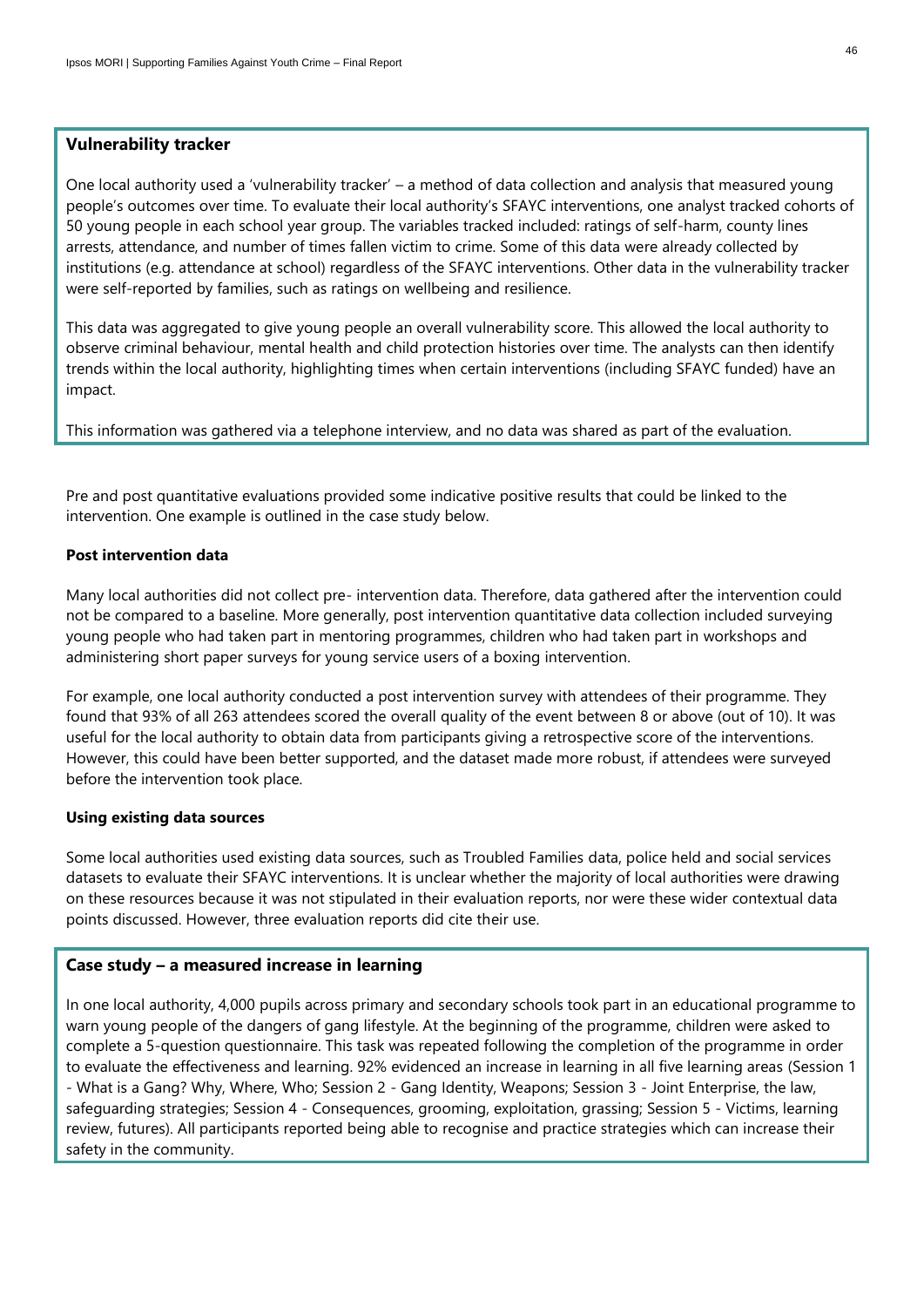These local authorities synthesised data collected about the SFAYC cohort alongside Troubled Families data, assigning ID numbers to young people and families in the SFAYC cohort. This meant analysts could compare the SFAYC cohort with other TF cohorts, identifying trends specific to the SFAYC cohort and geographic regions within the local authority. However, the local authorities taking this approach had not yet run the analysis needed to provide indicative findings.

### **Analysis of intervention engagement data**

Local authorities also analysed engagement data to judge parent/carer, young people's and whole families' buy-in to the interventions. This showed local authorities where improvements could be made in the take-up of services. Four local authorities highlighted the importance of using monitoring data as part of their evaluation.

Examples of monitoring data analysed included the attrition rate of a programme, programme attendance, data about general engagement with VCS organisations and the analysis of case notes. Local authorities used quantitative data in case notes to better understand which parts of their interventions were better received than others.

### **Qualitative**

We identified three approaches to qualitative data collection and analysis used across local authorities' evaluations: (1) single time-point primary data collection - including focus groups and interviews, (2) pre and post intervention qualitative data collection, and (3) collecting and analysing qualitative data from existing interactions that local authorities, Troubled Families keyworkers and VCS organisations collect regardless of evaluation.

These three qualitative approaches were not always used exclusively. Local authorities often aimed to engage the different audiences involved in the interventions: delivery partners, young people, families, including parents. However, seldom were all of these audiences spoken to as part of the evaluation.

### **Single time-point primary data collection**

Over half of the local authorities for which we have evidence used qualitative methods, namely focus groups and interviewing. Benefits of this included: evidencing the voice of the child, understanding interventions in more detail, understanding the mechanisms behind the effectiveness of interventions, identifying unexpected benefits and challenges of the interventions and providing an opportunity to better understand complementary or contradictory quantitative data.

Focus group and in-depth interviews provided rich data. Indicative findings included:

- **■** Young people within SFAYC cohorts reflected on friendships they had made with one another, described as "fun" and "supportive", which enabled them to share experiences and develop long-lasting bonds.
- Parents valued accurate information about interventions, as well as more informal introductions to delivery staff, such as youth workers.
- **EXT** Young people and parents emphasised the importance of having a strong bond with youth workers, which engendered trust between families and the programme delivery staff.

### Feedback on specific interventions (pre and post)

Like quantitative data collection, local authorities also collected qualitative data that fed back on specific interventions, sometimes before and after interventions had taken place. Pre and post qualitative data were used to identify the positive and negative aspects of interventions.

The specific positive impacts on young people were elicited, including hearing about facilitators' lived experiences of crime, being able to find coping mechanisms for criminal situations and learning specific anger management techniques. Some feedback was also constructive, pointing out that some interventions may not be relevant to the geographic area. An example of this is outlined below.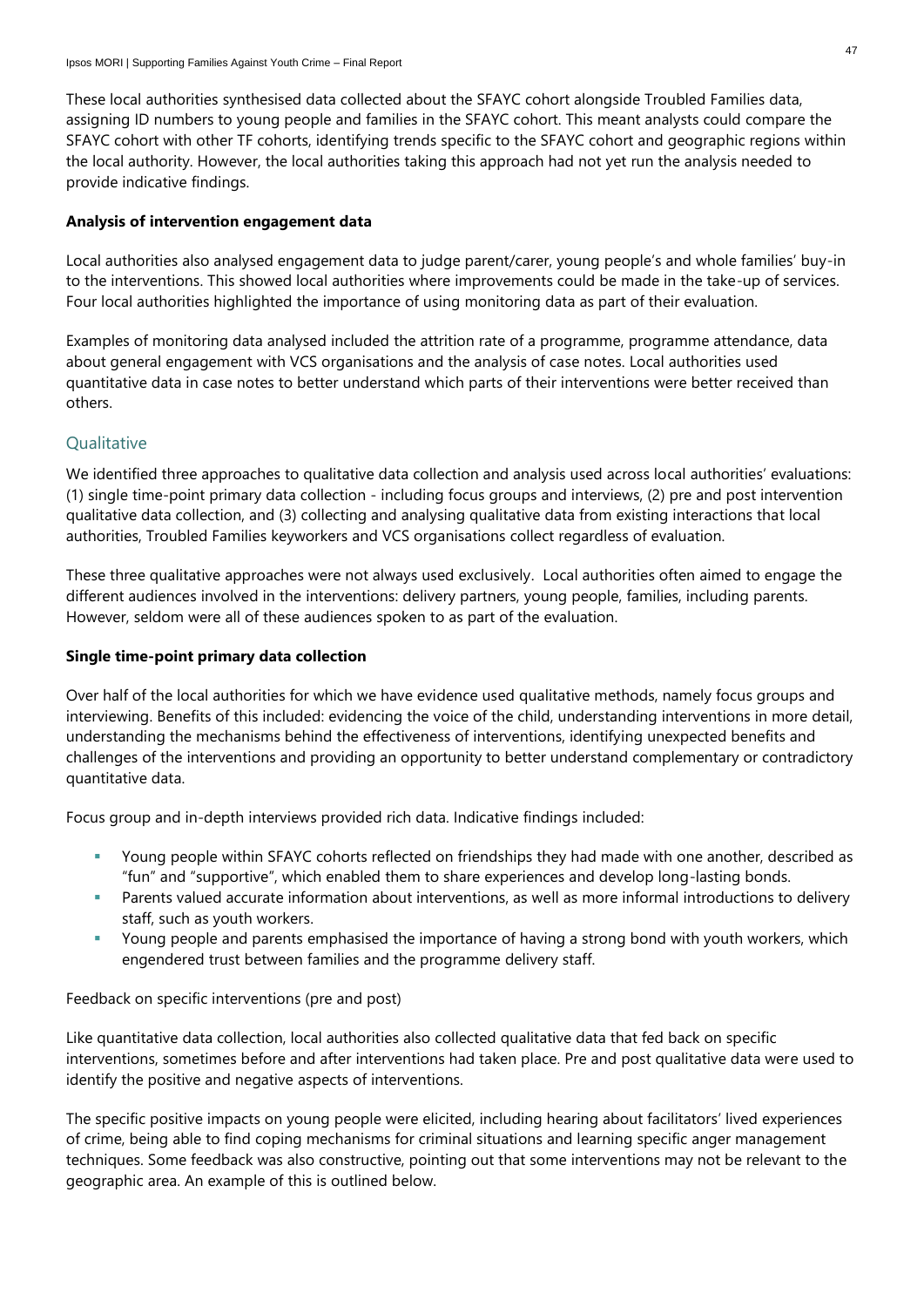### **Case study – feedback about training: post intervention**

In one local authority, delivery partners received training about girls in gangs. Trainees fed back positives, that the session was thought provoking, helped them better understand trauma-informed approaches and praised the facilities and impressive facilitators. Trainees also fed back concerns, such as the training being delivered by a London-based provider who might not understand the challenges faced in their non-London local authority.

By creating case studies, one local authority was able to informally collect observational data pre and post intervention. This meant they could describe a young person's behaviour before and after interventions had taken place, describing their mood and level of engagement with school. They then collected the same type of rich observations after the intervention, comparing the two. The local authority's evaluation did not explicitly state whether it intended to collect observational data pre and post intervention. However, by collecting data on the young person's behaviour, it did report on pre and post observational evidence.

### **Collecting data from existing interactions.**

Another way that local authorities collected data, albeit sometimes due to other data capture mechanisms, was to record interactions between families and delivery partners that would happen regardless of an evaluation taking place. For example, team around the family meetings were logged and used as data to inform the evaluation. This was also true of caseworker logs and monthly board meetings between delivery partners.

Fewer than half of the local authorities identified existing logs and case studies as a source of data for their evaluation. But those that did explained that these were snapshots in time they already had to hand. It is likely that many other local authorities had this data to hand but did not incorporate it into their evaluations.

Several local authorities highlighted the importance of using family case studies. This enabled them to look at families' situations in depth, from the start of an intervention to its end, and demonstrating its impact. Case studies also helped local authorities "deep dive" into families taking part in interventions under specific circumstances, such as a family where two siblings are vulnerable to youth crime.

### **Conclusion**

Overall, evaluations provide some helpful evidence of how the projects have been implemented and the experience of staff and service users. Many local evaluations also show how outcomes have changed over time, but they do not use comparison groups, so these are not impact evaluations.

We recognise that local authorities face significant practical and resource challenges to completing evaluation. If resources would allow it, we would recommend local authorities to:

- Use pre-post assessment rather than single time point and work towards using a comparison group.
- Use mixed methods i.e. some elements of qualitative and quantitative research to give a full picture of what's happening.
- Use standardised scales for measuring change when collecting new data and mitigate risk of reporting bias.
- Use existing data sources where possible to minimise additional burdens.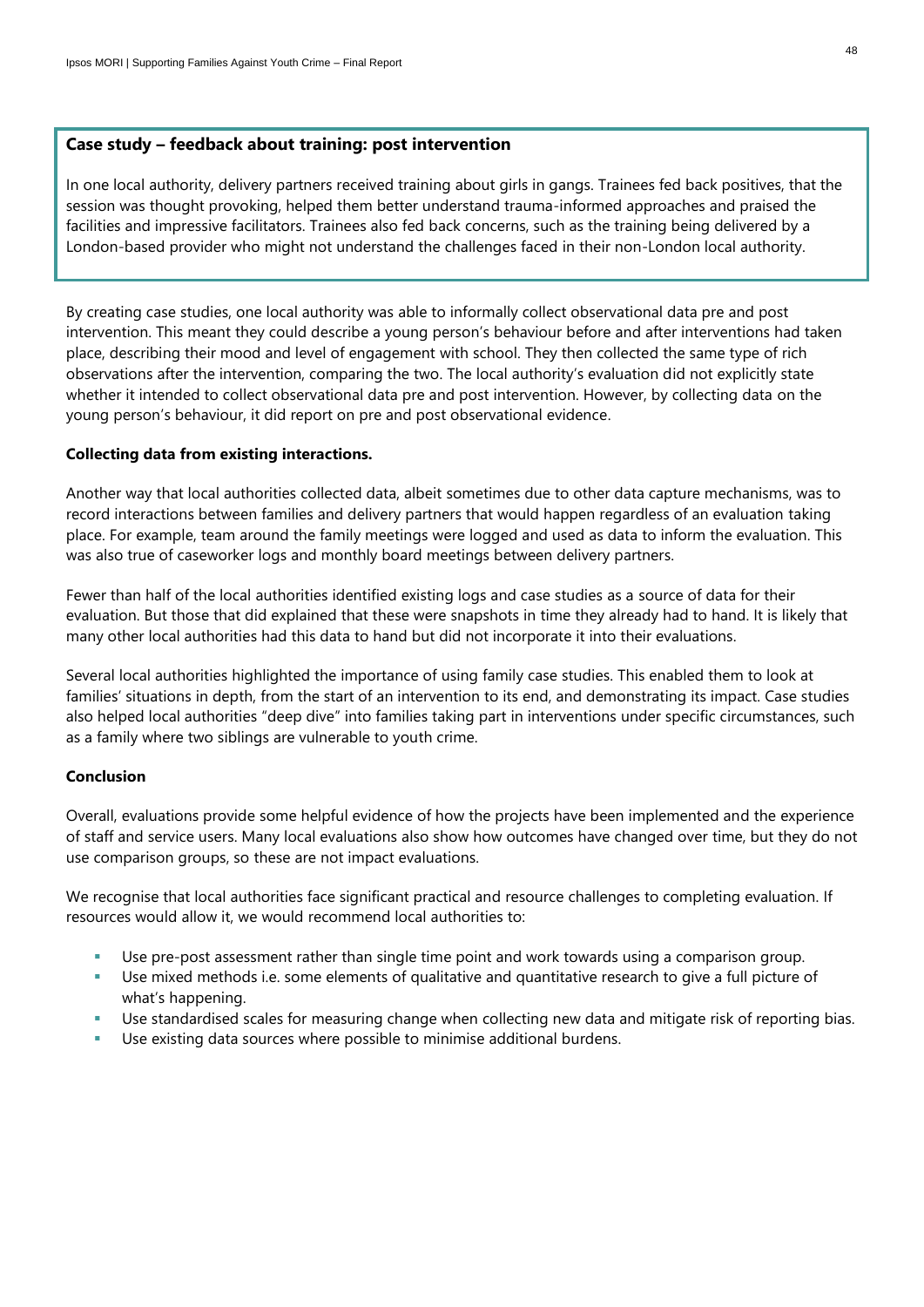### **Summary of findings from local evaluation reports**

#### Practice-level recommendations from local evaluations

- Assessing eligibility closely. Practitioners questioned the referral criteria for some of the families who were involved in the project and the (low) level of information practitioners received about potential families. Increasing the quality of information to assess the suitability of families and involving the 'right types of families and young people' would enable them to offer the right kind of support and to be able to measure impact more accurately.
- Importance of committed practitioners (for parents and children). Parents identified the personal qualities (not being judgemental, availability and true interest in the family's wellbeing) and commitment of the youth workers as key strengths of the project. Parents' appreciation of their youth worker and everything they had done for them and their families was striking. Children also commented on the importance of the youth worker to them and how they imagined this relationship would benefit other children in future cohorts.
- **Work on strengthening relationships between parents and between children.** Parents reflected on the significance of the relationships with one another that the children had developed through the Transitions project. Children also reflected on the positive relationships that developed between them, that were both fun and supportive, enabling them to share experiences and develop long-lasting bonds.

Following several months of project delivery, local authorities were asked to provide an evaluation report to MHCLG. This second part of the chapter provides an overview of reports received from 13 local authorities and follow-up telephone interviews with an additional 4 local area programme delivery leads. Many reports focused on describing the activities undertaken, which were interrupted due to the Covid-19 pandemic. This substantially reduced the timeframes in which outcomes might be observed. Some interventions had very small sample sizes and many reports focused on qualitative evidence. Many local authorities provided more than one type of intervention, therefore, ability to attribute change to a single type of intervention is limited. Here, we mapped outcomes, where provided in local evaluation reports, along the populations of interest: young people, families / parents, and practitioners, including teachers.

As outlined in the previous chapters, interventions ranged from whole-school or year-group assemblies over oneto-one mentoring support for young people or holiday activities to parent-focused or whole-family working by dedicated voluntary sector organisations or specialist local authority staff. Where possible, we provide detail on which type of intervention elicited which outcome per audience. We provide figures as presented in local authority reports.

### For young people

As outlined in the main report, **role-model based interventions** were received well by young people and parents. This is also reflected in local authority report findings. One area with a role-model based intervention, collecting pre- and post data, found that.

- Before the workshop 9 out of 19 children felt "confident to say no to negative peer-pressure". This increased to 12 out of 19 after the first workshop.
- Before the workshop 7 out of 17 (a ratio of 4 in 10) children felt "motivated after failing many tasks". This changed to 10 out of 14 (a ratio of 7 in 10) after workshop 4.

Another local area collected pre- and post data of an intervention to support young people in Years 6 and 7, and their families, to make positive choices and **facilitate the transition to secondary school**. Activities included **mentoring parents, mentoring young people, a parenting programme, and additional family support where needed**. The Needs Assessment data from 38 young people showed positive changes in negative behaviour points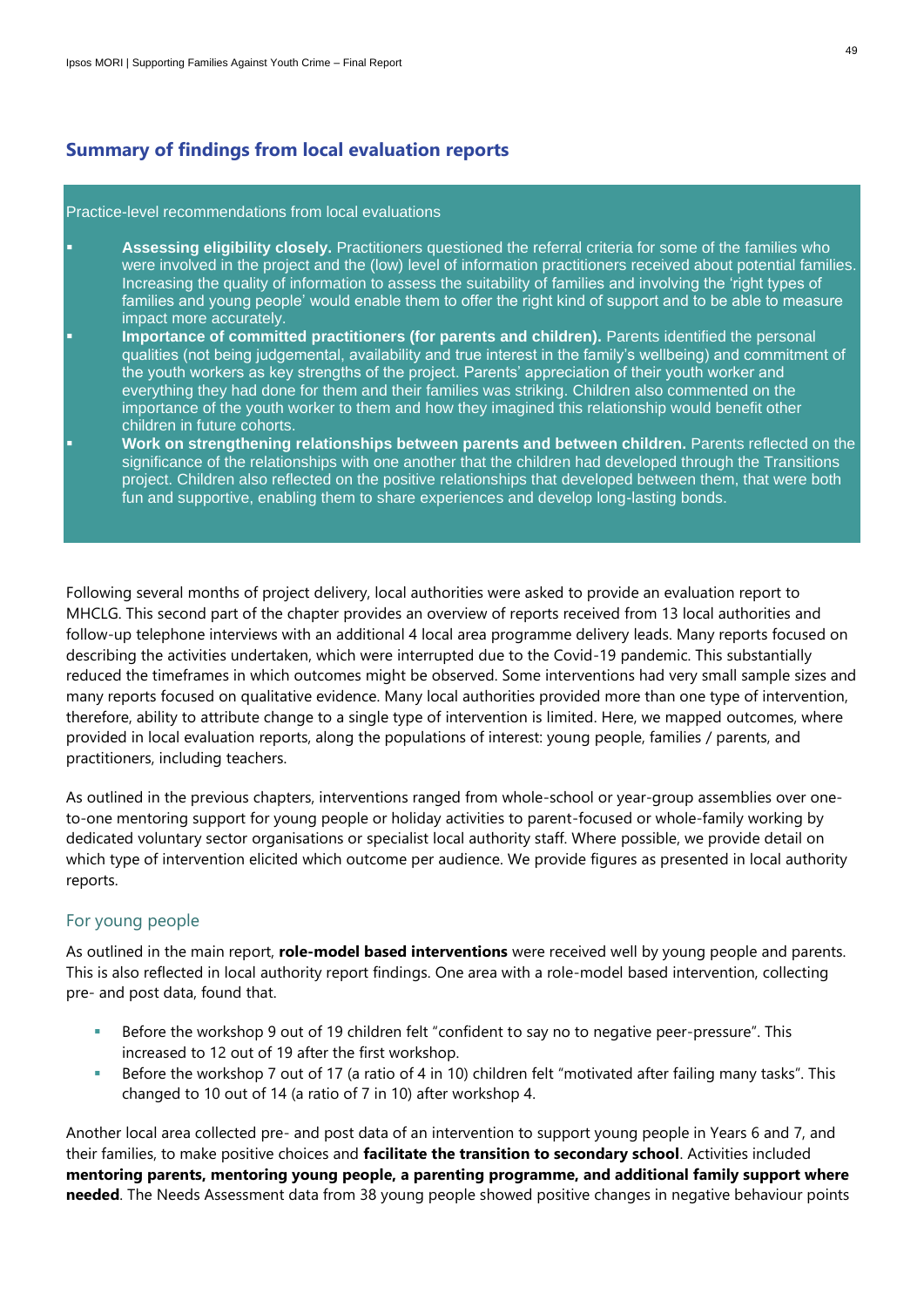(net 29% improvement); detention (net 27% improvement); being pushed/shoved and being bullied (both net 24% improvement); arguing with parents (net 21% improvement); ability to express feelings (18% net improvement). Only being truant from school had a negative net change of 3%.

A staff member's observation of a young person's confidence and behaviour notes that:

*"...B has formed a friendship group that means he's more comfortable at school and is less anxious about attending. He's gained lots of confidence from exhibiting his work and has activities to take part in outside of school time to keep him on the right track." – (Local evaluation report)*

Similarly, pre- and post- MyStar data from 44 young people showed positive changes in all statements, most notably 'feelings and behaviours' (37% net improvement); 'confidence and self esteem' and 'friends' (both 25% net improvement) and 'education and learning' (18% net improvement).

In another intervention with a focus on **whole-family working**, before the young person came in touch with the Youth Justice System, the intervention case workers noted occurrences on a variety of measures, including positive development on (count in brackets):

- Positive engagement with case worker (4)
- **E** Education minimising risk of exclusion or maximising possibility of positive moves (4)
- Improved employment potential through mentoring (4)
- **•** Improved communicating in family (3)
- Reduced Drug use (3)
- Support for mental health needs in home and community (2)
- Mediation in family and peer group (2)
- Visits with groups to positive pathways (2)
- **EXECUTE:** Family relationships including agreed boundaries (1)
- Sports engagement (1)

Three negative occurrences included refusal to engage (1), non-compliance with statutory orders (1), and targeting with threats of violence (1).

Another area **combining early-help support co-located in a secondary PRU, trauma informed therapeutic support and expert practitioners working alongside frontline staff** collated outcomes data from multi-agency partners (schools, police, social services, Troubled Families team) for families involved in the interventions. They found:

- a reduction in fixed-term school exclusions and reduction in referrals to PRUs
- a reduction in violent offences (knife crime, gang related violence, possession of offensive weapon)
- increased school attendance
- $reduction$  in A  $\&$  E visits for injuries and/or other health interventions for injuries related to violence
- reduced missing episodes

One local authority offered a **ten-week intensive programme delivered in five local primary schools** by a charity. In one school, all 14 participants showed an improved Warwick Edinburgh Mental Wellbeing score at the end of the intervention, compared with the start.

In another intervention run by two charities with a cohort of 61 young people, despite a 16% increase in convictions for antisocial behaviour, already during the second quarter of the programme, compared with quarterly figures from the previous year, there was:

- An over 70% reduction in cautions for antisocial behaviour
- A 50% reduction in violent crimes
- An over 30% reduction in police callouts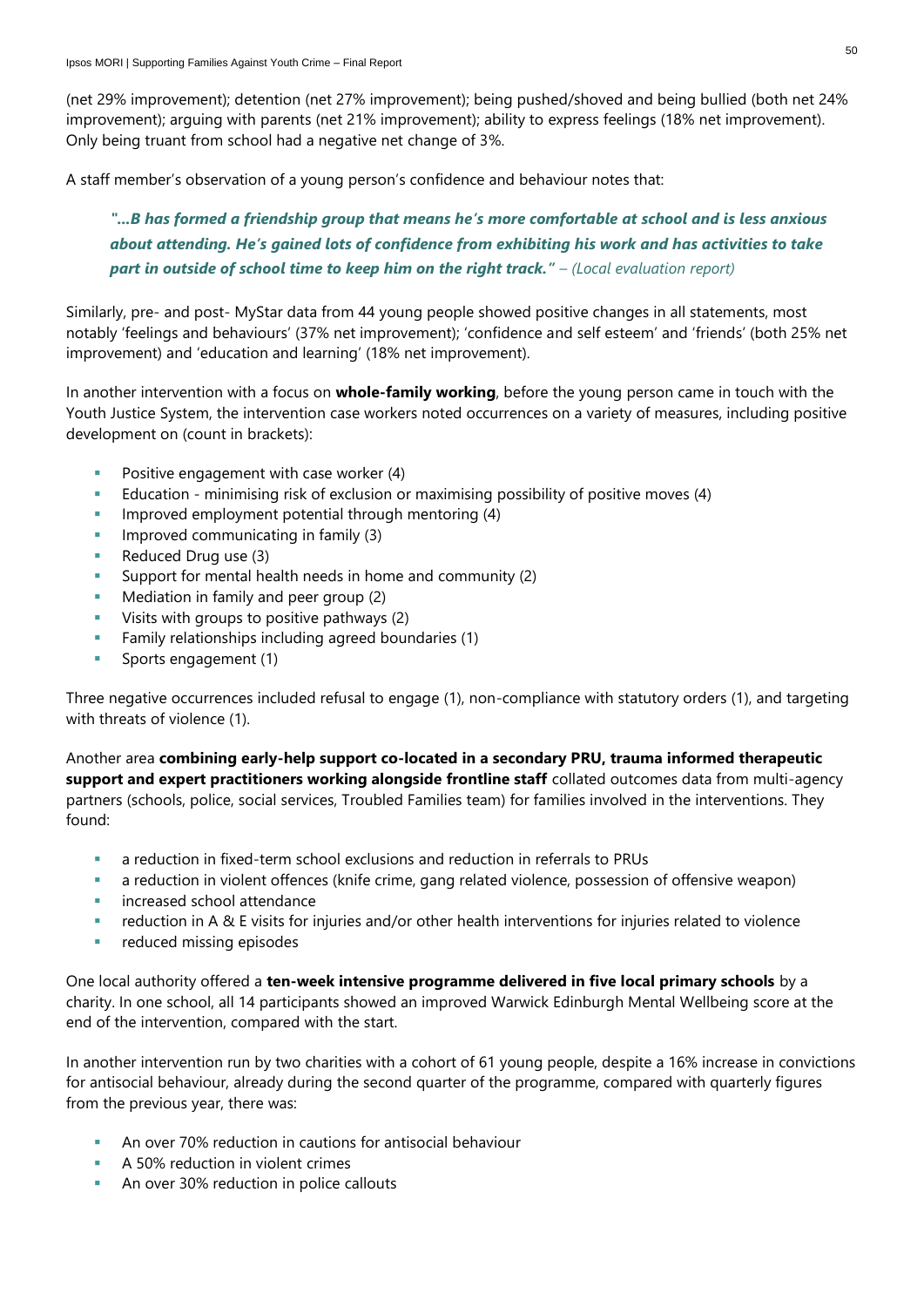By the fourth quarter of the programme the cohort of young people as a whole had no further instances of knife crime or possession of an offensive weapon and, compared with quarterly figures from the previous year:

- A 90% reduction in cautions for antisocial behaviour
- An over 50% reduction in convictions for antisocial behaviour
- Nearly 90% reduction in violent crimes
- An over 40% reduction in police callouts

Comparing annual victim of crime data, there was a reduction of 1.5 percentage points in victims both aged 10-14 and 14-17 respectively between 2018/19 and 2019/20. In addition, the percentage of known offenders aged 14-17 reduced by 4.8 percentage points (from 18.2% to 13.4%) between 2018/19 and 2019/20. However, there was a slight increase in the number of known offenders in the 10-14 age group. More broadly data showed the volume of knife crime decreased to 33.1 monthly offences compared to an average of 40.6 offences in the previous 18 months.

### For families

As we have found in the Troubled Families Programme, practitioners **acknowledged an initial parental reluctance to engage** in the intervention. Once this initial reluctance was overcome, many reports cited high levels of engagement from parents and support for the project(s).

The two main activities for families were whole-family interventions as well as parenting groups. There is some evidence of improved family wellbeing and relationships between parents and children; two local authorities also reported a decline in domestic violence cases, while one area reported an increase.

A **whole-family intervention** outlined in the section above also counted changes in family behaviours. Case workers counted improvements in parenting (8), family relationships (6), accessing specialist support (6) and housing support (2). Two negative observations included the father not being engaged (1) and both parents not being engaged (2).

Another **whole-family intervention with diversionary activities for young people during the summer holidays** collected Strengths and Difficulties Questionnaire (SDQ) data from 10 young people and parents at the start and end of the intervention. Their scores generally improved in all domains. In addition, young people and parents reported that their "problems since engaging in the project" were much improved.

As with the Troubled Families programme, the role of a trusted practitioner (the keyworker in the case of the Troubled Families programme, a 'coach' here) in **helping families with a variety of problems** as well as providing them with new experiences, was found to be important ingredients to achieve change:

*"Key ingredients of the intervention that led to the positive outcomes seemed to be the presence and activities of the Coaches and the various roles they played, such as role models, mentors, services liaisons, advocates, reliable 'fixers' etc., and the summer programme of practical and physical confidence and team building activities. These two elements also came together, as it appeared that taking the young people out of their 'usual' environments created a context where the Coaches could have greater influence, such as coaching about decision-making, managing risk, and managing emotions." (Local evaluation report)*

In a 5-week **parents' course** pre- and post measures showed increases in:

- their ability to listen to their child (from 5.3/10 to 8/10)
- improvement in their understanding of youth mental health (from 7.2/10 to 8.75/10)
- confidence in supporting their child's emotional well-being (from 6.4/10 to 8/10)
- **family's resilience (from 6.4/10 to 7.5/10)**

An observation from a course facilitator of a parenting programme notes that: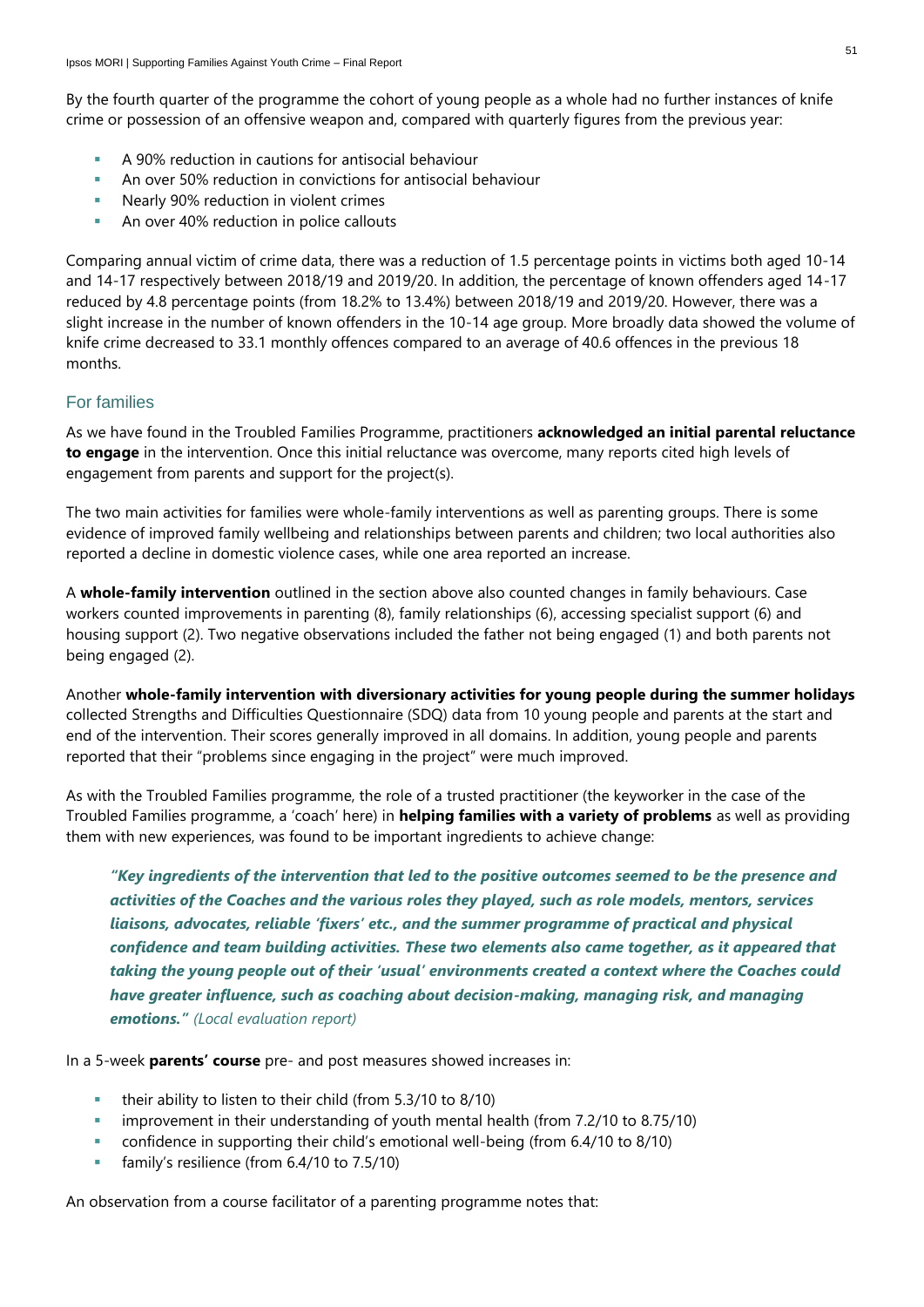*"The programme helped [the father] to understand why his elder children may be reluctant to have anything to do with him. He now does development work with another organisation as he sees the value of it. He wants to grow, both for himself and also in the hope of becoming an active father." (Local evaluation report)*

In another area using pre- and post measures, family therapists noted improvements in family substance abuse and child/adult offending behaviour at the end of the intervention.

### For practitioners

As outlined in chapter 4, some interventions including training for staff in addition to direct work with young people and families. In an intervention where **early help practitioners received support from family therapists**, early help practitioners reported improvements in confidence in:

- using systemic tools to support family with issues (from 16 to 31 points)
- supporting families with mental health issues (from 17 to 21 points)

### A participant notes that:

*"[I have more] confidence in myself and exploring sensitive and traumatic events with the parent and sourcing appropriate support." (Local evaluation report)*

Similarly, school staff receiving training in another area reported increased awareness of attachment from 41% before the training to 83% afterwards. Feedback included:

*"[The training helped me] Reframing what I think or feel about a particular child after a really tough day." Teaching Assistant (Local evaluation report)*

*"This training has changed our whole school ethos." Deputy Head/ SENCo (Local evaluation report)*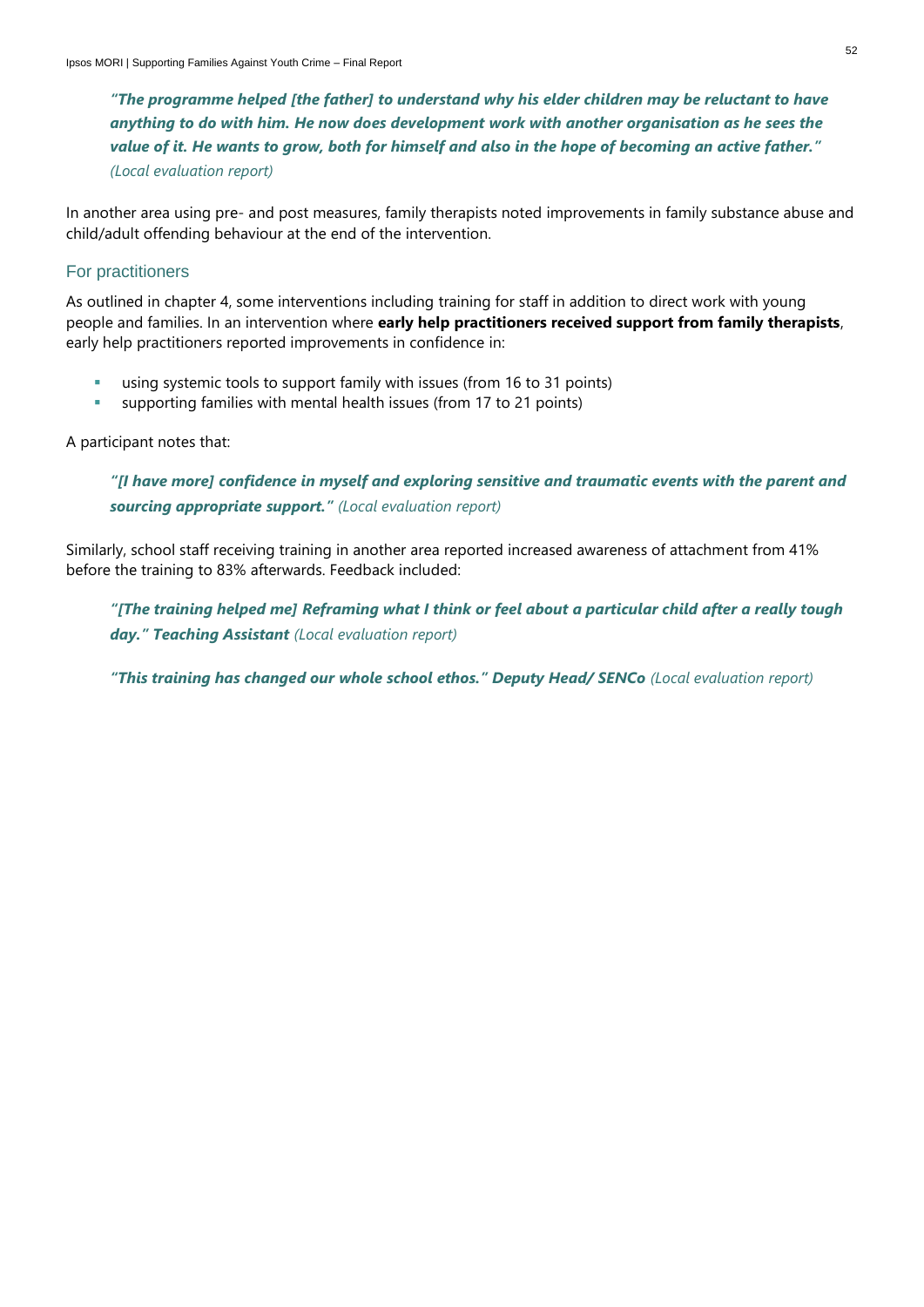### <span id="page-52-0"></span>9. Appendix

### <span id="page-52-1"></span>**I: Survey response demographics**

### **Demographics**



Base: All (101) Fieldwork dates 13 January to 23 February 2020. (QD1-4)



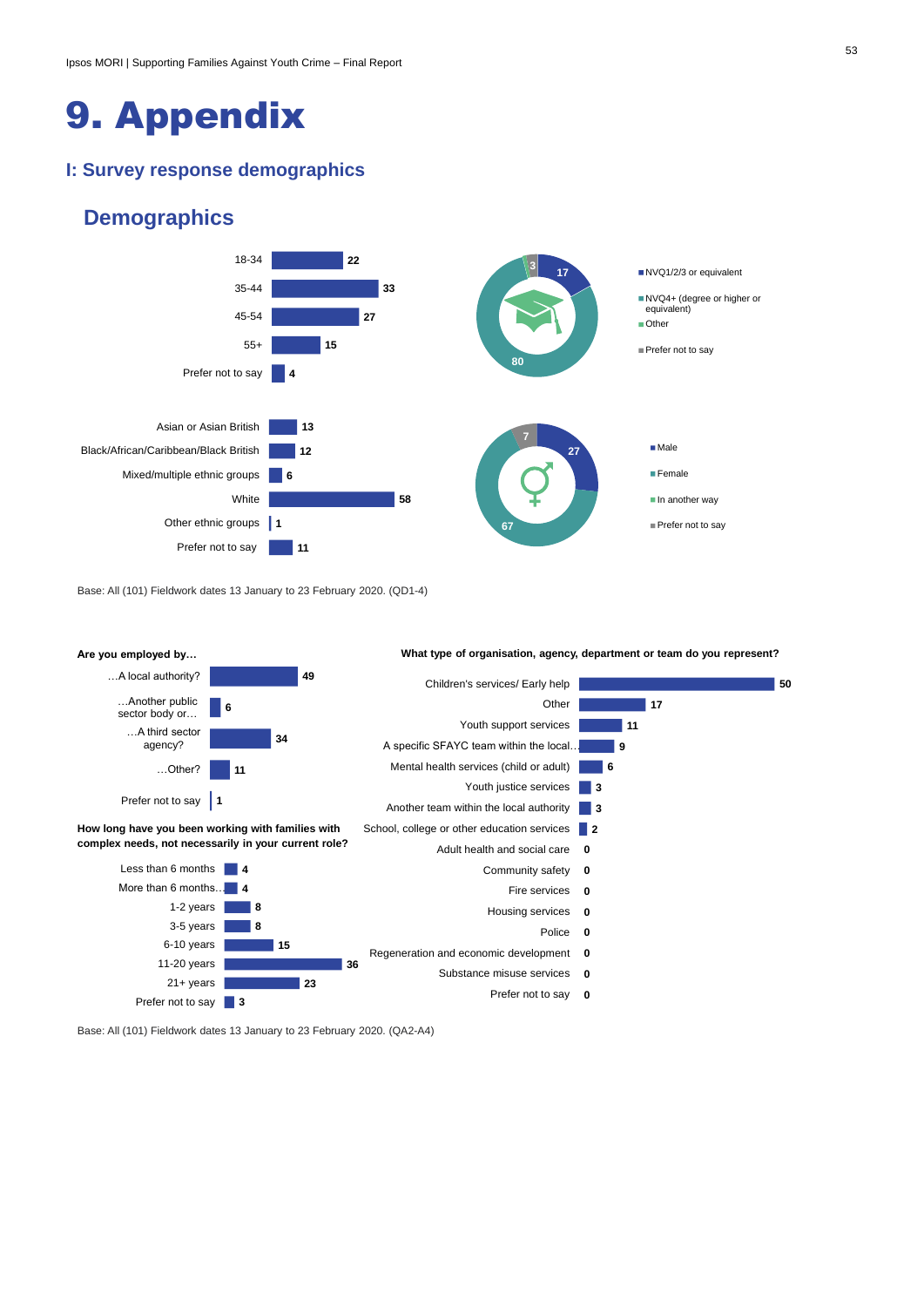### <span id="page-53-0"></span>**II: Interventions by local authority**

|         | Location    |                                                                                                                |             | Type of intervention |                         |                                                                                                                | Funding                                                               |                                                                                                                |                                                                       |
|---------|-------------|----------------------------------------------------------------------------------------------------------------|-------------|----------------------|-------------------------|----------------------------------------------------------------------------------------------------------------|-----------------------------------------------------------------------|----------------------------------------------------------------------------------------------------------------|-----------------------------------------------------------------------|
| Area    | London      | North<br>West                                                                                                  | Midlands    | South                | School/<br>PRU<br>based | VCS<br>based                                                                                                   | Police/<br>gangs                                                      | >E250k                                                                                                         | $<\pounds250k$                                                        |
| Area 1  |             | $\mathsf{X}% _{T}=\mathsf{Y}_{T}\left( \mathsf{Y}_{T}\right)$                                                  |             |                      | X                       |                                                                                                                |                                                                       | $\mathsf{X}% _{T}=\mathsf{Y}_{T}\left( \mathsf{Y}_{T}\right) \equiv\mathsf{Y}_{T}\left( \mathsf{Y}_{T}\right)$ |                                                                       |
| Area 2  | X           |                                                                                                                |             |                      | $\mathsf X$             |                                                                                                                |                                                                       |                                                                                                                | X                                                                     |
| Area 3  | X           |                                                                                                                |             |                      |                         |                                                                                                                | X                                                                     |                                                                                                                | X                                                                     |
| Area 4  | $\times$    |                                                                                                                |             |                      |                         | $\mathsf X$                                                                                                    |                                                                       |                                                                                                                | $\mathsf X$                                                           |
| Area 5  |             | $\mathsf X$                                                                                                    |             |                      | $\mathsf X$             |                                                                                                                |                                                                       |                                                                                                                | $\mathsf X$                                                           |
| Area 6  | X           |                                                                                                                |             |                      |                         | $\mathsf X$                                                                                                    |                                                                       |                                                                                                                | $\mathsf X$                                                           |
| Area 7  | X           |                                                                                                                |             |                      |                         | $\mathsf{X}% _{T}=\mathsf{Y}_{T}\left( \mathsf{Y}_{T}\right)$                                                  |                                                                       |                                                                                                                | X                                                                     |
| Area 8  |             |                                                                                                                | $\mathsf X$ |                      | $\mathsf X$             |                                                                                                                |                                                                       |                                                                                                                | $\mathsf{X}% _{T}=\mathsf{Y}_{T}\left( \mathsf{Y}_{T}\right)$         |
| Area 9  |             | $\mathsf{X}% _{T}=\mathsf{Y}_{T}\left( \mathsf{Y}_{T}\right) \equiv\mathsf{Y}_{T}\left( \mathsf{Y}_{T}\right)$ |             |                      | $\mathsf X$             |                                                                                                                |                                                                       |                                                                                                                | $\mathsf X$                                                           |
| Area 10 |             | $\mathsf{X}% _{T}=\mathsf{Y}_{T}\left( \mathsf{Y}_{T}\right) \equiv\mathsf{Y}_{T}\left( \mathsf{Y}_{T}\right)$ |             |                      |                         | $\mathsf X$                                                                                                    |                                                                       |                                                                                                                | $\mathsf X$                                                           |
| Area 11 | $\mathsf X$ |                                                                                                                |             |                      |                         | $\mathsf X$                                                                                                    |                                                                       |                                                                                                                | $\mathsf X$                                                           |
| Area 12 |             |                                                                                                                | $\mathsf X$ |                      | $\mathsf X$             |                                                                                                                |                                                                       |                                                                                                                | $\mathsf X$                                                           |
| Area 13 |             |                                                                                                                |             | $\mathsf X$          |                         |                                                                                                                |                                                                       |                                                                                                                | $\mathsf X$                                                           |
| Area 14 |             |                                                                                                                | $\mathsf X$ |                      | $\mathsf X$             |                                                                                                                |                                                                       |                                                                                                                | $\mathsf X$                                                           |
| Area 15 | $\mathsf X$ |                                                                                                                |             |                      | $\mathsf X$             | $\mathsf{X}% _{T}=\mathsf{Y}_{T}\left( \mathsf{Y}_{T}\right) \equiv\mathsf{Y}_{T}\left( \mathsf{Y}_{T}\right)$ |                                                                       |                                                                                                                | $\mathsf X$                                                           |
| Area 16 |             | $\times$                                                                                                       |             |                      | $\times$                |                                                                                                                |                                                                       |                                                                                                                | $\mathsf{X}% _{\mathsf{X}}^{\prime}=\mathsf{X}_{\mathsf{X}}^{\prime}$ |
| Area 17 | $\mathsf X$ |                                                                                                                |             |                      | $\mathsf X$             | $\mathsf X$                                                                                                    |                                                                       | $\mathsf X$                                                                                                    |                                                                       |
| Area 18 | $\times$    |                                                                                                                |             |                      | $\mathsf X$             |                                                                                                                |                                                                       |                                                                                                                | $\times$                                                              |
| Area 19 |             | $\mathsf X$                                                                                                    |             |                      |                         | $\mathsf X$                                                                                                    |                                                                       | $\mathsf X$                                                                                                    |                                                                       |
| Area 20 |             |                                                                                                                | $\mathsf X$ |                      | $\mathsf X$             |                                                                                                                |                                                                       | $\mathsf X$                                                                                                    |                                                                       |
| Area 21 | $\times$    |                                                                                                                |             |                      |                         |                                                                                                                | $\mathsf{X}% _{\mathsf{X}}^{\prime}=\mathsf{X}_{\mathsf{X}}^{\prime}$ |                                                                                                                | $\times$                                                              |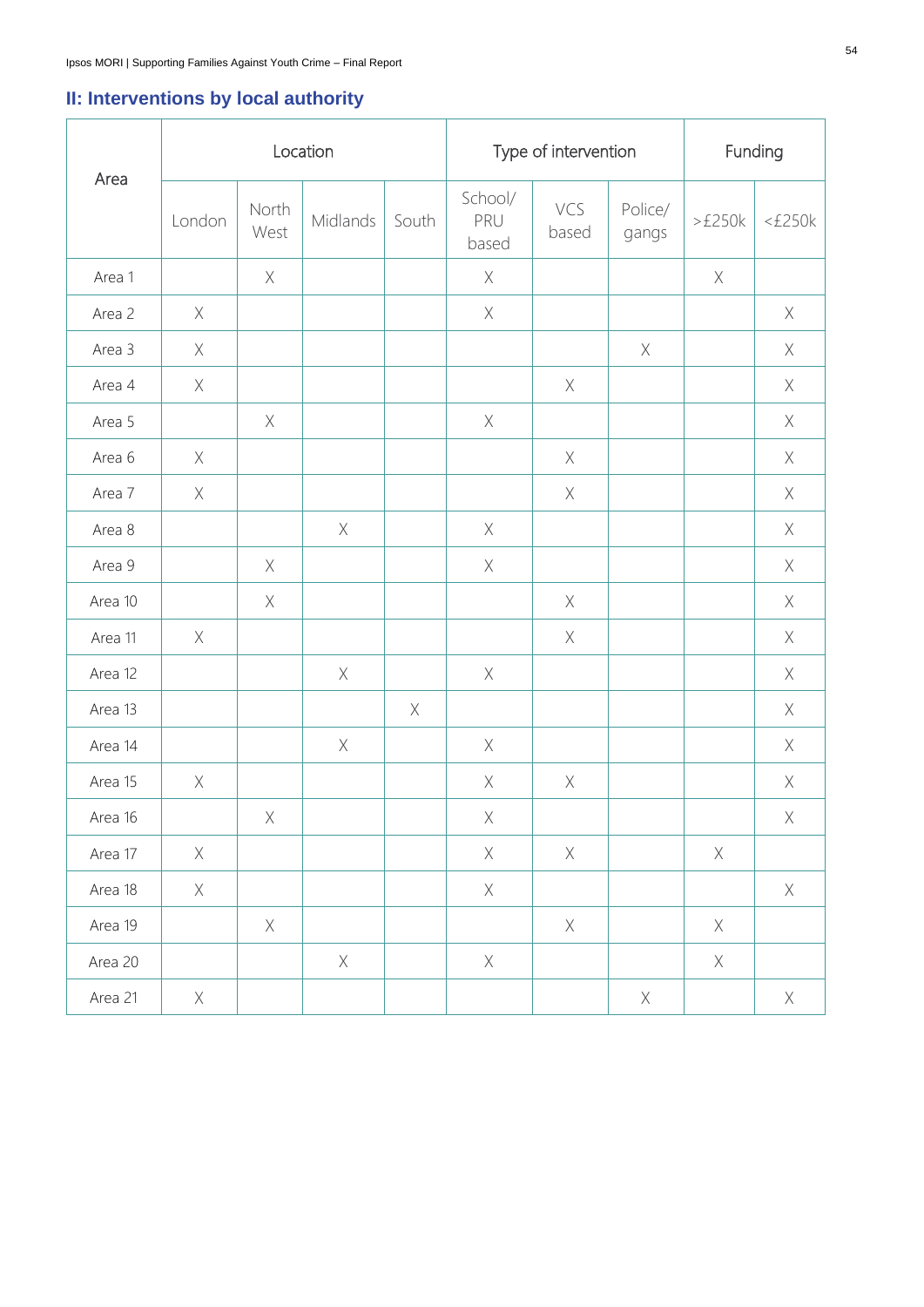### <span id="page-54-0"></span>**III: Reliance on Troubled Families Programme to implement SFAYC intervention**

### **To what extent was the implementation of the SFAYC intervention reliant on using the existing set-up of….**



Base: All (101) Fieldwork dates 13 January to 23 February 2020. (QM5))